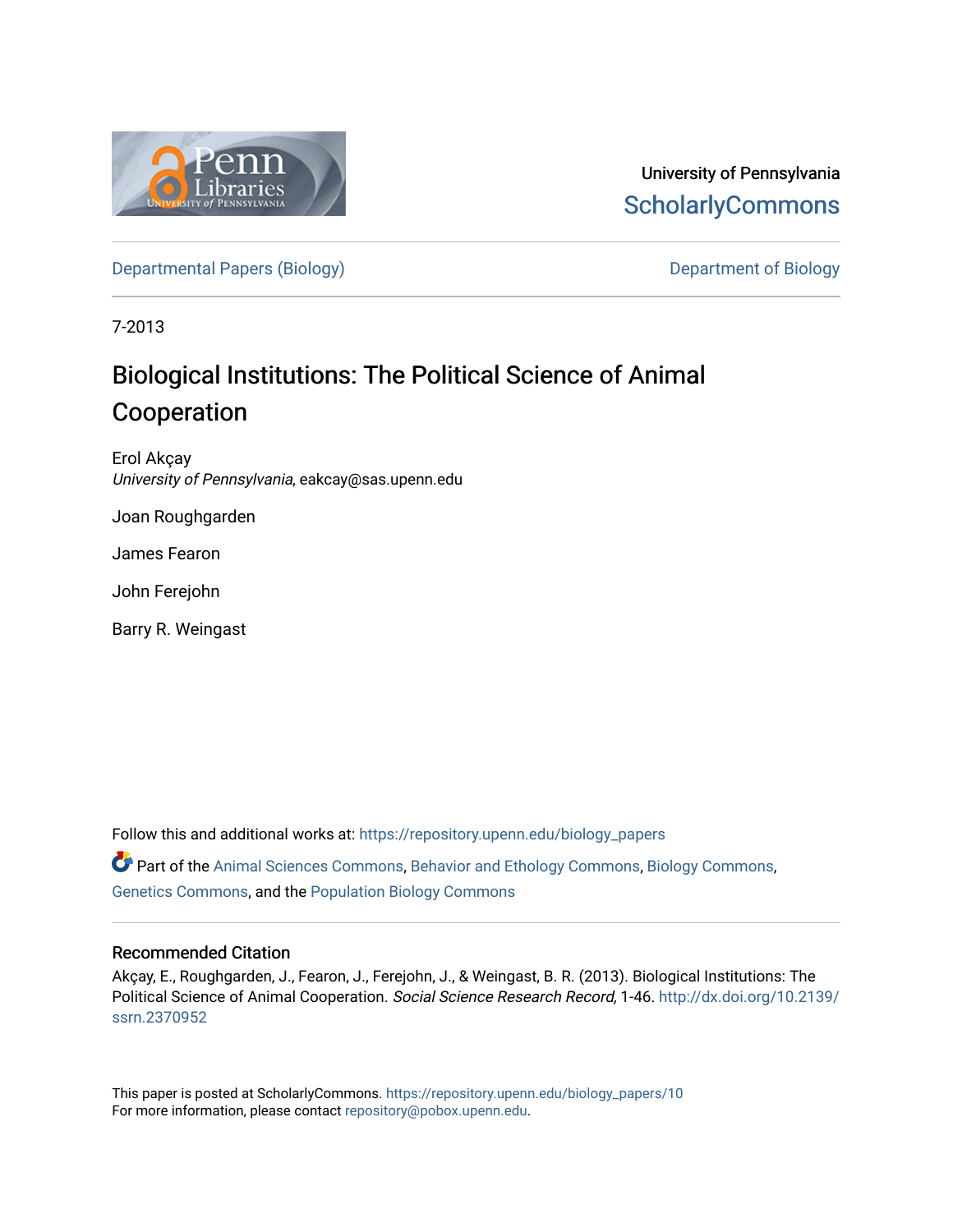## Biological Institutions: The Political Science of Animal Cooperation

#### **Abstract**

Social evolution is one of the most rapidly developing areas in evolutionary biology. A main theme is the emergence of cooperation among organisms, including the factors that impede cooperation. Although animal societies seem to have no formal institutions, such as courts or legislatures, we argue that biology presents many examples where an interaction can properly be thought of as an informal institution, meaning there are evolved norms and structure to the interaction that enable parties to reach mutually beneficial outcomes. These informal institutions are embedded in the natural history of the interaction, in factors such as where and when parties interact, how long and how close they stay together, and so on. Institutional theory thus widens the scope of behavioral ecology by considering not only why animals evolve to choose the strategies they choose, but also asking both why it is that they find themselves in those particular interaction setups and how these particular interactions can be sustained. Institutions frequently enable interacting parties avoid inefficient outcomes and support efficient exchange among agents with conflicting interests.

The main thesis of this paper is that the organization of many biological interactions can properly be understood as institutions that enable mutually beneficial outcomes to be achieved relative to an unstructured interaction. To do this, institutions resolve or regulate the conflicts of interests among parties. The way conflicts of interests affect the outcome depends on the structure of the interaction, which can create problems of commitment, coordination and private information. Institutional theory focuses on how to address each of these issues, typically focusing on the development of social norms, rules, and other constraints on individual behaviors. We illustrate our thesis with examples from cooperative breed and genes as within-body-mechanism-design.

#### **Disciplines**

Animal Sciences | Behavior and Ethology | Biology | Genetics | Population Biology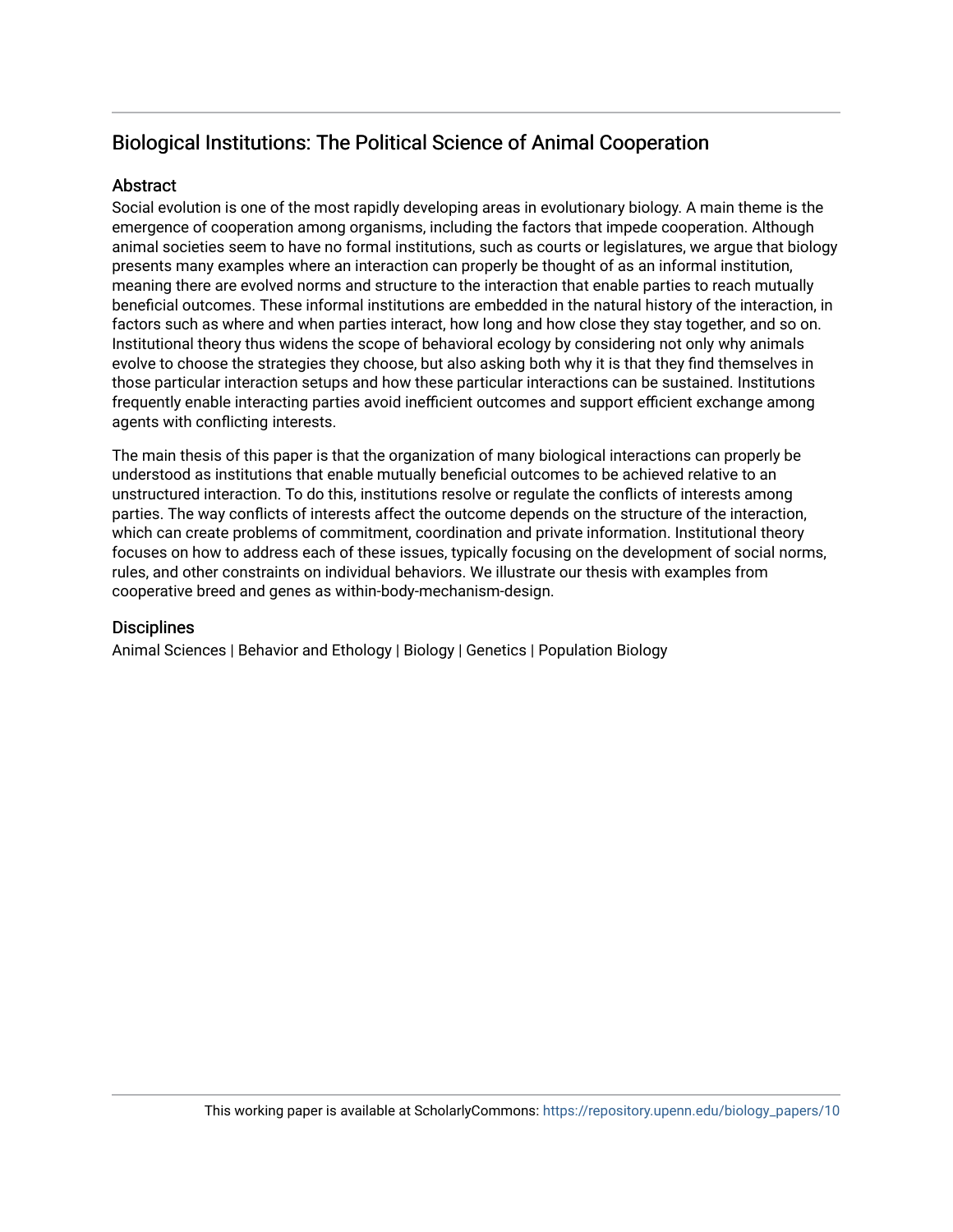# **Biological Institutions: The Political Science of Animal Cooperation**

Erol Akçay, Joan Roughgarden, James Fearon, John Ferejohn, Barry R. Weingast, et al.<sup>1</sup>

Version: July 2013

Social evolution is one of the most rapidly developing areas in evolutionary biology. The main theme in the evolution of social behavior is the emergence of cooperation between organisms, including the factors that impede cooperation. Political science studies cooperation and conflict, and the social structures these produce in the most socially complex animal, humans. We argue that both political science and evolutionary biology will benefit from more crossdisciplinary interaction, with each borrowing methods and perspectives from the other. In this paper, we focus on what political science can offer to biology in terms of concepts and methods. Specifically, we argue that a body of theory

 $\overline{a}$ 

<sup>1</sup> Department of Biology, University of Pennsylvania; Department of Biology, Stanford University; Department of Biology, Stanford University; Department of Political Science, Stanford University; Department of Political Science Stanford University and School of Law, NYU; Department of Political Science and Hoover Institution, Stanford University.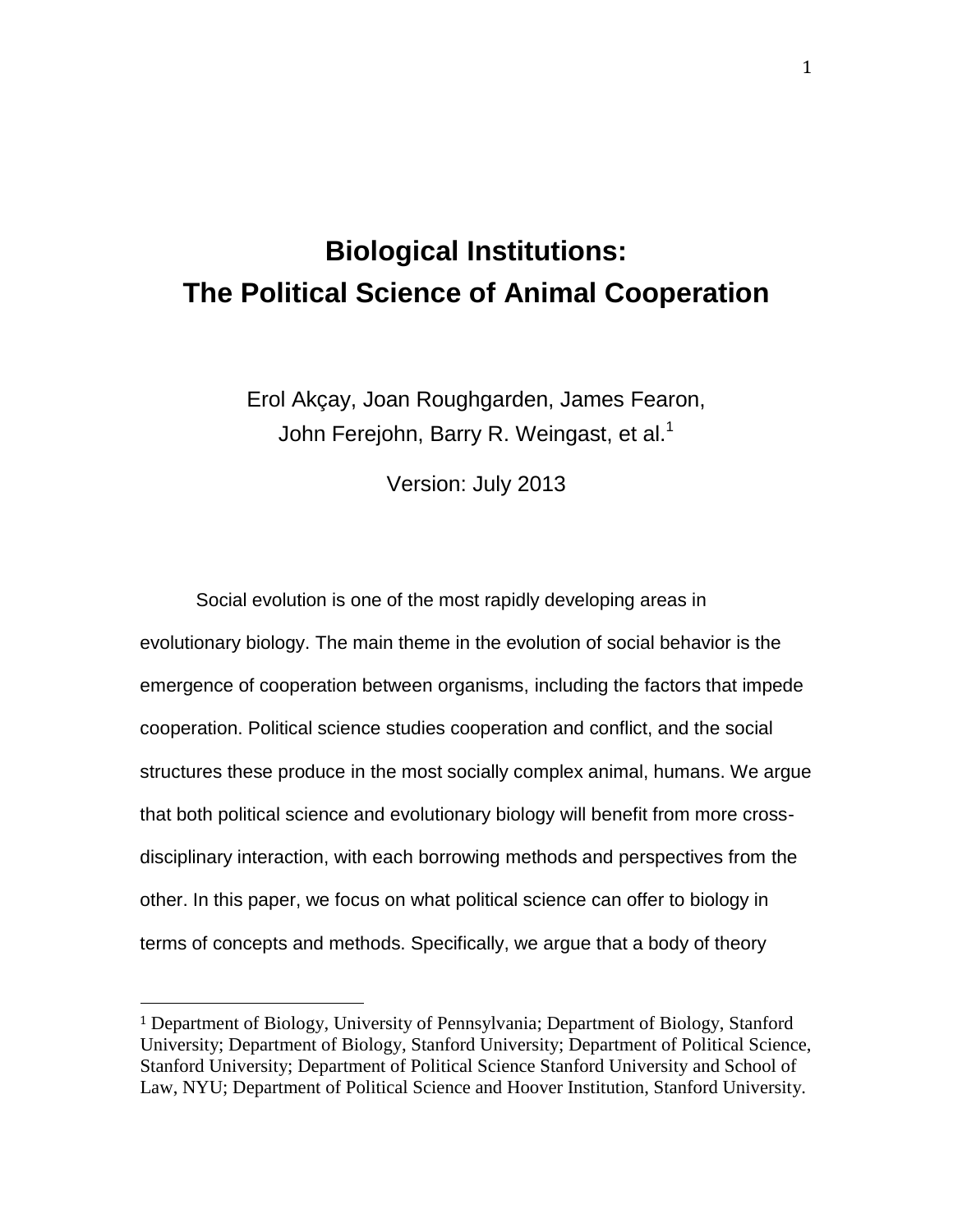developed in political science that focuses on social, political, and economic institutions presents a potentially groundbreaking avenue for interdisciplinary synergy between political science and biology.

Our call for cross-disciplinary work between political science and biology is not without precedent: it was a paper by Robert Axelrod, a political scientist, and William Hamilton, an evolutionary biologist, that was seminal to a large part of the theoretical and empirical literature on the evolution of cooperation (Axelrod and Hamilton, 1981). More recently, Conradt and List (2009) initiated a project for interdisciplinary work on collective behavior in animal groups, a project that has already started bearing fruit. We follow these successful precedents and believe that the scope for interdisciplinary collaboration between political science and biology is wider than heretofore recognized. This paper presents some ideas that emerged in a meeting between political scientists and biologists.

## **Institutional theory and animal behavior**

Human behavior does not take place in vacuum. Our actions are guided and constrained by social rules, norms and organizations. These rules, norms, and organizational structures -- collectively called institutions -- are not dictated from above by supernatural forces, but emerge in the course of history as a result of past decisions by individuals, groups and societies. Examples include the evolution of systems of government, the judicial system or the regulatory structures of economic institutions. Nor do institutions need to be written in laws and regulations; informal rules and conventions structure human interactions as much as laws, as anyone relocating to a new country can attest to. Institutional

- 2 -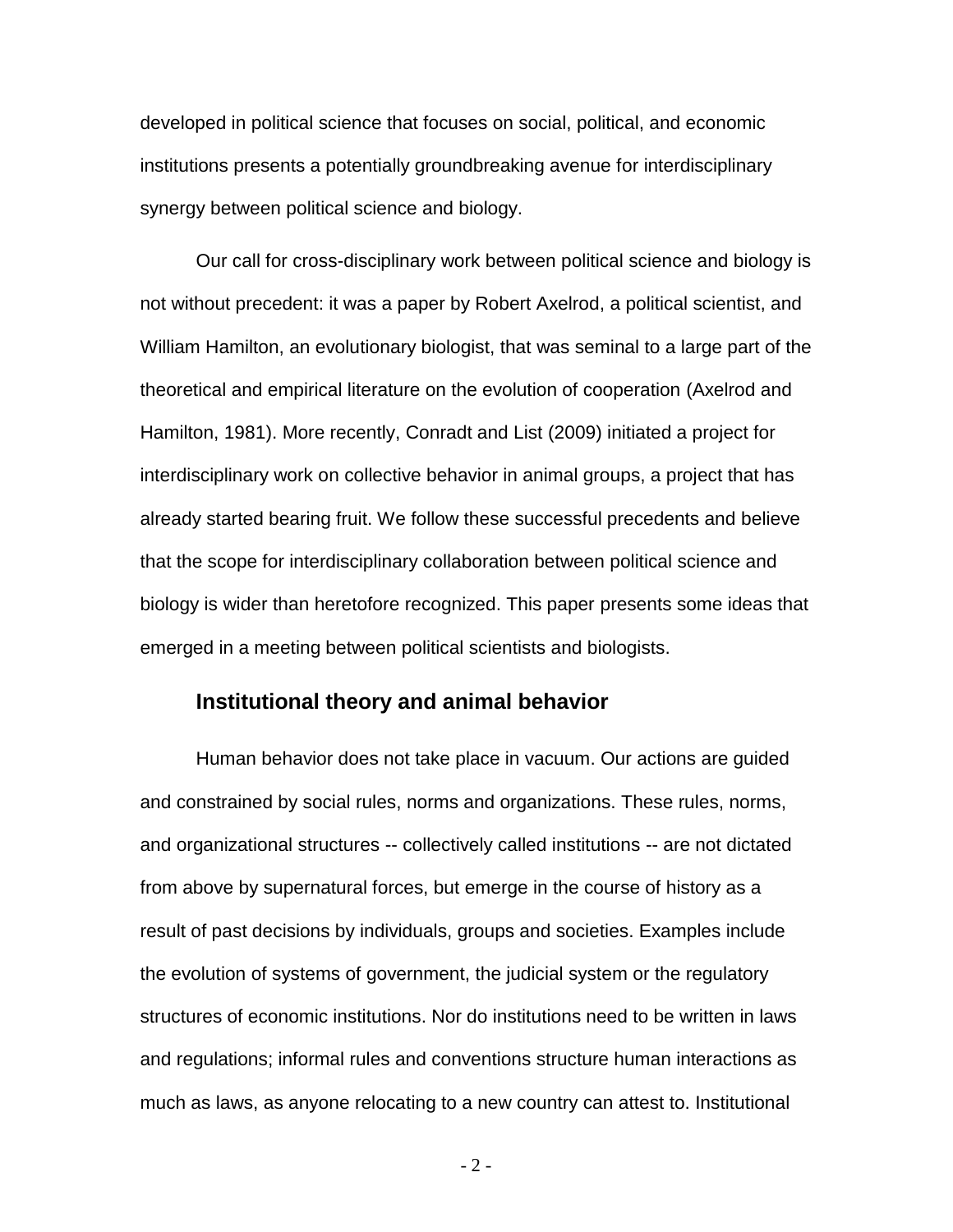theory in political science studies how institutions affect individual behavior and how and why they emerge and evolve over time (North, 1991, Ostrom, 1991). In doing so, it places individual behavior in the context of social organization, which consists of formal or informal rules and norms, and constrains individual behavior. The result is an interlocking system of social structure.

There are no demonstrated instances of formal institutions such as legislatures, courts and committees in animal societies. We argue, however, that biology presents many examples where an interaction can properly be thought of as an informal institution, meaning there are evolved norms and structure to the interaction that enable parties to reach mutually beneficial outcomes. These informal institutions are embedded in the natural history of the interaction, in factors such as where and when parties interact, how long and how close they stay together, and so on. In this sense, institutional theory widens the scope of behavioral ecology by considering not only why animals evolve to choose the strategies they choose, but also asking both why it is that they find themselves in those particular interaction setups and how these particular interactions can be sustained.

Given the ubiquity of institutions in human social and economic life, a first question becomes what purpose they serve. Institutions frequently enable interacting parties avoid inefficient outcomes and support efficient exchange among agents with conflicting interests. An inefficient outcome means that the gains from exchange or cooperation are not fully captured; or, more narrowly, that "money is being left on the table": people fail to achieve outcomes that would

- 3 -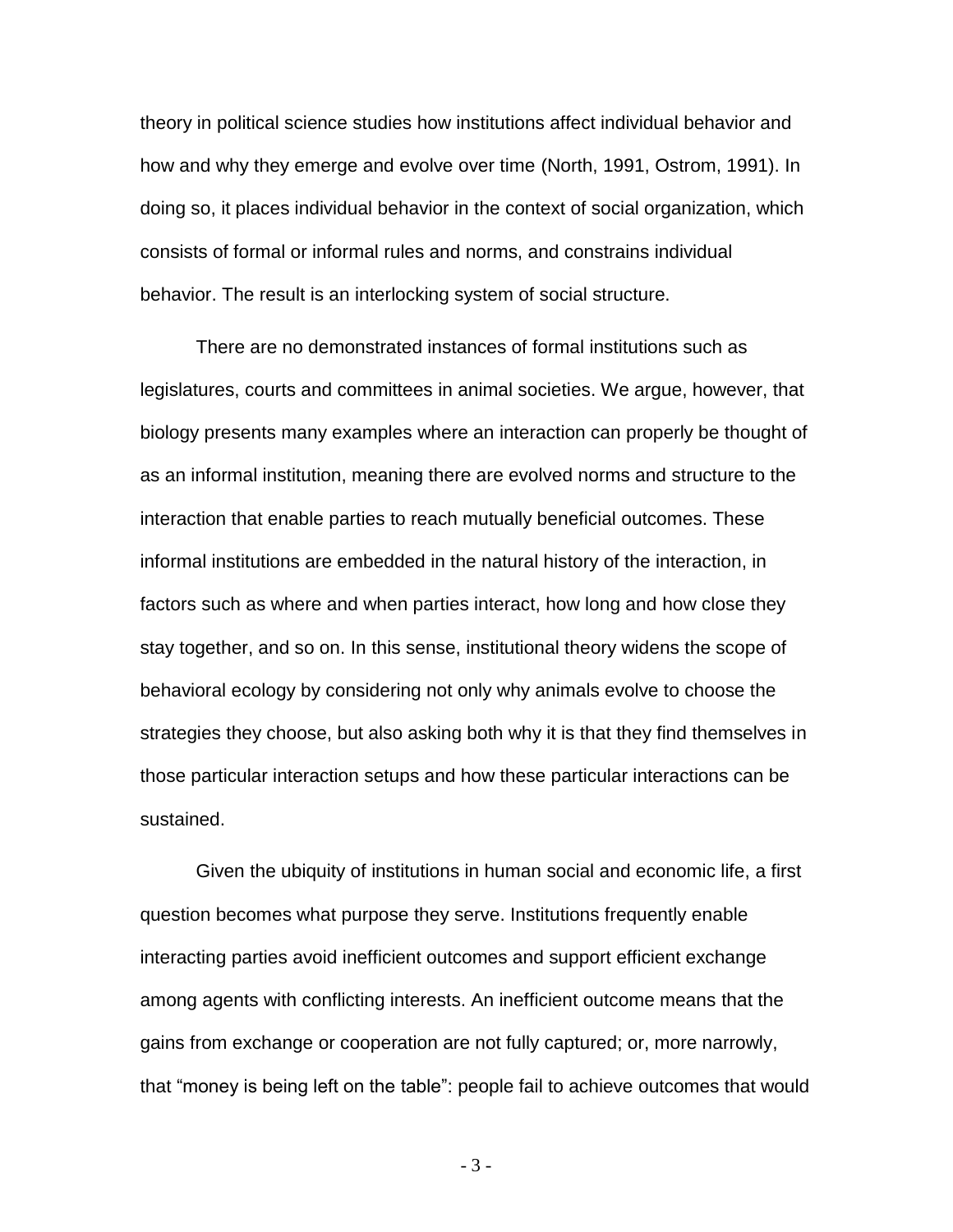make everybody better off. The classic example of this is the prisoners' dilemma game, where regardless of the other's behavior, each prisoner has an incentive to defect rather than cooperate. These incentives for defecting preclude cooperation, which is the efficient outcome in a single-shot interaction.

However, the dichotomous setup of the prisoners' dilemma with a single efficient outcome belies the potential complexity of the problem of ensuring efficiency. More realistic games including the repeated prisoners' dilemma, have many different outcomes that are efficient. To give a biological example, consider the case of two predators sharing a prey killed. An outcome is efficient if all the meat gets eaten. Killing the prey requires some measure of cooperation between the two predators, but they still have conflicting interests between different efficient outcomes – who eats how much – and their conflicting interests may lead them to fail to cooperate. For instance, if the weaker of the two predators expects to be excluded from the kill after the fact, it might fail to cooperate to bring it about in the first place. Humans face such problems constantly, and an incredibly diverse range of social institutions have arisen in myriad contexts to enable the human equivalent of the stronger predator in this example to commit itself to share the kill. Thus while cooperation is regularly needed to achieve efficient outcomes, conflicts of interests can lead to inefficient levels of cooperation.

The main thesis of this paper is that the organization of many biological interactions can properly be understood as institutions that enable mutually beneficial outcomes to be achieved relative to an unstructured interaction. To do

- 4 -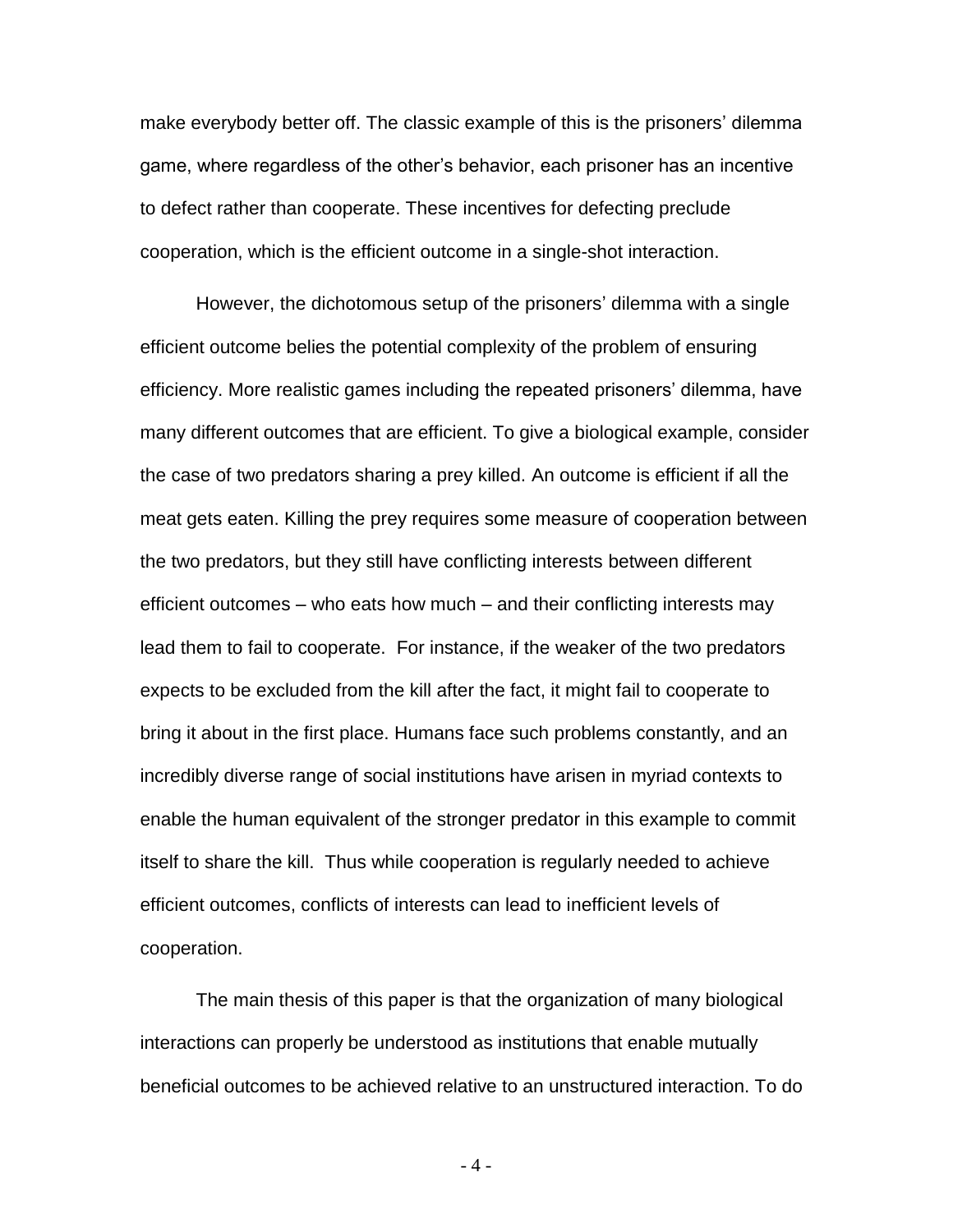this, institutions resolve or regulate the conflicts of interests between parties. The way conflicts of interests affect the outcome depends on the structure of the interaction, which can create problems of commitment, coordination and private information. Institutional theory focuses on how to address each of these issues, typically focusing on the development of social norms, rules, and other constraints on individual behaviors. We illustrate this with an example below.

## **Commitment, Coordination, and Private Information**

#### *Commitment: The merchant guild*

Medieval Europe was a tough place to do business, especially over long distances (Milgrom et al., 1990, Greif et al., 1994). The rule of law was by no means assured, and merchants' property rights and the enforcement of contracts were not guaranteed by agreements between different polities as they are in today's world. Greif et al. (1994) ask how in such an environment long-distance trade could emerge. They consider a city whose ruler benefits from trade within his city by taxing it, but also who is capable of robbing any single trader that comes to his city. Greif et al. show that, because the ruler cannot commit not to rob any individual merchant, such a city cannot sustain trade at levels that maximize the total level of trade and exchange as well as the profits for merchants and the ruler combined (i.e. efficient levels),. This result occurs because at the level of trade that maximizes total profits, the value of business with any single merchant is marginal. This means that even if the cheated merchant retaliated and never traded with the city again, the ruler's loss would

- 5 -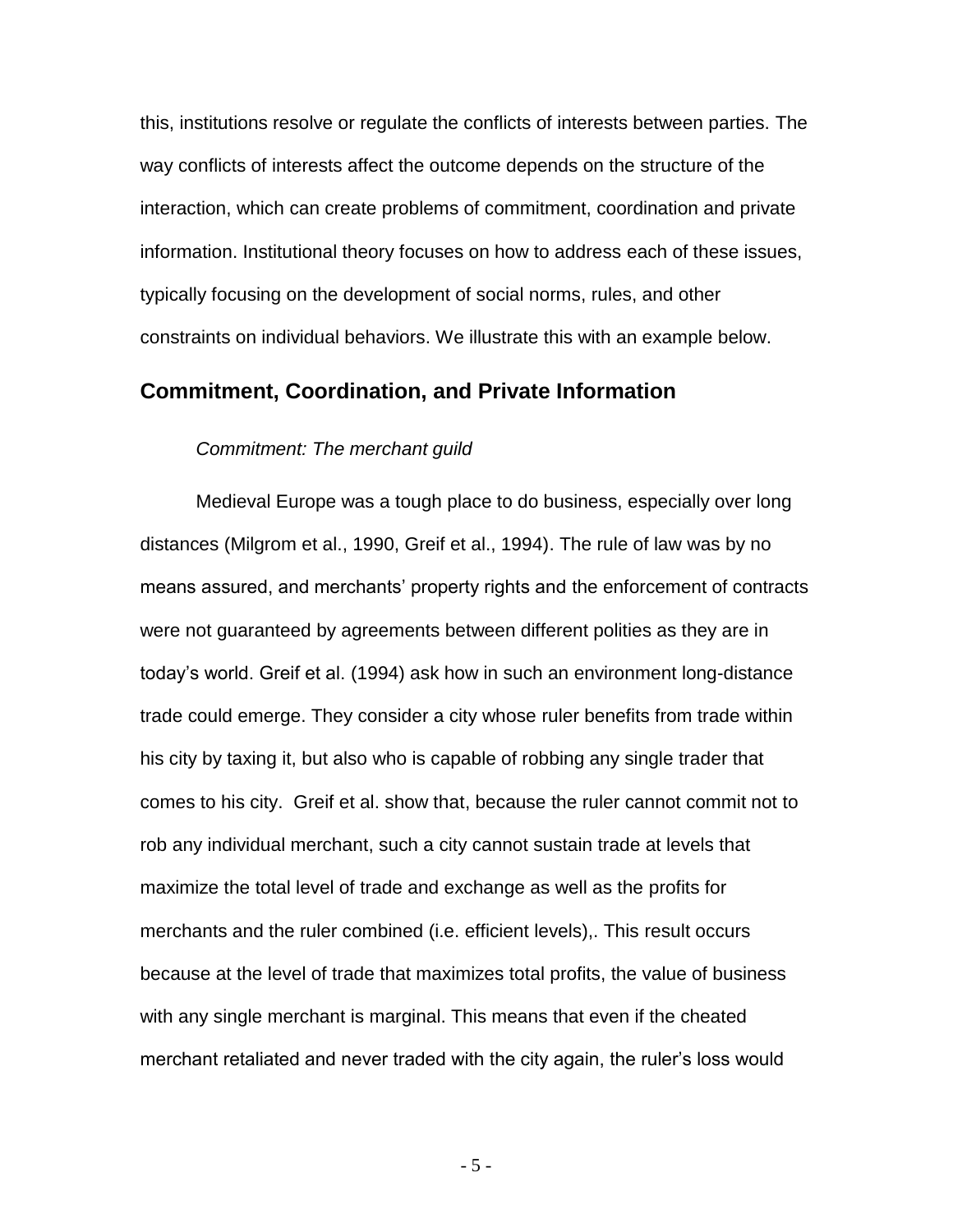not be great, hence he would do better by robbing the merchant. In this case, commitment problems preclude efficiency.

Greif et al. argue that mediaeval merchants solved this problem by organizing themselves into merchant guilds. Once a merchant guild is in place, it can declare a ban on trade with a ruler that cheated one of its members. Thus, the ruler would face retaliation from not a single merchant with marginal value to the ruler, but from the whole guild, whose value to the ruler would be substantial. It becomes in the ruler's own interest not to cheat *any* merchant belonging to the guild; consequently, merchants belonging to the guild can trust his promise not to do so, solving the commitment problem. The guild has to be sufficiently large to create the right incentive for the rule to honor his commitment not to expropriate wealth from traders. And of course the members have to have incentives to honor their own commitments to obey the ban on trade.

Two features of this model are worth noting: first, in this model, the merchant guild does not form to demand a better deal (e.g. a lower tax rate) from the ruler (although subsequently, it can do that as well). Rather, the merchant guild enables the merchants to coordinate in the face of transgressions, thereby allowing the ruler to commit to honor whatever deal was struck. The guild institutions thereby increase the payoff to both the merchants and rulers. Second, in solving the commitment problem for the ruler, the merchant guild creates another one, namely that of coordinating merchants and getting them to commit to honor bans imposed by the guild. Greif et al. (1994) argue that merchants within guilds had both complex institutions and complex interrelationships with

- 6 -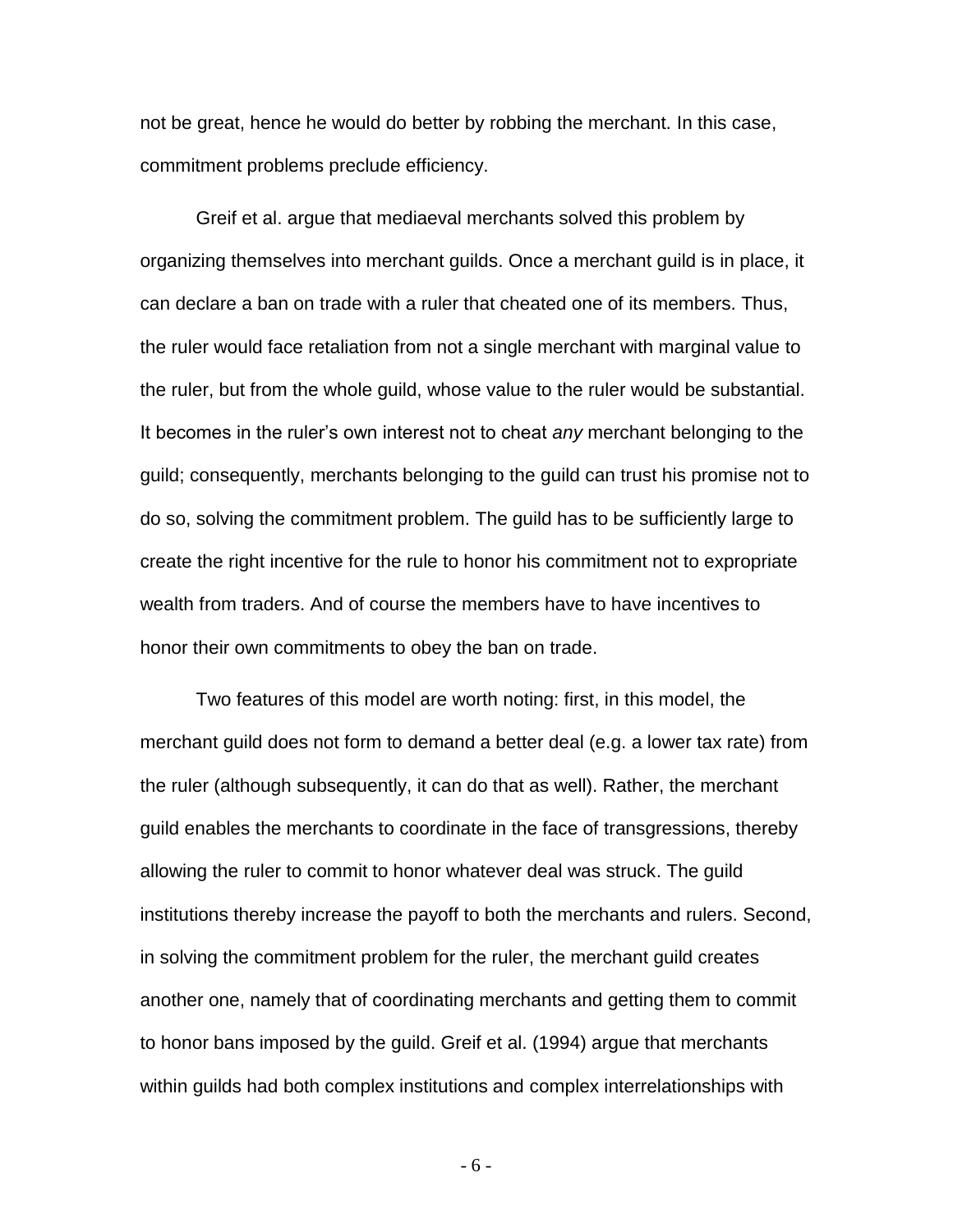each other that created incentives for them to honor the decisions made by the guild.

A related model deals with the emergence of the Law Merchant to resolve trade disputes in the Mediaeval age (Milgrom et al., 1990). In this model, a given pair of traders interacts only once with each other, but has the option of reporting transgressions to a third party (the Law Merchant), who keeps records of transgressions that are not remedied. At the equilibrium, all traders consult (by paying a fee) the Law Merchant before trade about whether their prospective partners have outstanding judgments against them, withhold cooperation from those who do, and report any transgression to the Law Merchant after the interaction. This equilibrium sustains cooperation, because a trader who cheats a partner loses all future business, even though he will never interact with that particular partner again. Here again, the institution of the Law Merchant resolves the commitment problem faced by traders by putting in place appropriate incentives.

#### *Commitment in a biological institution: the cleaner fish*

We now illustrate how institutional theory can be used to gain insight on a biological system, using the cleaner fish mutualisms as our example. Cleaner fish are species that inspect other fish for ectoparasites and remove these. The beststudied examples are the cleaner wrasses *Labroides dimidiatus* and *L. phthyrophagus* that live in coral reefs throughout the Indian and Pacific Oceans. These fish occupy small territories, called cleaning stations, and are visited by other fish (clients) that they inspect and clean. In exchange for their service,

- 7 -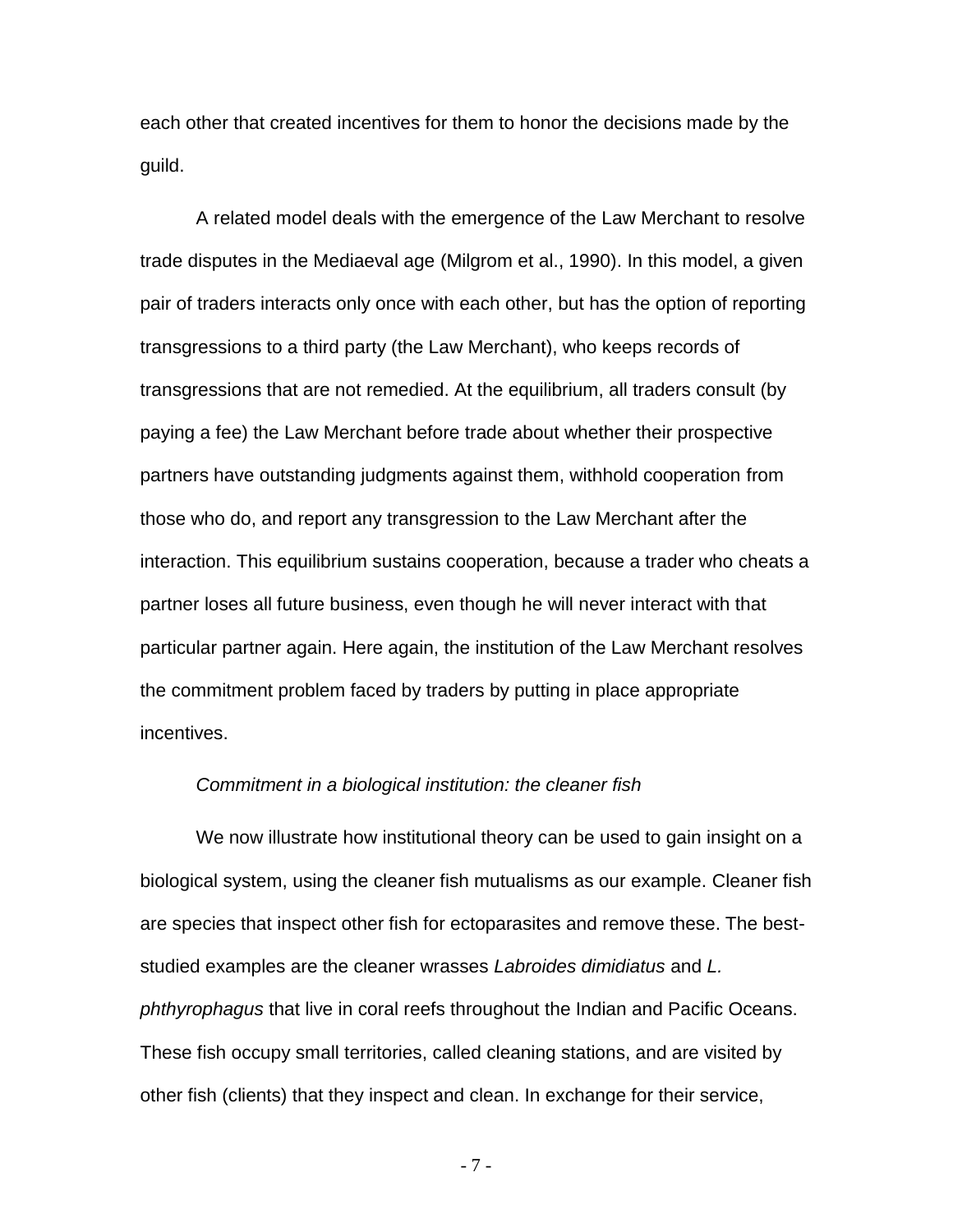cleaners get to eat the ectoparasites, but they can also feed on the healthy mucus and scales of their clients (thereby hurting them), and prefer this to the ectoparasites (Bshary and Grutter, 2002).

The question then becomes, how clients keep cleaners from cheating by feeding on healthy tissue. Different species of clients have different options available to them: a few of the client species are predatory and can simply eat a cheater while others exercise choice between different cleaners (Bshary and Schäffer, 2002)<sup>2</sup>. Yet another class resorts to a punishment strategy, chasing the cleaner around after being cheated (Bshary and Grutter, 2002). Clients are also known to observe other clients interacting with their prospective cleaner (called image-scoring, Bshary, 2002), and remarkably, cleaners seem to be able respond to novel behavioral patterns exhibited by clients and adjust their behavior in order to optimize their gains (Bshary and Grutter, 2005, Bshary and Grutter, 2006).

These findings demonstrate that the cleaner fish system exhibits complex social organization geared towards enabling mutually beneficial exchanges, much like human economic activity. In fact, the idea that systems such as this are governed by market forces similar to economic life has been advanced previously (Noë and Hammerstein, 1995, Noë et al., 2001). Market theory relies on implicit assumptions about how the market operates, such as the costless and

 $\overline{a}$ 

 $2$  One might also ask how a predator commits not to eat the cleaner once the cleaning is almost done. The most plausible answer, as suggested by Trivers (Trivers, R. L. (1971) The evolution of reciprocal altruism. *Quarterly Review of Biology,* 46**,** 35-57.) is that the benefit of repeatedly being cleaned is higher than the one-time benefit of eating a small fish. In fact, predators generally seem to have reduced aggressiveness toward all fish when at the cleaning station (Cheney, K. L., Bshary, R. & Grutter, A. S. (2008) Cleaner fish cause predators to reduce aggression toward bystanders at cleaning stations. *Behavioral Ecology,* 19**,** 1063-1067.).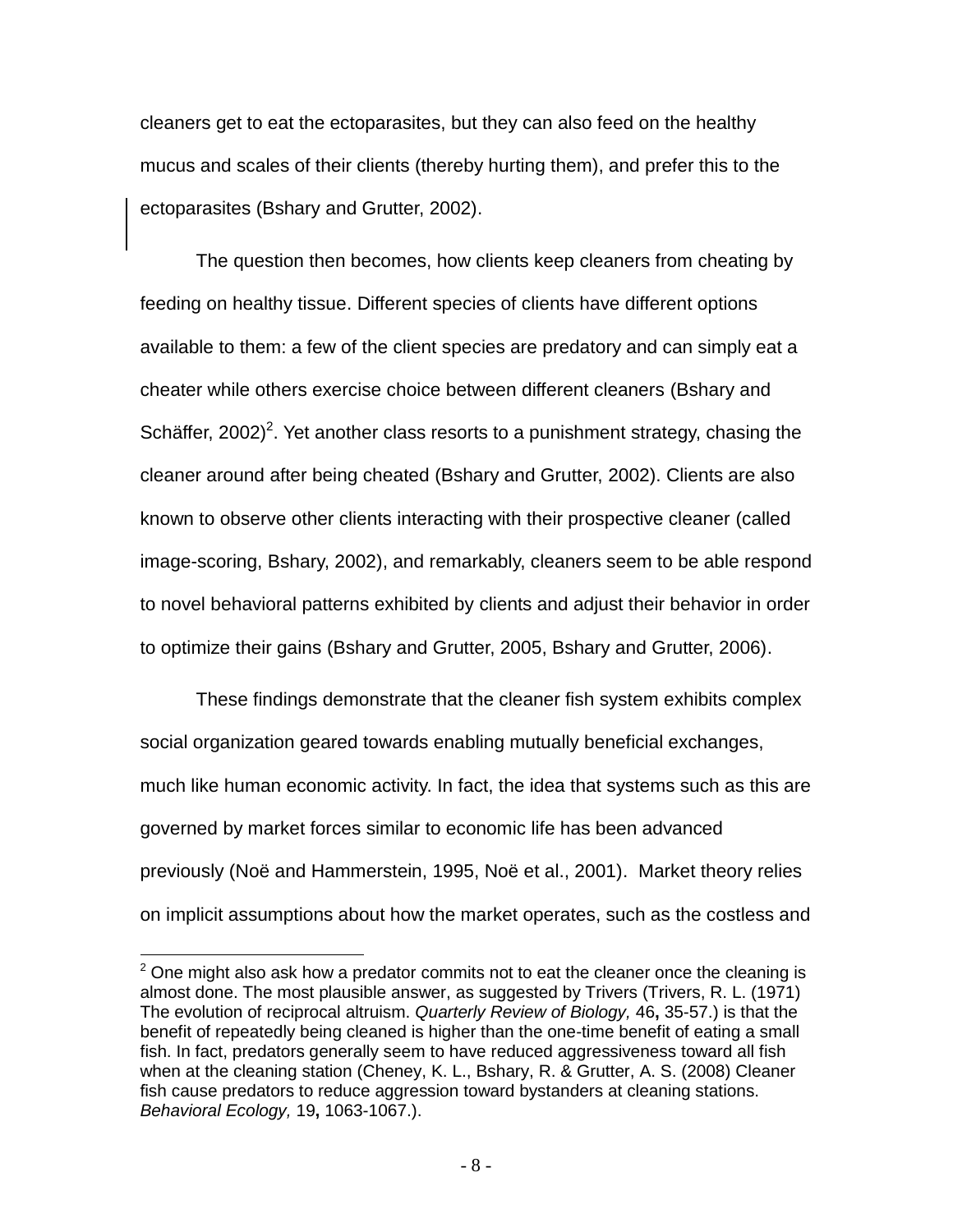effective enforcement of contracts and the availability of information about prices (North, 1991); this approach fails to explain how efficient enforcement of contracts is sustained. In contrast – and as illustrated in the merchant guild example – institutional theory studies how institutions can provide these features to the marketplace. In the cleaner fish case, for example, enforcement of contracts means that a cleaner must signal and commit to a "price" for its services (e.g. how much healthy tissue it will consume per minute of cleaning). That this cannot be automatically assumed is demonstrated by a subset of cleaners who signal clients their cooperativeness, but then go on to feed on healthy tissue (Bshary, 2002). Market choices can prevent such transgressions under some circumstances. But as in the merchant guild example, when cleaners are saturated and the cleaning interactions happen at efficient rates, the value of any single client to the cleaner will be marginal, and a commitment problem presents itself. Furthermore, a client fish that interacts with multiple cleaners would be limited to information that it can gather either by directly interacting with a cleaner or by observing a cleaner interacting with another client. Obtaining information in this way is likely to be costly and easily manipulated. Both of these problems would be solved if all clients had access to a long-term repository of the cleaner's performance. Candidates for storing such information are the territorial clients with access to a single cleaner. If a cleaner cheats one of its prior clients, its territorial clients can make this known to all future clients, which would then do best to avoid the cheating cleaner, similar to the Law Merchant model of Milgrom et al. (Milgrom et al., 1990). In this way, the cost of cheating for the cleaner is

- 9 -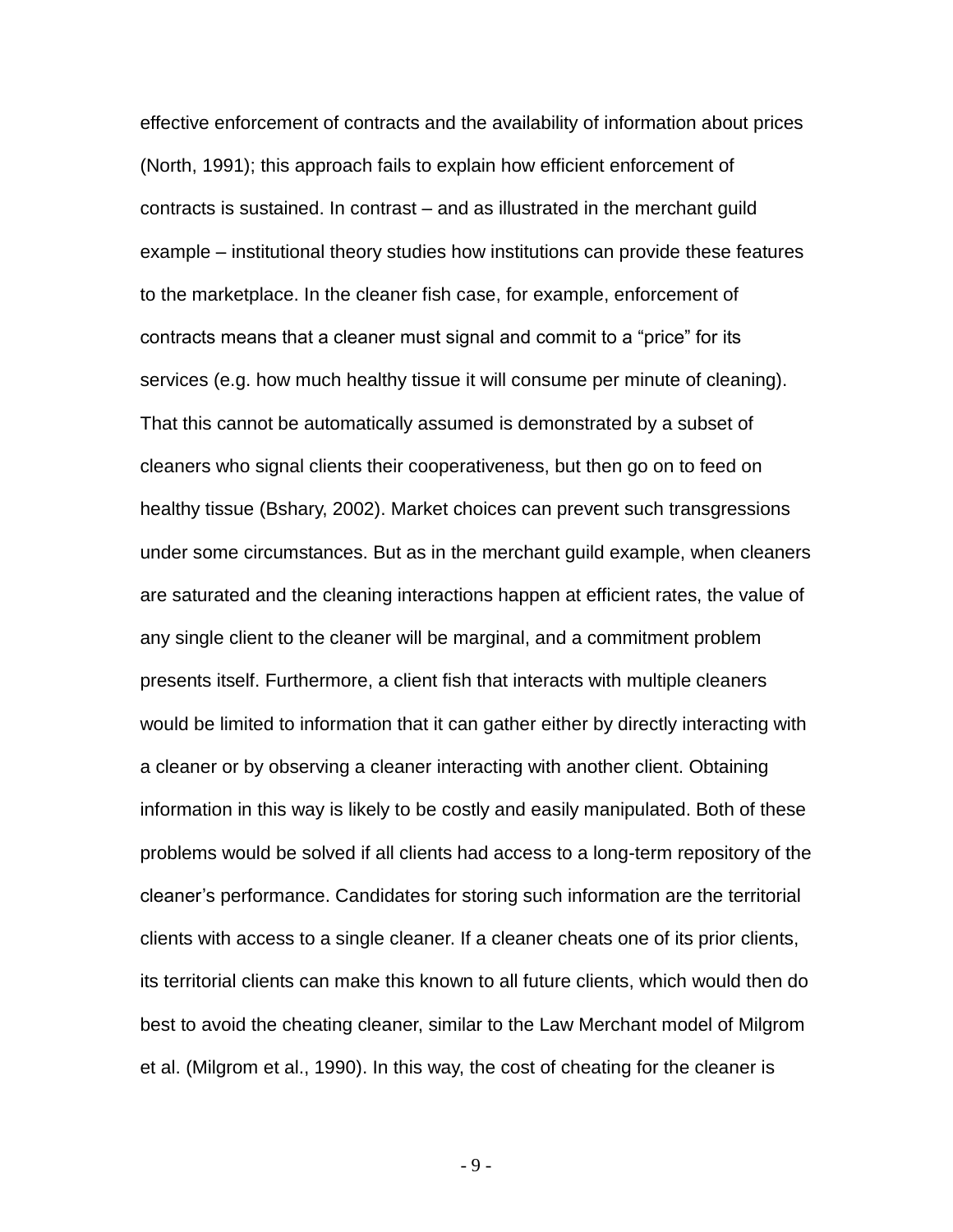raised from the marginal cost of losing one client to the cost of losing many or all clients; this change, in turn, makes it in the cleaner's best interest to not cheat and therefore solves the commitment problem. Such an institution also solves the cooperation problem between the territorial clients and cleaners, since now cleaners have incentives to be cooperative towards these clients. Overall, this argument predicts that the interactions between territorial clients and choosy clients should play an important role in maintaining cooperation in the cleaner fish system.

This example shows how the theory of institutions can be applied to animal behavior to generate new empirical and theoretical research questions. In the next section, we provide a brief survey of a few of the major questions in institutional theory and the approaches used to solve them, also pointing out their connections with existing biological theory. We then discuss in some detail one of the major theoretical tools of institutional theory, mechanism design, and two ways it can be applied to biology. We follow this by suggesting some additional biological phenomena that seem most profitable for applying an institutional approach, and general theoretical problems that need to be considered.

#### *Coordination: standard setting*

Coordination problems in social interactions occur when there are multiple viable courses of action, but their benefits are only realized when the interacting individuals can agree on a given course. Such situations arise in diverse settings, ranging from competition of two different high-capacity optical drive formats to the movement decisions of an elephant herd. Coordination failure can be a major

- 10 -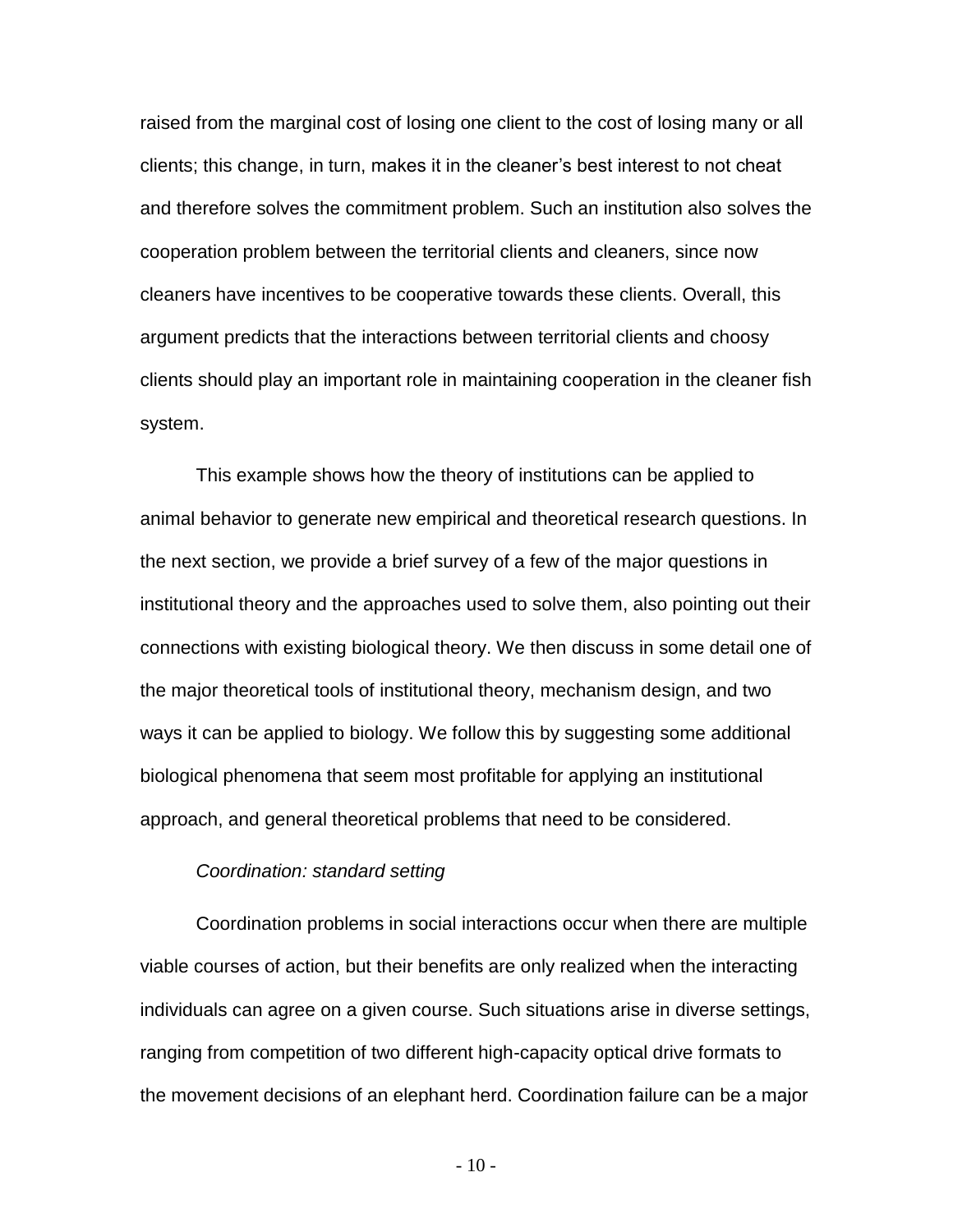factor precluding efficiency, even in cases where the interests of the parties are largely concordant.

In an influential paper, Farrell and Saloner (Farrell and Saloner, 1988) investigate whether the coordination problem between two players is best resolved through a committee where players bargain, or through the "open market" where both players come forward with their own actions and hope that their opponent follows suit. The tradeoff between the two institutional structures is that the committee ensures coordination, but imposes negotiation costs (in particular, delays in agreement) while the market minimizes delay costs while creates the hazard of mis-coordination if both players commit to different actions at the same time. Farrell and Saloner show that a hybrid institution that prescribes bargaining in a committee while also allowing players to individually commit to a course of action at every possible stage does best compared to both of the pure institutions. More recently, Farrell and Simcoe (Farrell and Simcoe, 2009) study the optimality of war-of-attrition type rules for deciding on industry standards when two proponents have private information about the quality of their proposals. They find that when there is no vested interest (i.e. no conflict over the eventual standard), the war-of-attrition game chooses the best standard without delay, and thus achieves the first-best outcome. However, when the vested interest is high enough, it becomes optimal to employ an institution that allows the war-of-attrition to proceed until a specified time and if the game is unresolved at that time, chooses an outcome randomly. Both players prefer such

- 11 -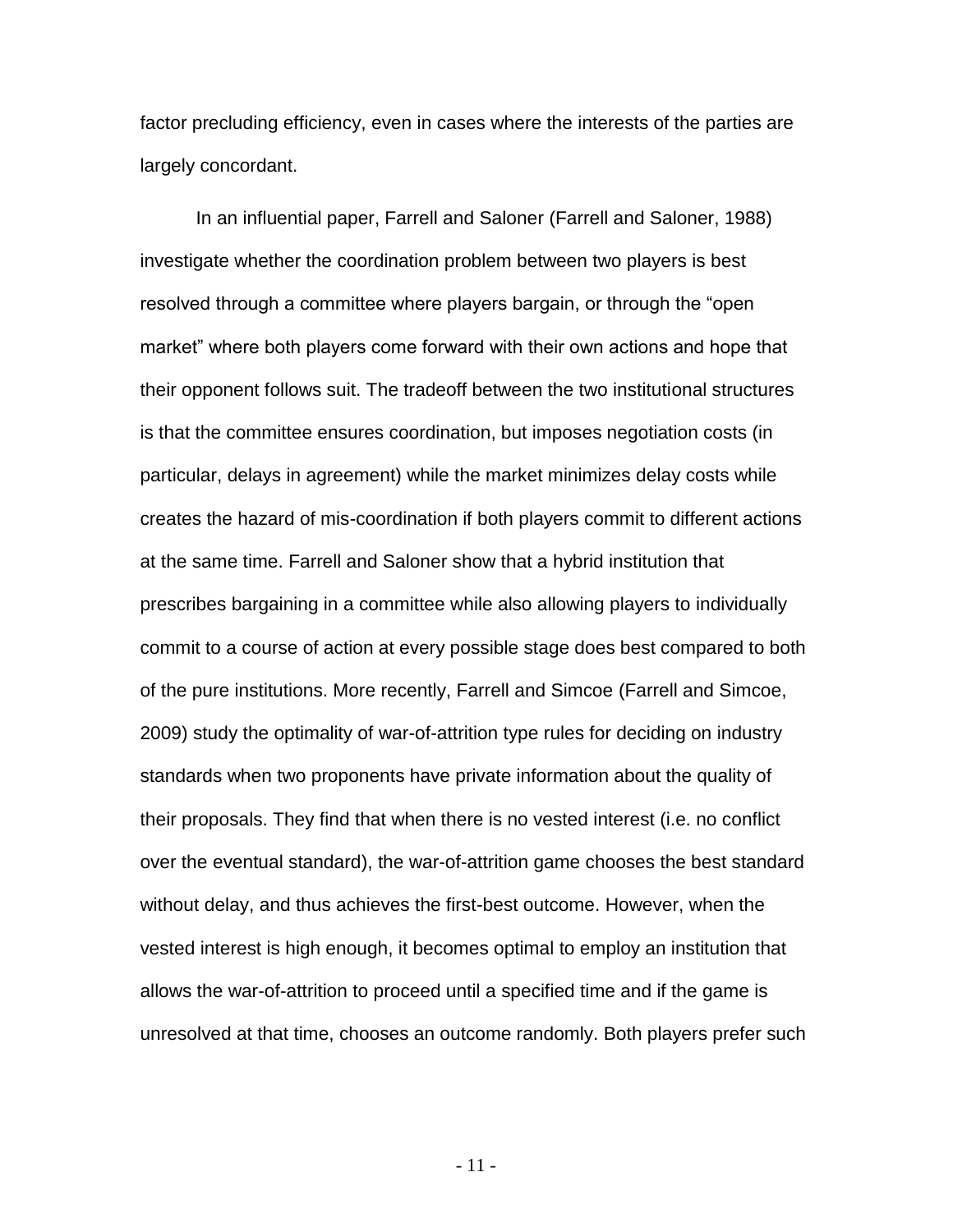an institution to the unchecked war-of-attrition before they know their proposals' quality, but it might not be preferred during the war-of-attrition.

The biological counter-part to this coordination problem can be found in collective decision-making with multiple alternatives (Conradt and Roper, 2005) The results of Farrell and Saloner (Farrell and Saloner, 1988) suggest that a combination of consensus building trough communication and individual initiative will be optimal for cases with perfect information about the alternatives. This would predict that we should observe a mix of consensus decisions and individual (despotic) decisions even in cases where there is no reason to expect one particular individual to be the decision maker. On the other hand, Farrell and Simcoe's (Farrell and Simcoe, 2009) result suggest that when the decision is held-up between two parties with conflicting interests (e.g. seeking water vs. seeking food), it might be optimal for a third, uninterested party, to make the decision in at random way. Such a mechanism can manifest itself as the individual in best condition in the group (e.g. most satiated and hydrated) making arbitrary decisions, since such an individual would represent the closest approximation to a neutral party in the group. The issue of coordination is also intimately related to the issue of revealing private information.

#### *Private information: conflicts and information aggregation*

Private information in social interactions can hinder efficient outcomes because parties that have information will usually have incentives to not reveal it truthfully. For example, in the situation modeled by Farrell and Simcoe (Farrell and Simcoe, 2009), individuals have no intrinsic incentives to reveal the quality of

- 12 -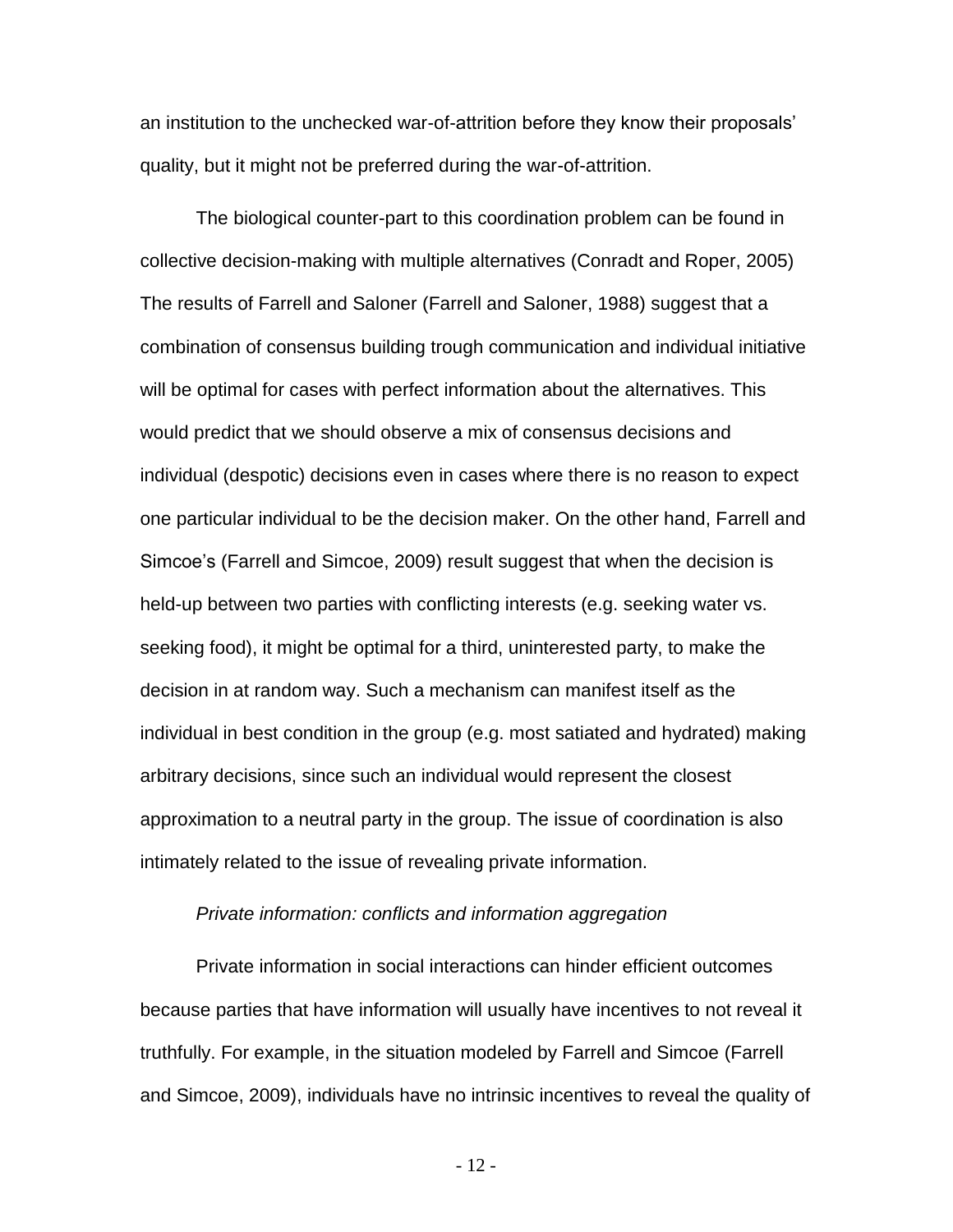their proposals truthfully; such incentives are instead supplied by having the players "pay" through the costly war-of-attrition stage. Ensuring that private information is truthfully revealed can even be a problem even in cases of completely concordant interest; see "*Voting and information aggregation"* below. The problem of private information crops up in many different areas of political science and has also attracted a great deal of attention in biology, most prominently in costly signaling theory and war-of-attrition games. We consider these in more detail below.

## **Major questions in institutional theory**

Contemporary institutional theory deals with questions that range from the structure and functioning of the legislative process (Baron and Ferejohn, 1989), to economic development (North, 1991), the evolution of cooperation (Bowles 2006), and the management of common resource pools (Ostrom, 1991). We do not attempt to give a complete overview of institutional theory in this section. Rather, we focus on some papers from three major fields to illustrate the approaches taken in the field and how they could be applied to biology: international conflict, voting and information aggregation in groups, and the theory of the firm.

#### *International conflict and how to prevent it*

Political scientists have a long-standing interest in violent political conflicts, for many obvious reasons. In recent years a common approach has been to start from the observation that since wars destroy valued resources and often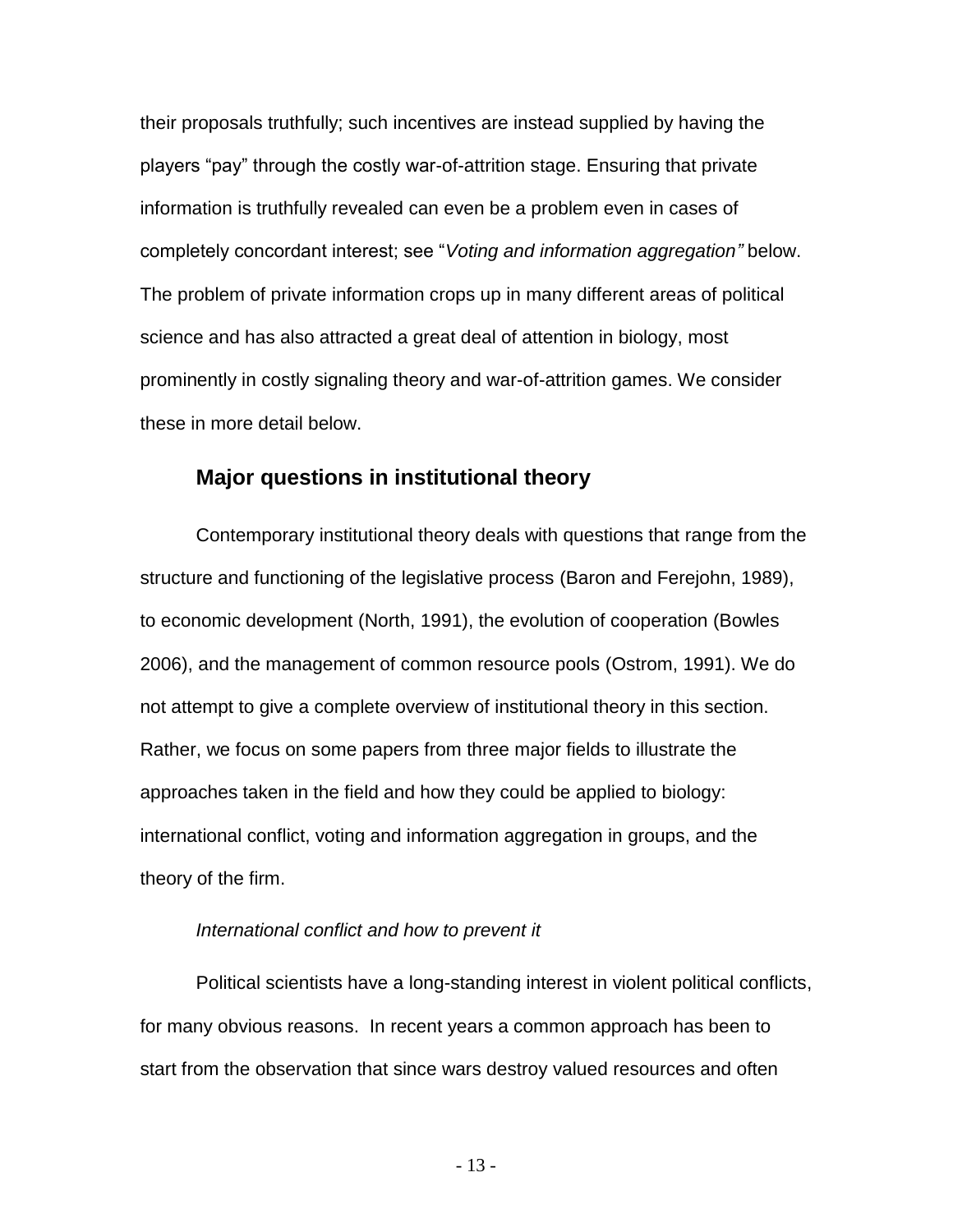pose significant risks to the political leaders who start them, they are inefficient. Given any outcome of the war, both parties should prefer a peaceful resolution with those terms to having fought a war and settled at the exact same terms. So why do wars and other costly violent political conflicts sometimes occur?

One answer is that private information of each state about its own attributes, such as military capability or value it places upon the disputed territory, will preclude finding a mutually acceptable peaceful settlement (Fearon, 1995). When two states are engaged in pre-war negotiations, both can have interest in withholding or misrepresenting their private information, either to get a better deal if they settle, or because the other party cannot commit to honor the settlement and not attack given the disclosed information. Therefore, with each state exaggerating its strengths and value it places upon the object of contention, no feasible negotiated outcome may exist that looks preferable to both states ex ante. War may then follow as a means of credibly revealing (or bluffing about) one's private information.

The implication from this argument is then that to prevent wars, institutions need to be set up that give states incentives to credibly reveal their private information without actually fighting. Common practices in international "militarized disputes" that are short of a full-blown war – such as mobilizing troops and issuing public statements refusing to back down – may be seen as institutions that enable and structure the interpretation of "costly signaling." Recent literature on the political science of war deals with what these institutions can achieve and when wars can be prevented (e.g. Fey and Ramsay, 2009,

- 14 -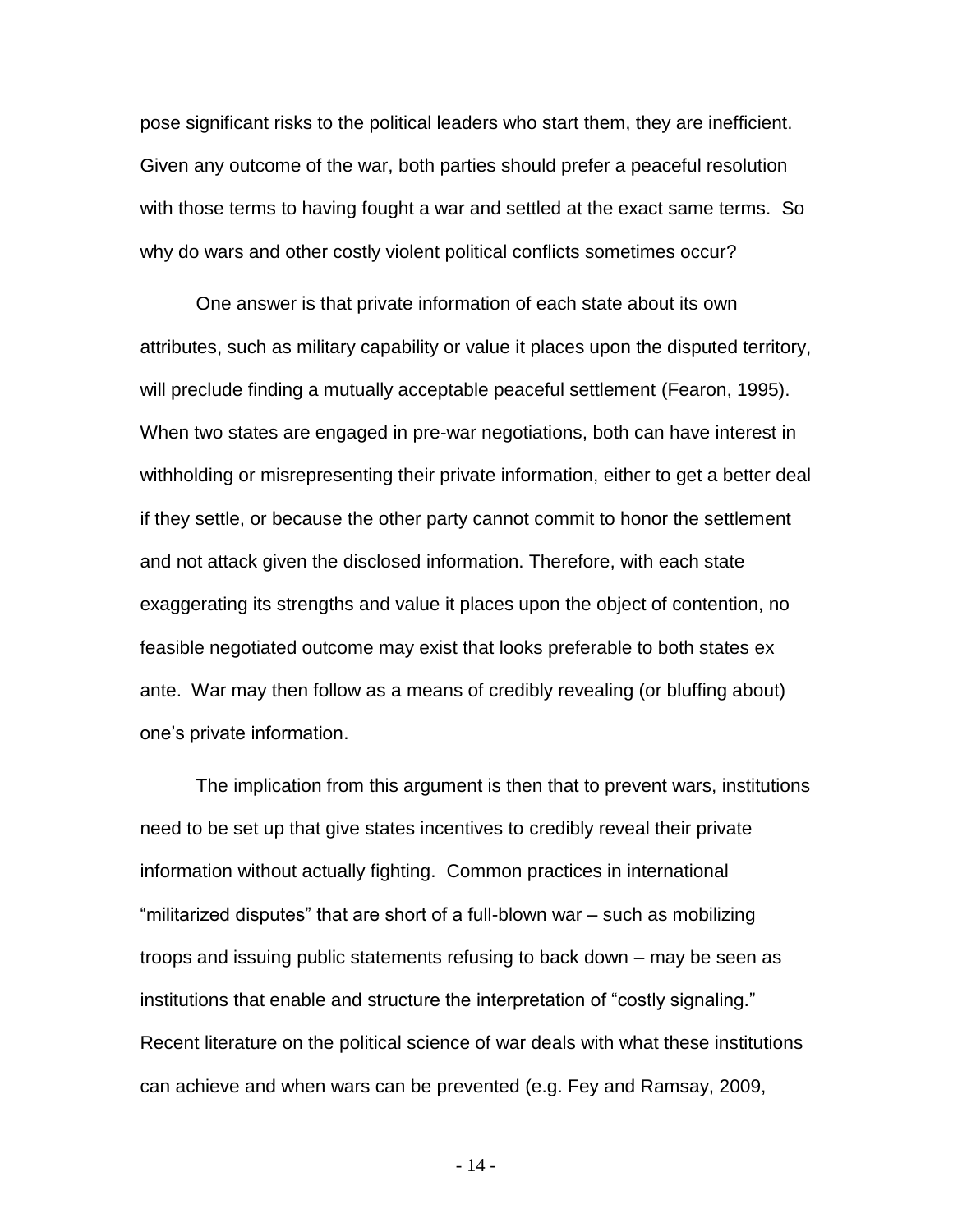Meirowitz and Sartori, 2008). One result from this literature is that when states' private information is correlated (as for example would occur with private information about military capabilities) then regardless of the details of the negotiation process between the states there must be a positive risk of fighting if total costs for war fall below a threshold value. More recently, Meirowitz and Ramsay (2009) extend these results to situations where states react to different international institutions by altering their military capacity, and showed that the probability of war given a certain arming level is independent of the institutional structure for negotiations. These strong results are obtained using a powerful theorem of mechanism design, called the revelation principle (Myerson, 1979, see also the section on mechanism design below). Finally, a model by Slantchev (2003) suggests that states can rationally go to war even when they have complete information about each other's military capacities, etc., as a means to secure more favorable settlements. In this case, war can be seen as a costly mechanism to force coordination on a particular settlement.

Biologists have long used the metaphor of war and peace for agonistic behavior between animals (Maynard Smith and Price, 1973), and some aspects of previous theory bear resemblance to the political science literature on the subject. One example is found in models of signaling before agonistic interactions: Enquist (1985) shows that in situations with two animals that have private information about their valuation of the resource or their fighting ability, stable signals can evolve that are informative and allow animals to avoid fighting some of the time.This is closely parallel to the literature on "crisis bargaining" in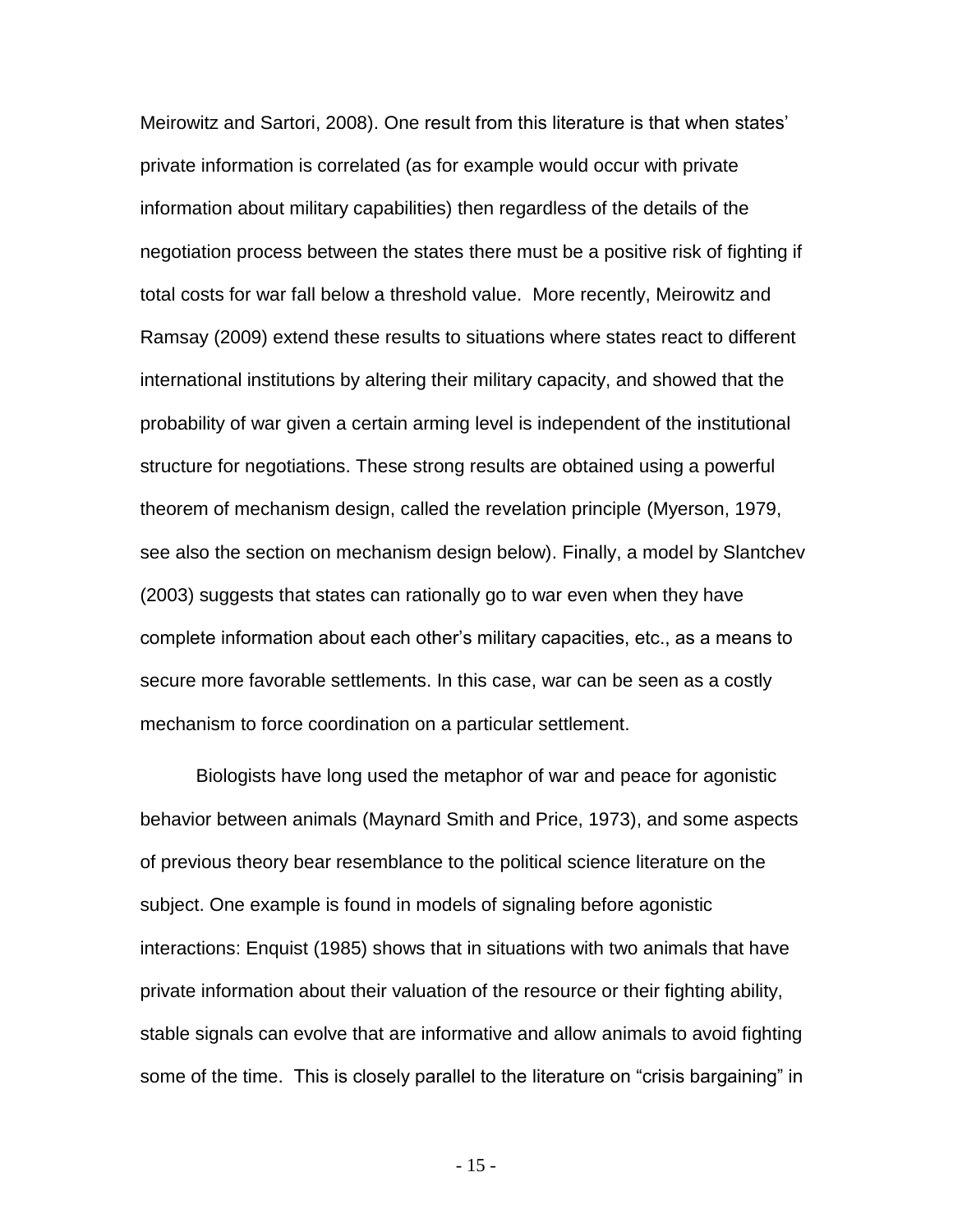International Relations**.** On the other hand, Kim (1995) models a symmetric game where individuals do not have private information, and shows that conventional signals with costs can evolve so as to lower the risk that costly conflicts will occur due to coordination failure.

This focus in biology on how animals avoid fighting costs parallels the political science literature on costly signaling and war. However, biological models tend to be restricted to particular game setups, and usually do not allow negotiated partitions of the resource that is being fought over (i.e. multiple possible bargains) as a result of the pre-fighting interactions. Bargaining models commonly used in the theory of social and political institutions can be used to extend existing biological theory to cases where a division of the resource is plausible, such as a territorial interactions or bargaining over resource exchange (Pereira et al., 2003, Akçay and Roughgarden, 2007b). Furthermore, a mechanism design approach can help to extend these results to generate "gamefree" results about conflict, as in Fey and Ramsay (Fey and Ramsay, 2009), or results about the evolution of armaments, similar to states' arming decisions in Meirowitz and Ramsay (2009).

#### *Voting and information aggregation*

Voting and information aggregation are questions at the very heart of political science, and theoretical work on these issues goes back to the  $18<sup>th</sup>$ century. This area has recently begun to see cross-disciplinary collaboration between biologists and political scientists (List, 2004, Conradt and List, 2009). Voting theory is concerned, among other things, with how and whether efficient

- 16 -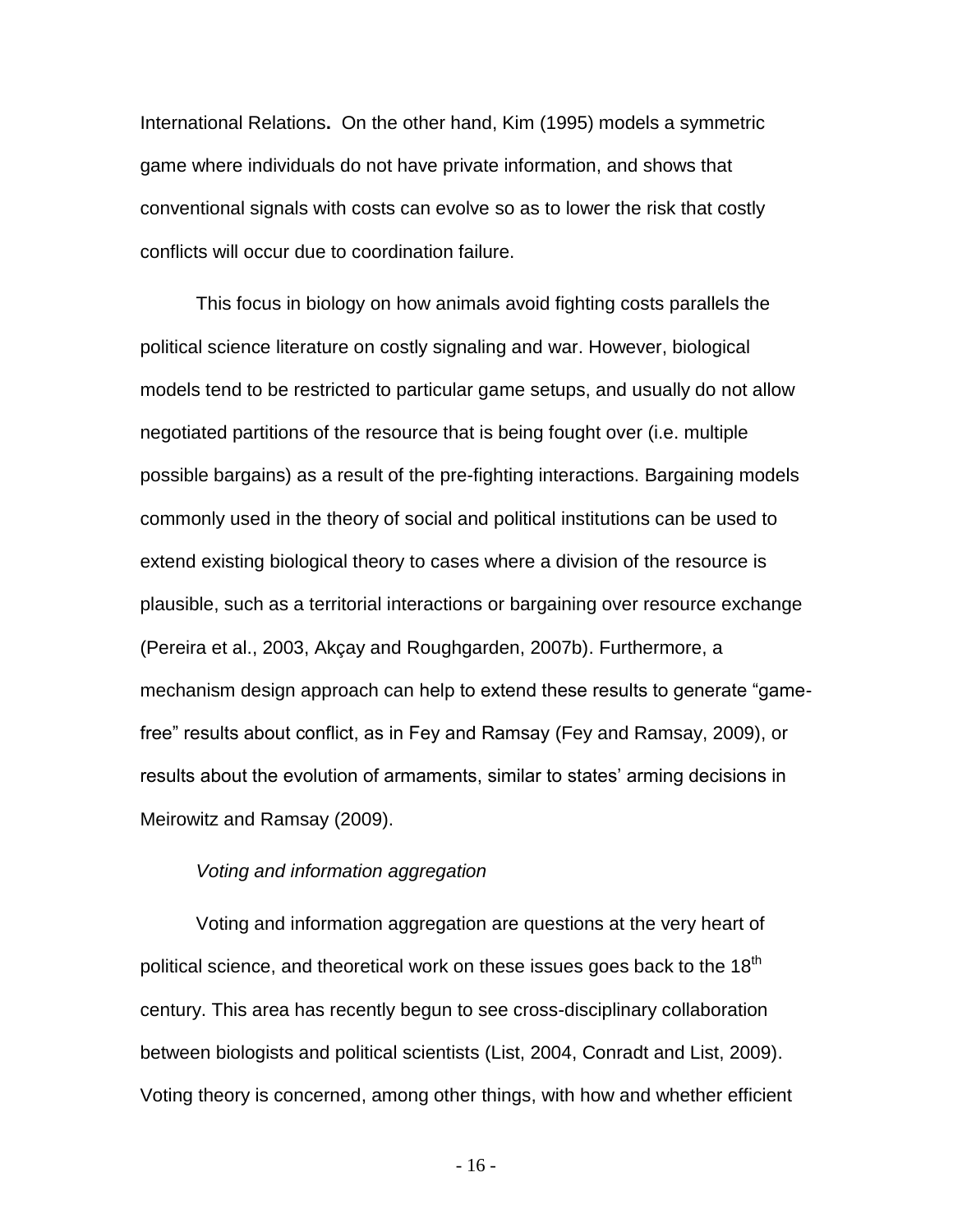outcomes can be achieved when multiple individuals with potentially different interests and private information have to make a collective decision. This literature usually takes the point of view of a "social designer", whose goal is to satisfy group-level criteria for the aggregate decisions. As pointed out by Conradt and List (2009), this contrasts with the biologists' approach, which commonly looks for solutions that are optimal from the point of view of single individual. Thus, biologists have modeled optimal decision-making rules based on their effects on individuals' fitness, which in general will be not aligned (Conradt and Roper, 2009).

Interesting problems arise when individuals involved in joint decisionmaking have private information about their own conditions or the environment. If individuals have a common interest but have an independent estimates of what action best leads to the common interest, and if all have the same and betterthan-even-chance of being accurate, then having more individuals reveal their information and taking the average of all estimates, on average, should improve the accuracy of the decision (known as the Condorcet Jury Theorem). Some complications arise when individuals are not equally likely to have accurate estimates, or if individual's estimates are correlated (see the examples in Conradt and List, 2009), although the result holds approximately for small departures.

More serious problems arise, however, when group members decide strategically about whether or not they will reveal their information, or vote strategically. Surprisingly, in such cases it may pay for individuals to withhold or

- 17 -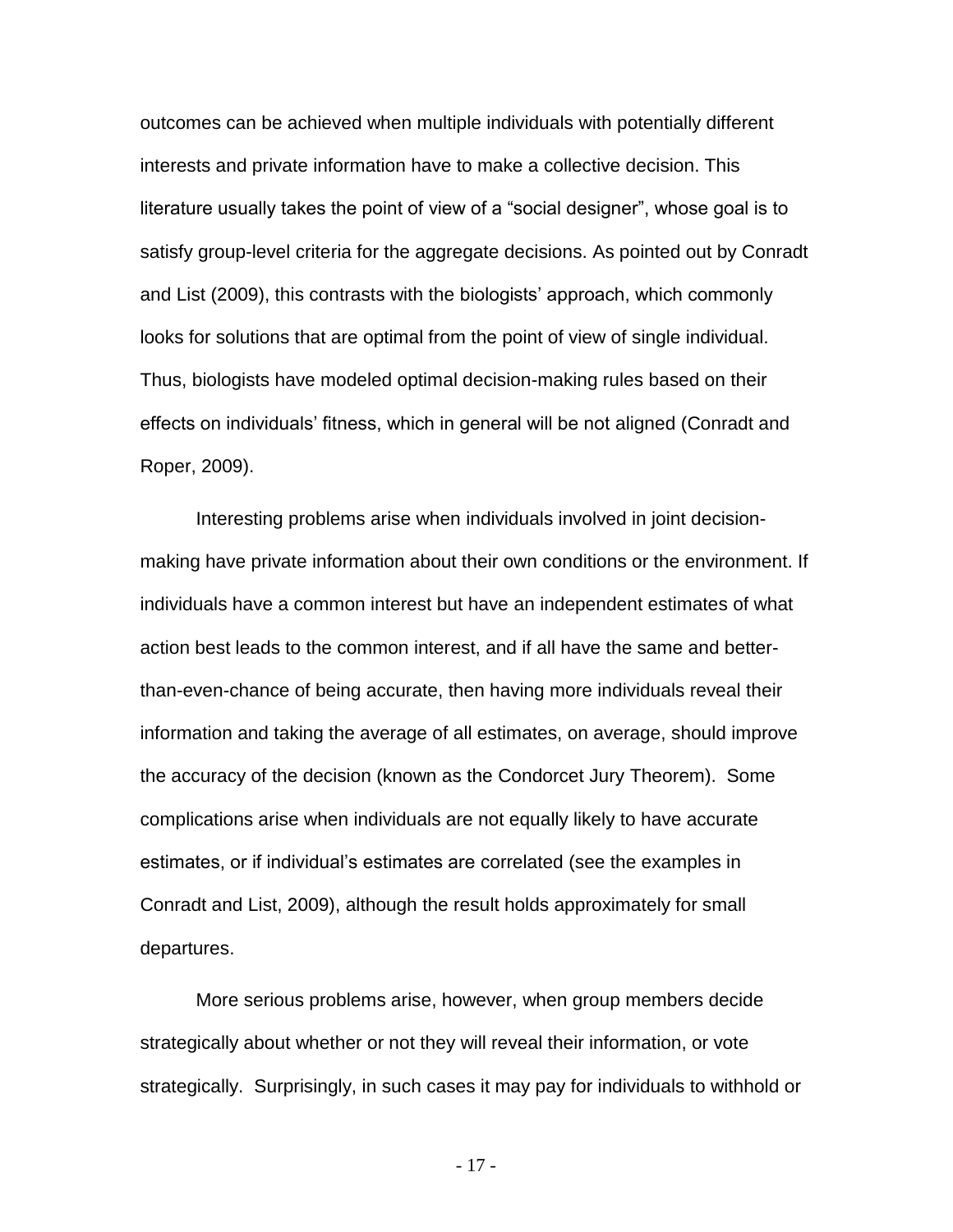misrepresent their information, even when there is complete concordance of interest within the group (Austen-Smith and Banks, 1996, Austen-Smith and Feddersen, 2009). The reason is that an individual affects the vote outcome only if he or she is pivotal meaning that the focal individual is indifferent about how she votes in all other cases. But the event that one is actually pivotal implies that the other individuals are voting in a particular way (e.g. all are voting "Yea" in a setting requiring unanimity), which allows the focal individual to update her beliefs about the state of the world. In such cases, voting against one's private signal can be optimal, and therefore votes might cease to be informative about the private signals. In general, the incentives to misrepresent one's information are determined by how likely it is that a player will cast the decisive vote in determining the outcome. Thus, these incentives are a bigger problem in smaller groups, since each individual has a higher probability of being pivotal, and present lesser problems in larger groups, where the Condorcet Jury Theorem approximately survives strategic information sharing and voting (Feddersen and Pesendorfer, 1997).

Not surprisingly, the problem of strategic voting and misrepresentation is aggravated when there is real conflict of interests within the group over the relevant decision. More recent work uses a mechanism design approach to this problem and studies incentives for truth telling in collective decision making. For example, Meirowitz (2006) shows that outside transfers to individuals as a function of their revealed information can create incentives for truthfully representing their information, and that the magnitude of the required transfers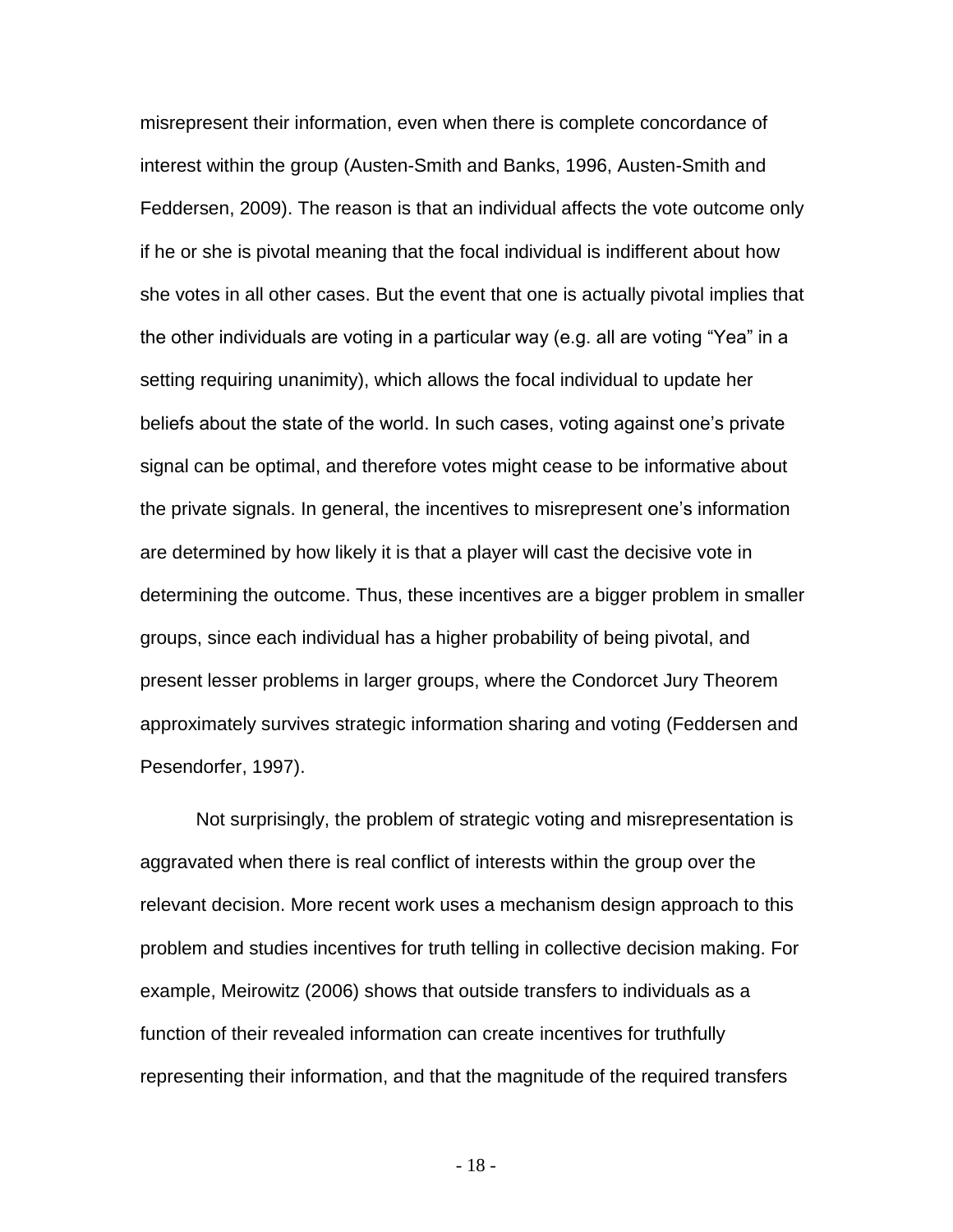becomes smaller as group size gets larger (due to each individual having smaller chance of being pivotal). These results have not yet seen use in the biology of group behavior, but have connections to the costly signaling theory in biology, where signal costs can be interpreted as negative transfers (see below).

#### *The theory of the firm*

The theory of the firm is a part of the institutional theory that originated in economics. A firm in economics is an organization that produces goods and services outside the marketplace, by means of contracts that last much longer than each action the agents take (e.g. producing a single unit of goods). These contracts frequently concentrate the means of production and decision-making in some agents and remunerate others in return. The first question in the theory of the firm is why firms exist at all, i.e. why do agents organize themselves into long-term relationships regulated by contracts as opposed to finding each other in the marketplace and achieving production by on-the-spot transactions? This question, first posed by Coase in his influential essay (Coase, 1937), has stimulated a large body of research in law, economics, and political science.

Coase himself proposed that firms form to reduce the costs that arise from making repeated transactions in the marketplace, such as the cost of finding out the market price of goods and services and negotiating over terms of agreement. The transaction costs theory has further been extended to other causes of costs. One example is specificity of production assets to each other (e.g. a supplier building a plant next to a manufacturer's factory), which removes the possibility of partner choice in the open market. In such cases, situations that are not covered

- 19 -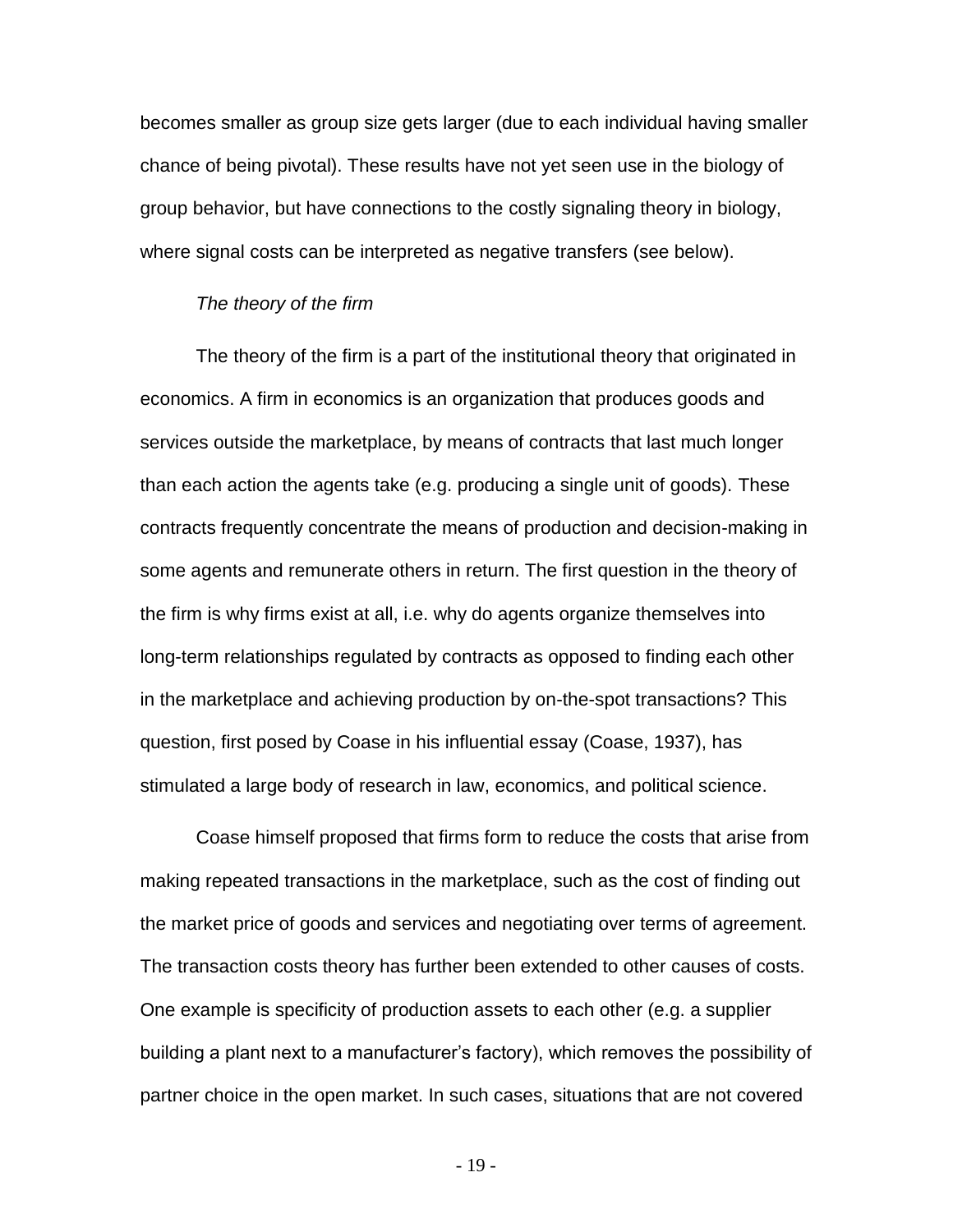in the original agreement between parties or that arise from unexpected events create incentives for the advantaged party to try to appropriate gains (or avoid losses) from those situations, to the detriment of the other party – much as in the example sketched above of a strong and weak predator possibly cooperating to hunt prey. In the absence of vertical integration (i.e. the integration of a supplier firm with a firm who purchases from it) can lead to underinvestment relative to what is efficient, because both parties expect that their sunk costs from the specific investments will be appropriated by the other. Klein et al. (Klein et al., 1978) argue that efficient transactions can be achieved in such cases when one party owns both assets, instead of relying on repeated market transactions.

Following up on this argument, Grossman and Hart (1986) formally modeled the incentives to parties to make such relationship-specific investments with incomplete contracts, i.e. contracts that do not account for all possible contingencies that might happen in the future. In this setting, vertical integration of the production assets can solve the problem of underinvestment, by assigning control of both assets to one party (the firm) reduces the incentive to appropriate sunk costs after the investments are made and hence optimal investment decisions will be taken beforehand. In the absence of vertical integration, appropriation of assets transfers resources from one firm to another; whereas vertical integration means the transfer occurs within the same firm.

On a related vein, Williamson (Williamson, 1979) argues that long-term repeated transactions with highly specific or idiosyncratic assets should be governed by what he calls relational contracts, which specifies the roles of two

- 20 -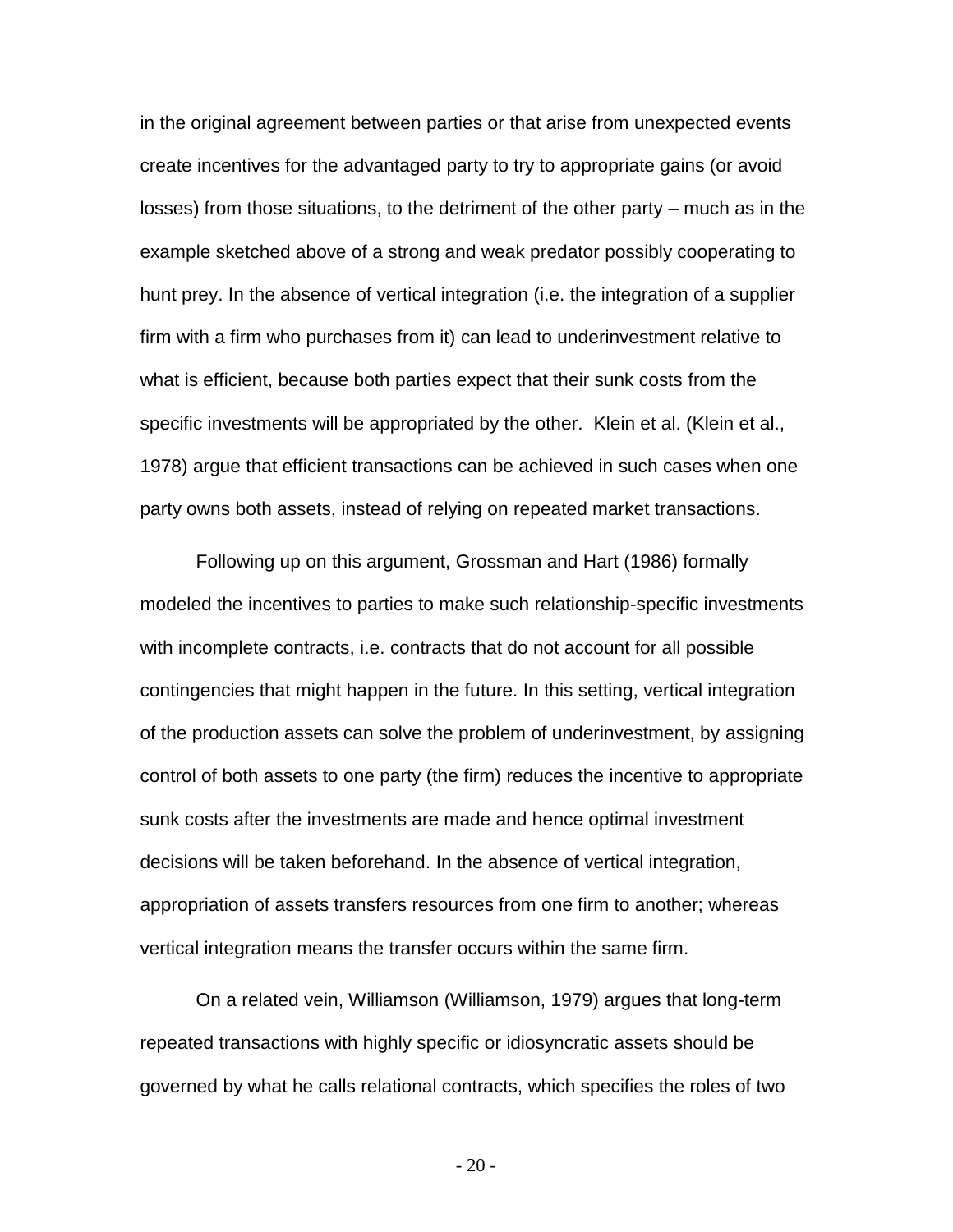parties in an ongoing relationship, rather than particular actions they need to take in each possible state of the world. Relational contracts can take the form of partnerships, or an employee-employer relationship.

How can these ideas be applied in biology? Consider the striking contrast between birds, where the overwhelming majority of species exhibit social monogamy (i.e. a male and a female raising offspring together), versus mammals, where the overwhelming majority of species is polygamous. Previous thinking on this pattern mostly departs from the assumption that females prefer monogamy, and males polygamy (Clutton-Brock, 1991). The question is then when females can impose monogamy on males, either directly by choosiness, of indirectly through their distributions in space (Clutton-Brock, 1989).

Viewing offspring rearing as analogous to the production of goods by a firm leads to a new perspective. In mammals, lactation implies that females control offspring provisioning, so that males cannot directly invest into that component of care. However, males can invest indirectly into provisioning through feeding the female (or allowing her to forage undisturbed), and also into other components of care, such as predator protection. Moreover, in most mammals, females are mobile while gestating and offspring are either mobile shortly after birth, or can be carried around. These features of mammalian breeding biology mean that females can receive help from different males (e.g. by moving between territories) without necessarily losing their offspring (especially if they have copulated with multiple males, Wolff and Macdonald, 2004). A female bird in an altricial species, however, cannot move her eggs or

- 21 -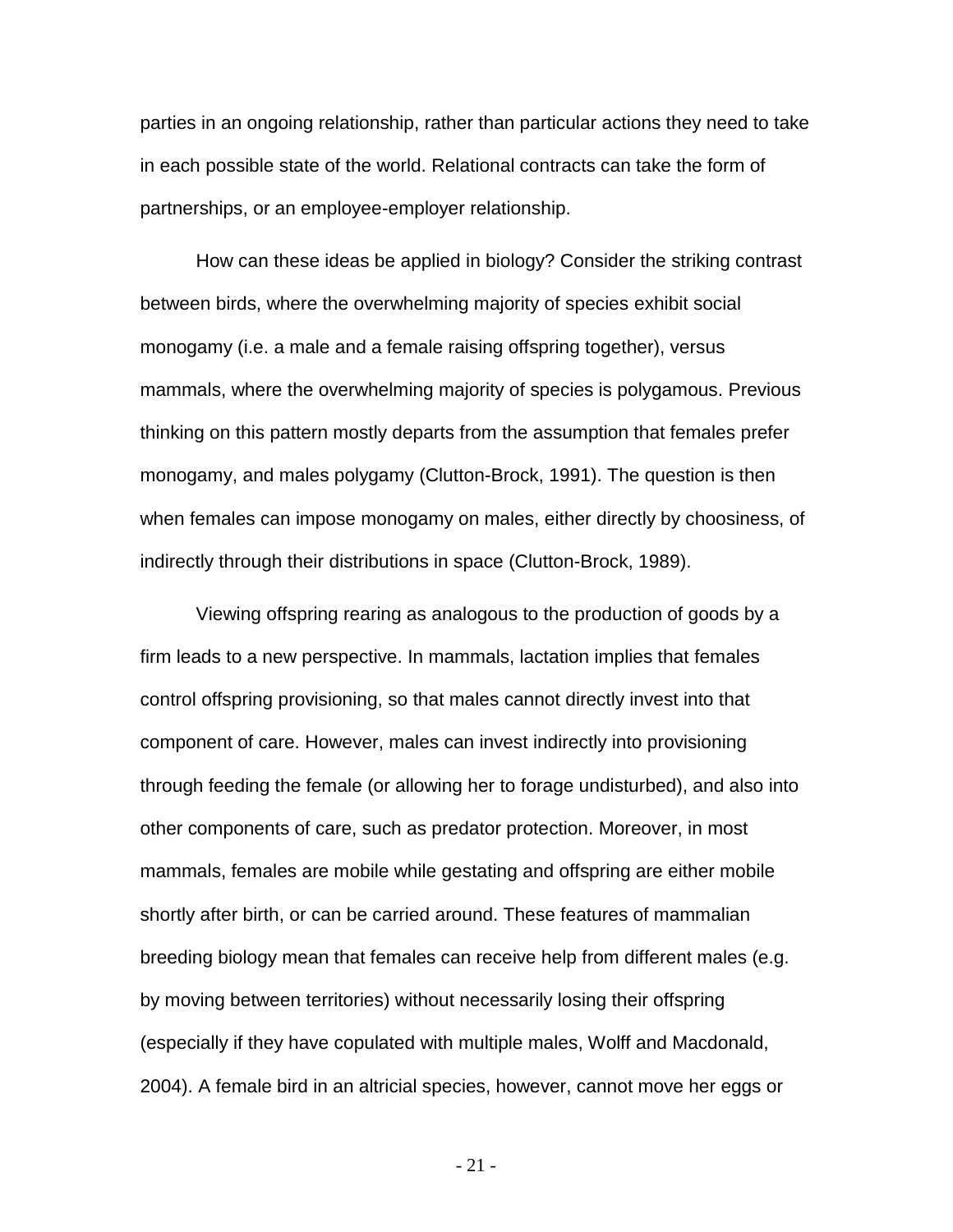nestlings to another nest without killing them; likewise, the male cannot share the nest with another female while another brood is in it. Hence, investments by the male and female into breeding are idiosyncratic in most bird species, whereas they are far less relationship-specific in mammals. In these different settings, the theory of the firm predicts that interactions between mates in birds tend to be governed by "relational contracts", i.e. longer-term commitments such as the pair-bond. On the other hand, interactions between mates in mammals can be maintained by repeated shorter-term commitments (or on-the-spot transactions) since each party maintains an outside option due to their less partner-specific investment. Notice that this argument runs counter the traditional view of the contrast between the two mating systems, as illustrated by Clutton-Brock (1989), who posits that monogamy is expected if it is impossible or very costly for one male to monopolize more than one female, either because females choose against already mated males (as in birds), or are distributed so sparsely that it is impractical for males to maintain a territory with two females in it. Our argument is closer (with some differences) to the position advanced by Roughgarden (2009) that male promiscuity in mammals reflects a counter strategy to the female's control of the offspring.

This hypothesis can be tested by taking advantage of the variation in offspring mobility in different mammal and bird species: our argument predicts that species with more mobile females and offspring will be more likely to have social polygamy. Conversely, species where breeding females are more

- 22 -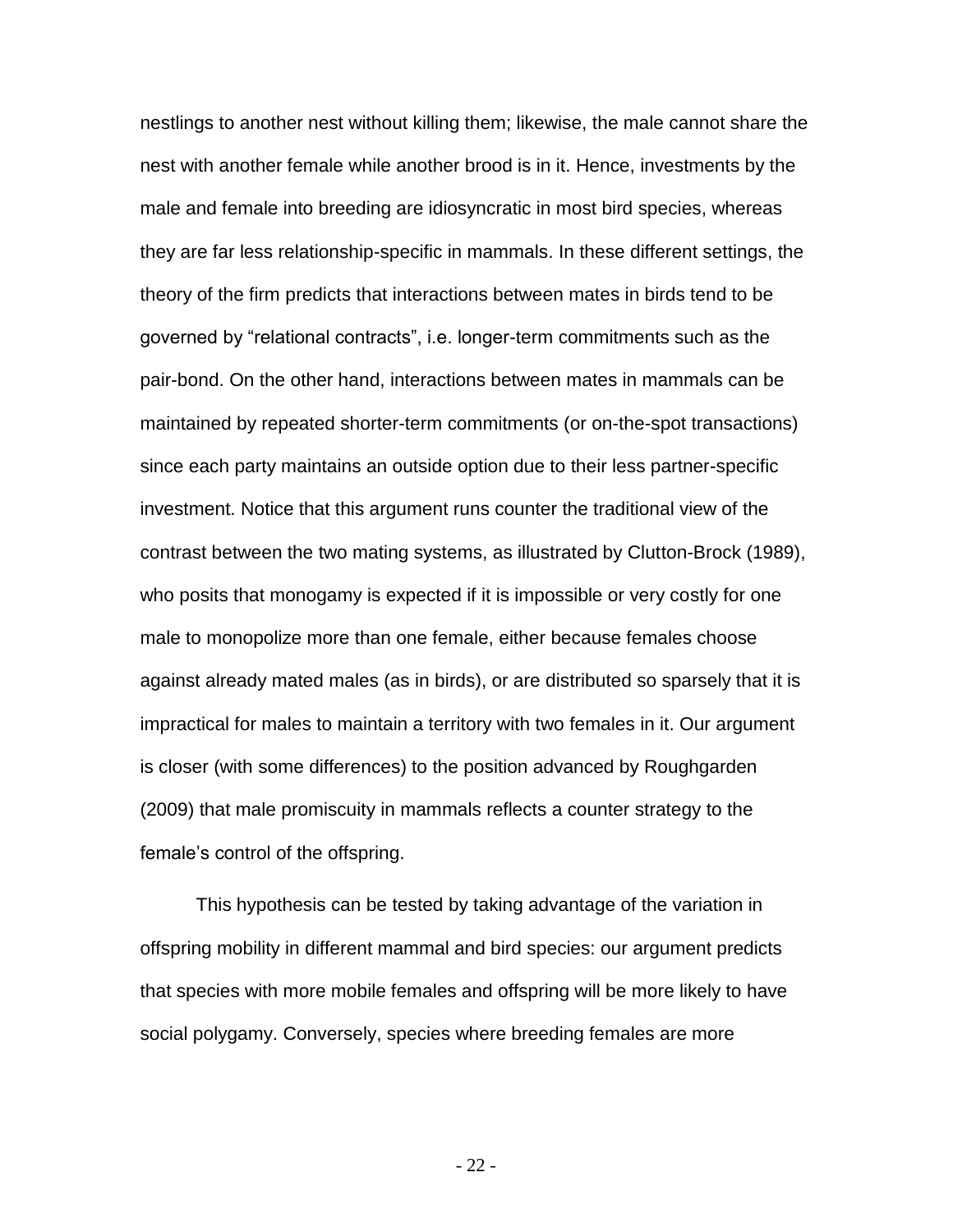localized to exclusive locations offspring are less mobile will be more likely to exhibit social monogamy.

The theory of the firm will also be useful in understanding the organization of mutualisms. For example, one can ask why nitrogen fixing rhizobia are housed in plant organs called nodules that represent high initial and specific investment by the plant, while plant interactions with mycorrhizae do not have such partnerspecific structures.

#### **Mechanism design**

We now turn to one of the most important and powerful tools of institutional theory, mechanism design. Most of the work in game theory specifies a game exogenously, and predicts outcomes supposing self-interested agents with some level of computational capacity and access to certain public and private information. Mechanism design inverts this approach: it specifies the information structure and some range of games, and looks at which games produce outcomes with desired properties, such as efficiency or maximizing "the principal's" expected payoff. Thus, a mechanism in game theory describes the different rules of the game that may structure an interaction between two or more individuals. Note that this usage of the term "mechanism" is different than the term's meaning in biology, where it refers the processes that bring about biological phenomena. In the case of behavior, these biological mechanisms can also be called "proximate causes". For example, the mechanism for a behavior such as aggression might involve specific neural circuits in the brain or the testosterone level in the body. In the reminder of this paper, we use the term

- 23 -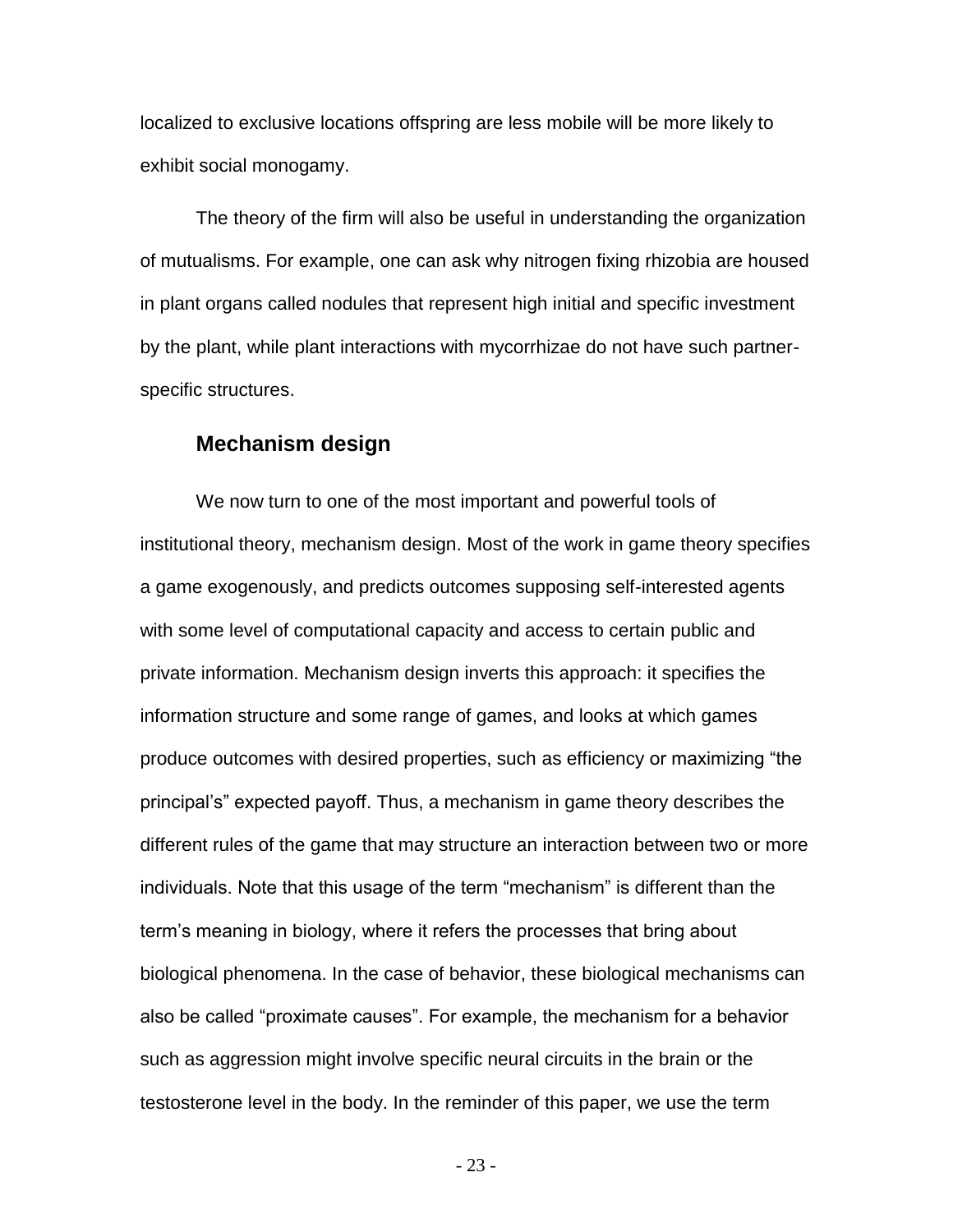"mechanism" in the game theoretic sense, and refer to biological mechanisms as "proximate causes", to avoid possible confusion. The "rules of the game" in a social interaction between animals are ultimately a function of the proximate causes of behavior, hence the two meanings of the term "mechanism" are closely related. In fact, as we argue below, mechanism design can be used to understand the organization of proximate causes of behavior.

Some mechanism design models take up the perspective of one of the parties in the interaction who has power to alter the game structure (such as the parent company in a conglomerate Groves, 1973), while others adopt a more disinterested "social designer" perspective (for example, authors of a constitution). In biology, the former approach may be appropriate in social interactions where there is an actor (e.g. a parent bird at a nest) who has control over the setting that others (e.g. the nestlings) interact in. Recently, Roughgarden and Song (in preparation) has modeled parental provisioning strategies using Groves' model of incentive compatible mechanisms, where the parent determines the payment scheme to the chicks as a function of their signals. Their model illustrates one way the mechanism design methodology can be used in a biological setting.

When used from a social planner perspective, mechanism design is a tool to characterize efficient outcomes that can be achieved by resolving conflicts of interests between individuals. We propose that this tool can be used to ask whether animal social systems approximate efficient mechanisms for dealing with the underlying strategic problem. This would be analogous to using the concept

- 24 -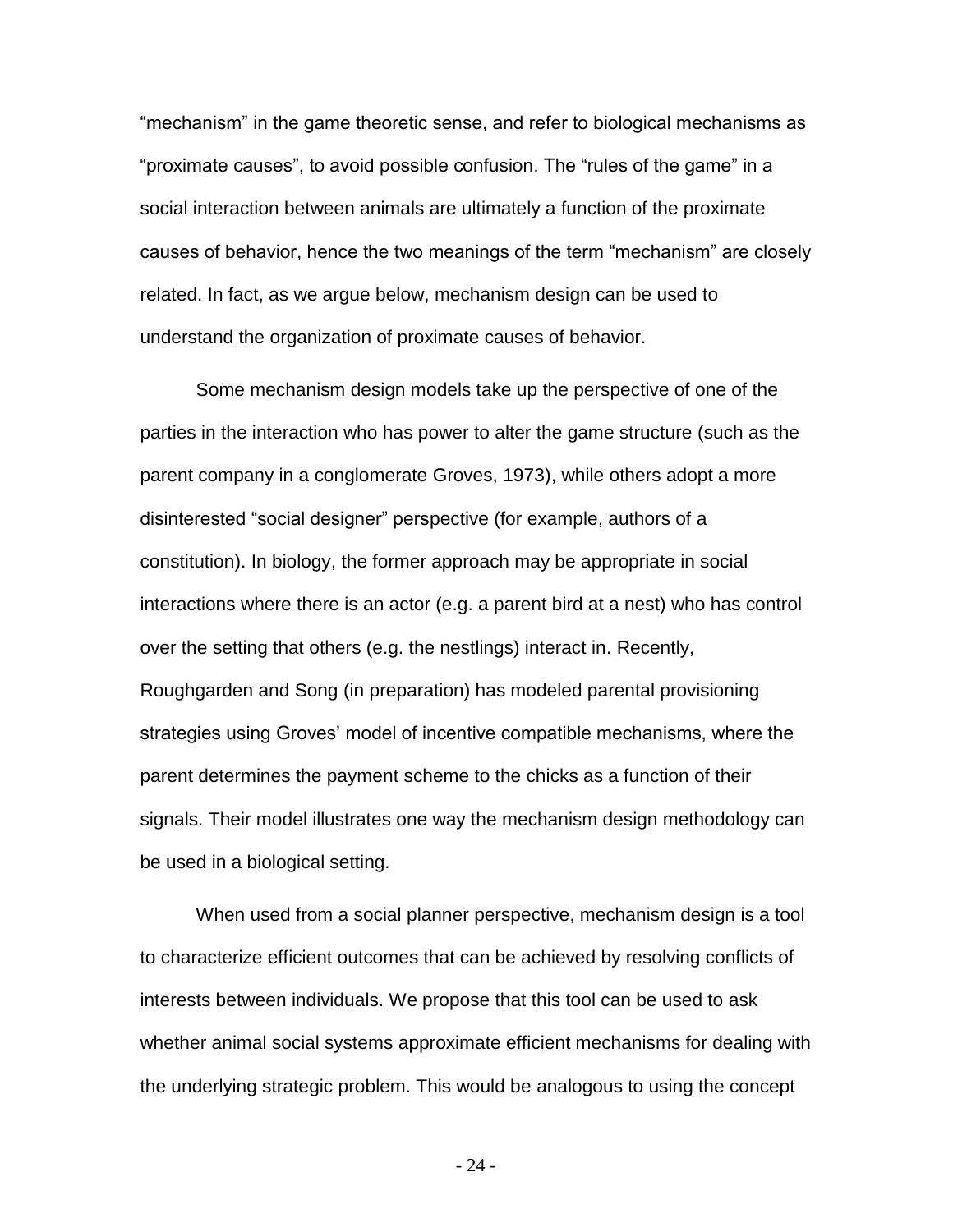of an evolutionarily stable strategy (ESS) to provide adaptive hypotheses for some behavior observed in nature. The main difference is that mechanism design would apply to how the interaction among individuals is organized and what effects this organization has on the joint outcome, instead of how single individuals behave. On the other hand, similar to the ESS approach, mechanism design would not completely answer the question of how these outcomes are actually achieved, which requires specification of the details of the strategies in a game, and leaves open the dynamical (and population-genetical) process of reaching such outcomes.

A foundational result of mechanism design theory is the revelation principle (Myerson, 1979), which states that any Bayesian equilibrium of any game with incomplete information can be represented by a special class of games, called direct mechanisms. In a direct mechanism, players simply announce their type (their private information) to a central arbiter, who then assigns payoffs (possibly including transfers) as a known function of all possible announcements (that is the mechanism). In an "incentive compatible" mechanism, payoffs structured as to make it optimal for players to reveal their information truthfully. The revelation principle implies that if an outcome can be implemented in a game, it can be implemented by a direct mechanism. This theorem allows considering only direct mechanisms when trying to find out when some outcome is achievable, the magnitude of transfers and costs that are needed to achieve an efficient outcome, or to characterize the best feasible

- 25 -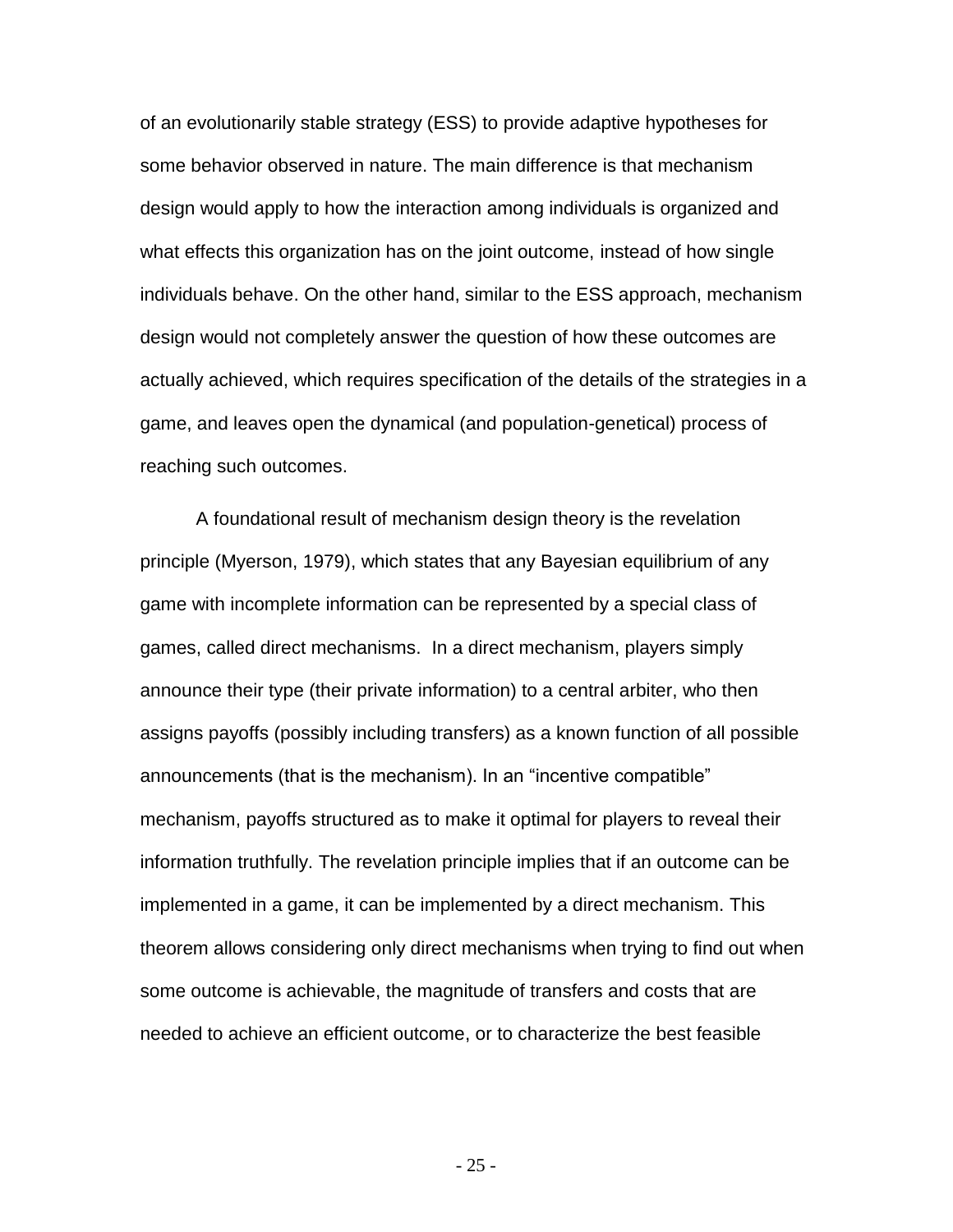outcomes. Further, using the revelation principle, one can derive comparative statics results that are fairly independent of the details of the game.

The mechanism design approach has been used to show that in a number of important social settings where private information is relevant to the determination of optimal policies – for example, all manner of bargaining problems, or the design of a tax system – it is impossible to design an institution (mechanism) that will achieve first-best outcomes (unless there is some outside source of payments to players). Private information may pose an ineluctable cost when there are conflicting interests. The difference in payoffs between the first-best outcome and the so-called second-best outcome that is possible to achieve in an incentive compatible fashion is often termed "agency loss".

#### *Mechanism design in biology: costly signaling*

A special case of incentive compatible mechanisms can be found in an hypothesis that is familiar to most behavioral ecologists: the handicap principle posits that individuals with conflicting interest and private information can communicate with each other honestly, provided that signals are costly (Zahavi, 1975, Grafen, 1990), and the cost function has a particular form (Grafen, 1990). The cost function here functions in the same way that a transfer in a mechanism design model would function. By imposing negative costs as a function of the message sent, the handicap principle ensures that it is individually optimal to signal truthfully; hence, costly signals represent incentive compatible mechanisms.

- 26 -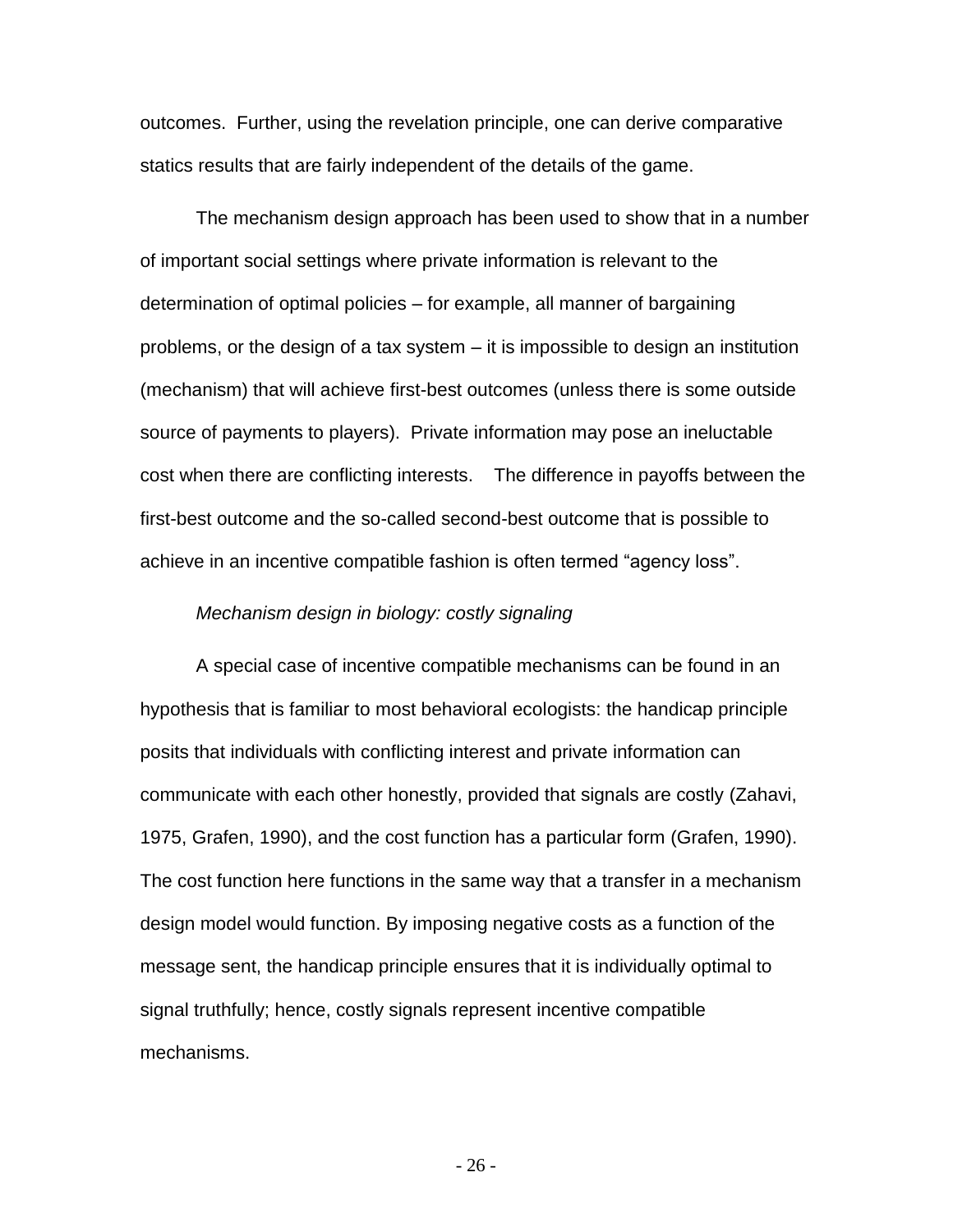The two settings in which costly signaling has been most important are signaling of mate quality (Grafen, 1990) and parent-offspring communication about need (Godfray, 1991, Godfray and Johnstone, 2000). The main difference between these two types of models is that in models of mate quality signaling, the signal costs are condition-dependent (higher quality individuals pay lower costs), while offspring signaling models assume that costs are not conditiondependent, but benefits are (higher need individuals gain more from the same amount of food).

In one sense, signal costs in these models are wasted; they do not translate into fitness to either party. They represent agency loss, or a secondbest outcome, relative to what could be achieved if, for example, the females could tell apart males of different quality without any costs; but such a system would not be incentive compatible. In fact, the agency loss in a costly signaling system can be so high as to render one or both parties worse off relative to no signaling (Rodríguez-Gironés et al., 1996). This happens when variation in the quantity to be signaled is restricted, and the benefits from signaling is low relative to the costs that ensure incentive compatibility (Godfray and Johnstone, 2000). The reason for the discrepancy between these two is that the former is determined by the average costs and benefits from signaling while the latter is dictated by the marginal costs and benefits.

Given that costly signaling can be understood as a mechanism in the game theoretic sense, we can apply the tools of mechanism design theory to it. Most signaling models deal with particular signaling setups, usually involving two

- 27 -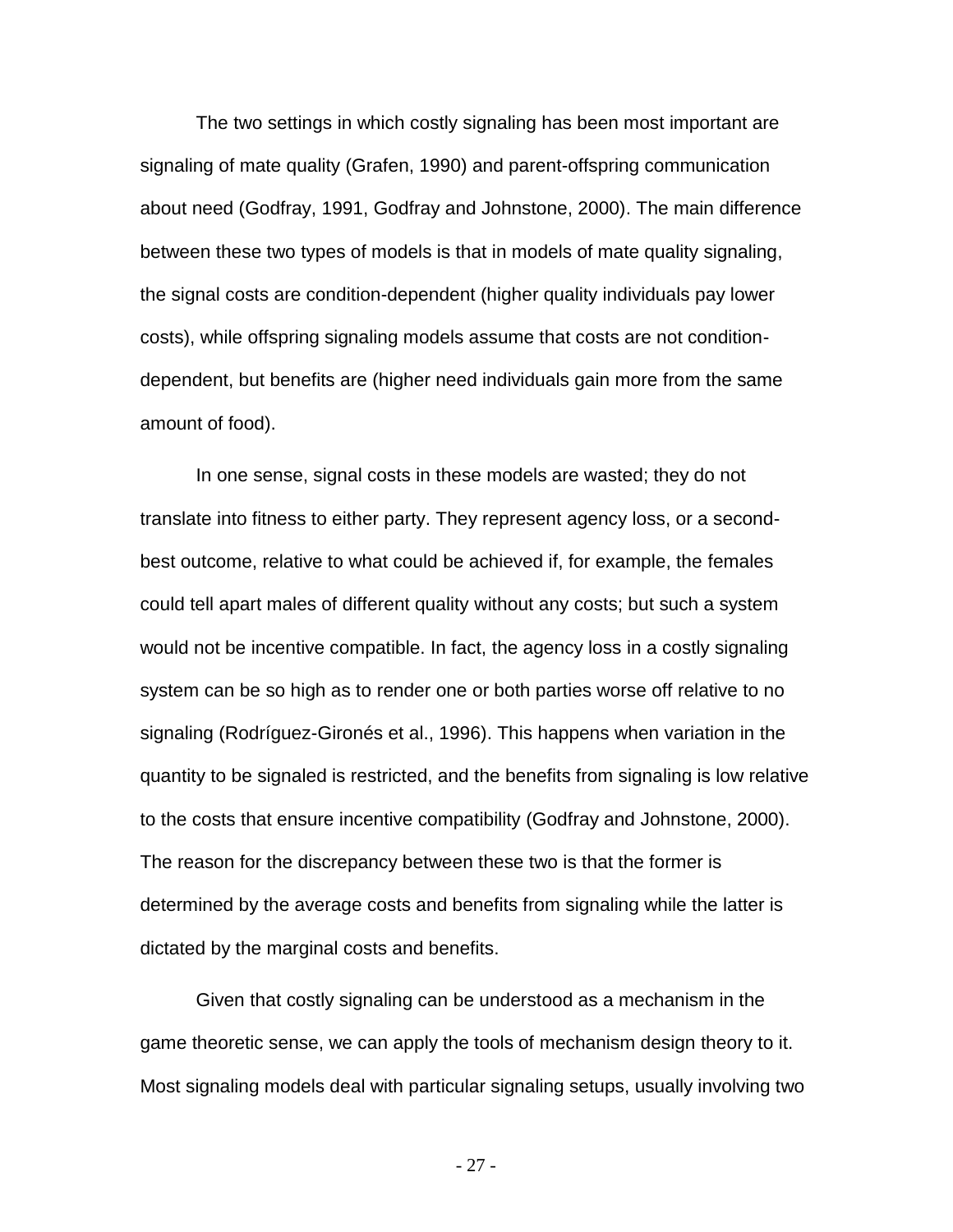or few individuals (e.g. one parent and one or two offspring). The reason is that the complexity of the models increases rapidly when many individuals interact, with each other, due to the need to take into account all individuals' responses to each other. In these cases, the revelation principle can offer significant simplification: since any equilibrium of any game structure can be represented by a suitable direct mechanism where each individual only interacts with an (imagined) central arbiter, one can analyze a much simpler game for the purposes of making prediction on the outcome of the interaction, without considering the details of the behavioral game. This is especially important when multiple parties exchange information with each other and all react to everybody else's signals (as in a multi-offspring brood), or when costs of signaling are not automatic (such as energy costs of begging, or growing a large tail), but imposed socially through other individuals' actions (Clutton-Brock and Parker, 1995, Lachmann et al., 2001). These situations bear some resemblance to Meirowitz' model of collective decision making with communication and conflicting interests (Meirowitz, 2006). A mechanism design approach provides a powerful tool for advancing comparative hypothesis and empirical tests, and can be used to complement one based on empirically motivated models of interactions.

## **Evolutionary mechanism design theory**

Thus, one can use mechanism design as a tool to characterize possible outcomes that can be achieved in an incentive compatible way, and get comparative statics results. Using mechanism design in this way is similar to using an ESS analysis to find strategies that are likely to be the result of long-

- 28 -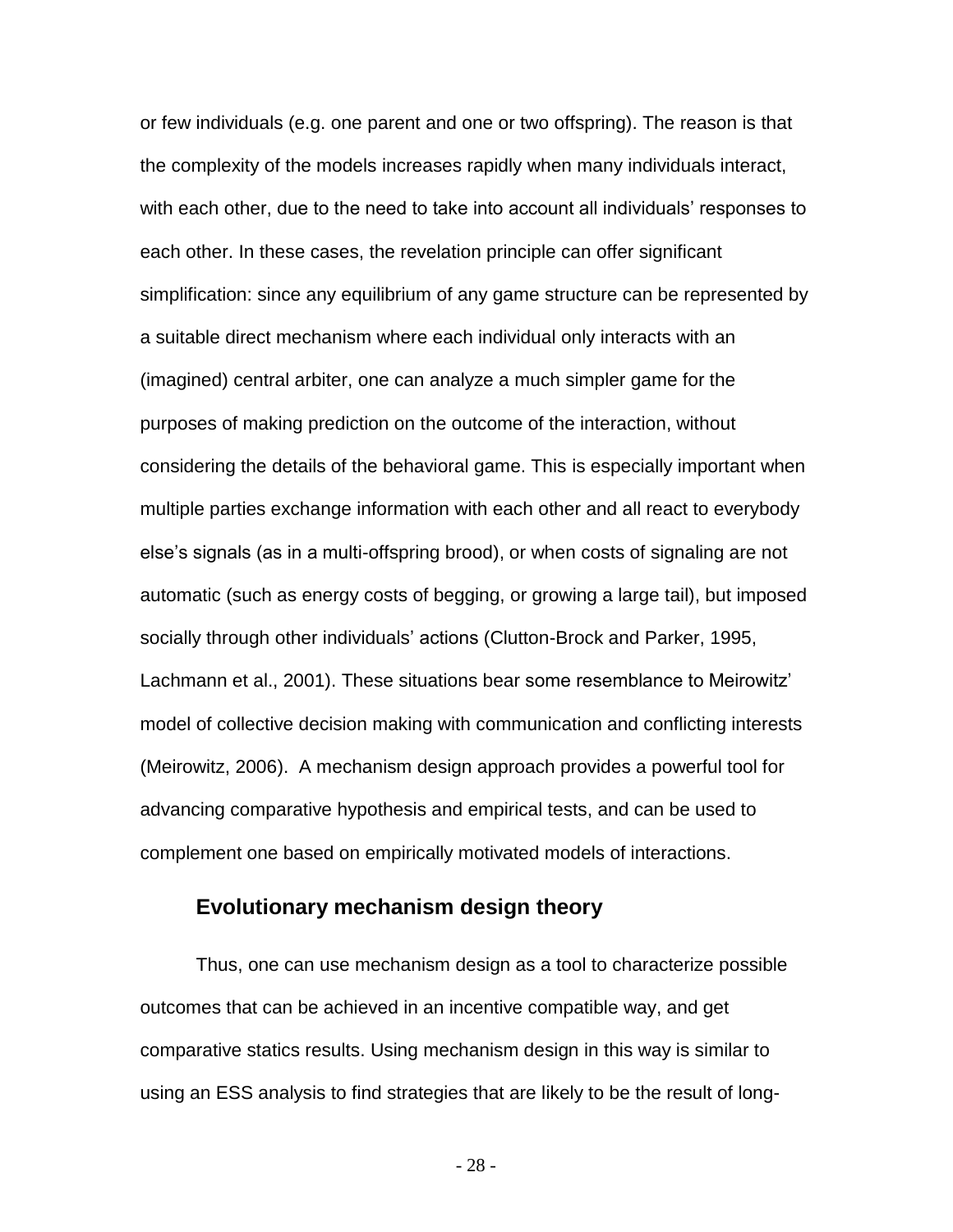term evolution. On the other hand, mechanism design by itself does not tell us how the outcomes will be achieved. In other words, it doesn't answer what kind of game structure, or institution, needs to be in place so that the individuals will actually reach those outcomes. This question, of course, is one of the primary concerns of biologists studying behavior and its answer depends on the immediate determinants of individual behavior in a social interaction, i.e. the proximate causes of behavior.

The standard model of proximate causation in economics is the so-called "rational actor model": agents have beliefs and expectations over the state of the world and their partner's types, actions, etc., and can carry out complex calculations to find actions that maximize their utility (however defined) given these beliefs and act accordingly. Such a model underlies widely used solution concepts such as the Nash equilibrium and perfect Bayesian equilibrium. Biologists, on the other hand, have traditionally tended to assume implicitly an almost trivial model of proximate causation, where the behavior of an individual is determined by a single locus in a haploid genetic model. Recently however, both fields have been moving away from their respective models. Economists increasingly adopting models that take into account bounded rationality and cultural influences on preferences (Gintis, 2007), while biologists have been developing game theory models with explicit mechanisms of proximate causation (McNamara et al., 1999, Roughgarden et al., 2006, Akçay et al., 2009, Roughgarden, 2009).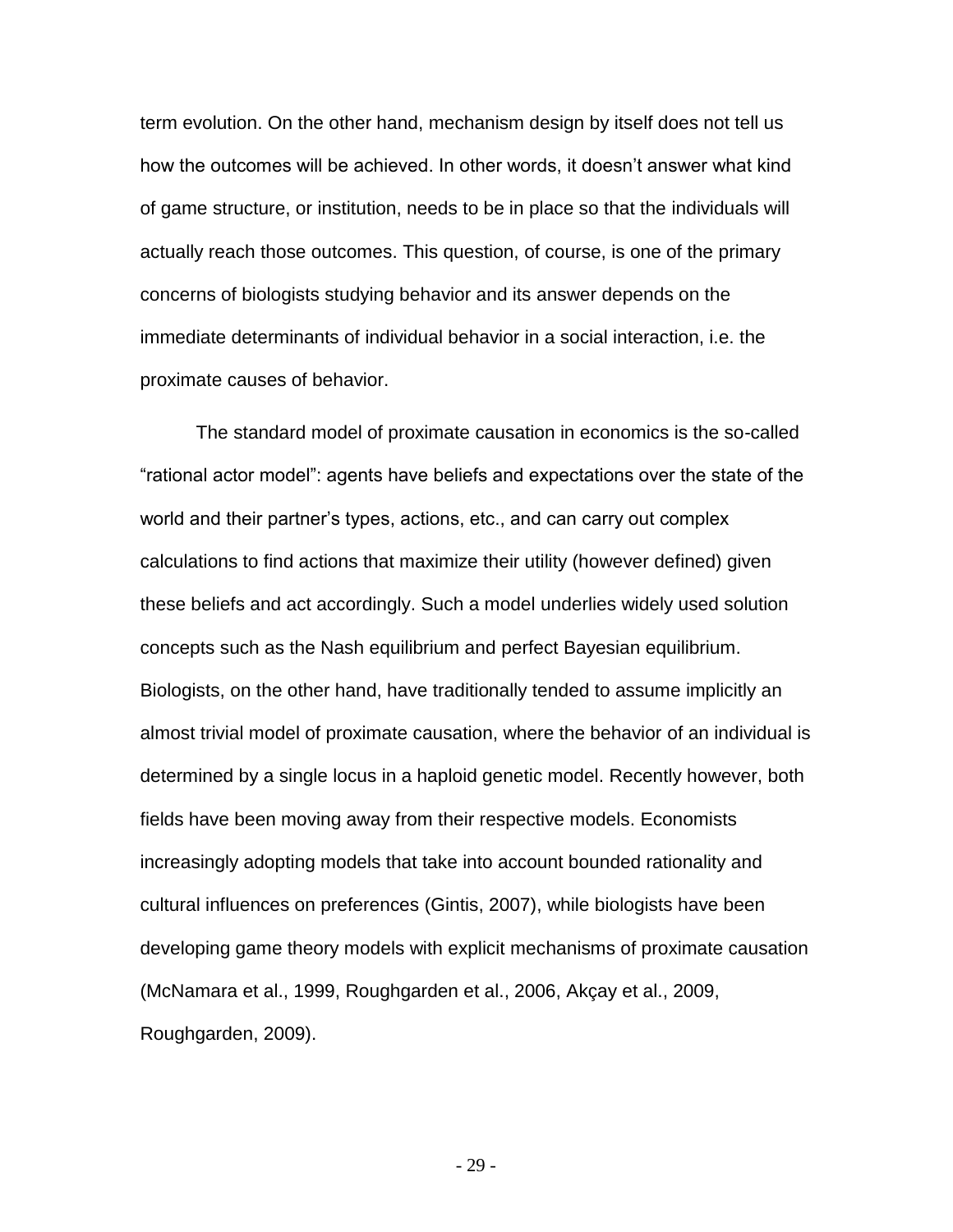Among the few biological models of proximate causation, the model of goal-orientated behavior by Akçay et al. (2009) provides many immediate linkages to the game theoretic literature. In this model, individuals have a genetically encoded objective function that represents the internal reward sensation of the agents and might be different than their material payoffs. Individuals act myopically to maximize their objective functions, which in effect assume the role of the utility function in a bounded-rational actor model. Accordingly, the behavioral dynamics of Akçay et al. result in a pure strategy Nash equilibrium of a game defined by the objective functions. The material payoffs to the individuals depend on their equilibrium actions and these payoffs in turn determine individuals' fitness. Thus, objective functions are under selection pressure through the fitness they induce. Applying this framework to a continuous prisoners' dilemma, Akçay et al find that objectives that place value on one's opponent's payoff can be evolutionarily stable. This model is mathematically equivalent to "indirect evolution" models in economics (Güth, 1995, Dekel et al., 2007), with perfect information about agents' types, because during the behavioral dynamics in Akçay et al., individuals effectively end up learning each other's objective functions.

Such non-selfish objectives represent an internal commitment to cooperate, even when this is against the actor's material interest in the short term (Güth and Kliemt, 2000). This contrasts with the way commitment is achieved in Greif et al's model of the Merchant Guild (Greif et al., 1994) or the proposed institution in the cleaner fish system, both of which rely on pure self-interest.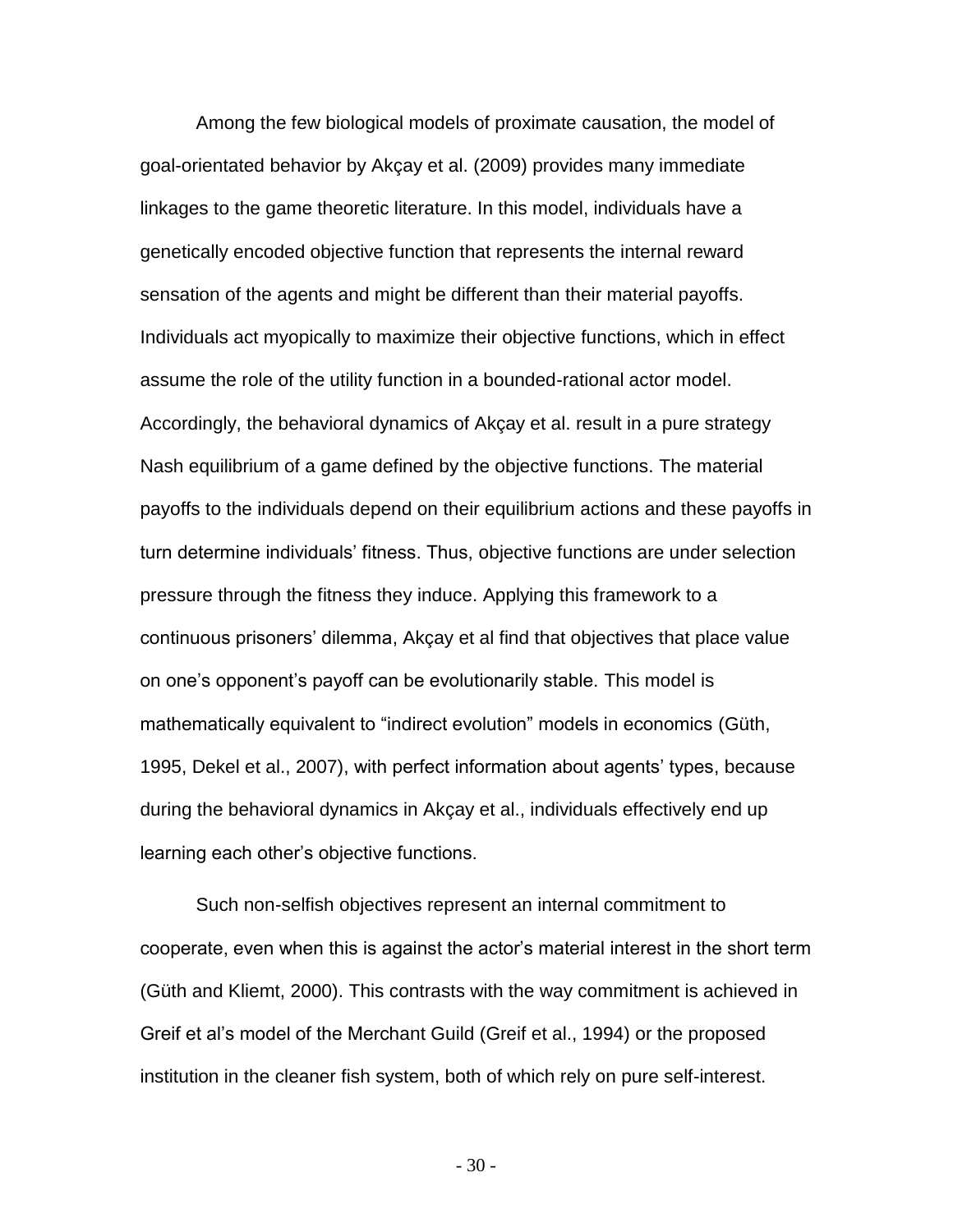These two different modes of commitment require overcoming different challenges: the Merchant Guild has to be able to make the threat of collective retaliation by the Guild credible, while the other-regarding individual has to be sufficiently certain of the preferences of its partner in order to be not taken advantage of (Ok and Vega-Redondo, 2001). These cases illustrate that the same outcome (cooperation) can be implemented through different methods. Further, these two methods can operate at the same time. As an example, a strong argument has been made that human cooperation is maintained through punishment of cheaters, which makes cheating materially unprofitable. Yet punishing might also be materially costly, and hence Gintis and colleagues (Gintis et al., 2003, Gintis, 2003) argue that commitment to punishing is achieved through the evolution of other-regarding preferences. This shows that the proximate cause implementing the outcome of cooperation can involve both material incentives or threats, and internal commitments. We believe that empirically motivated models of proximate causation need to be used to complement methods mechanism design by asking how incentive compatible outcomes can be implemented through internal mechanisms and the structure of the interaction.

Another shortcoming of traditional mechanism design theory is that it is mostly silent about how the mechanism will come to be in place, i.e. how the rules of the game evolve. Similarly, evolutionary game theory models in biology virtually always assume that games are fixed as properties of the physical environment and do not consider evolution of the games themselves at all. Thus,

- 31 -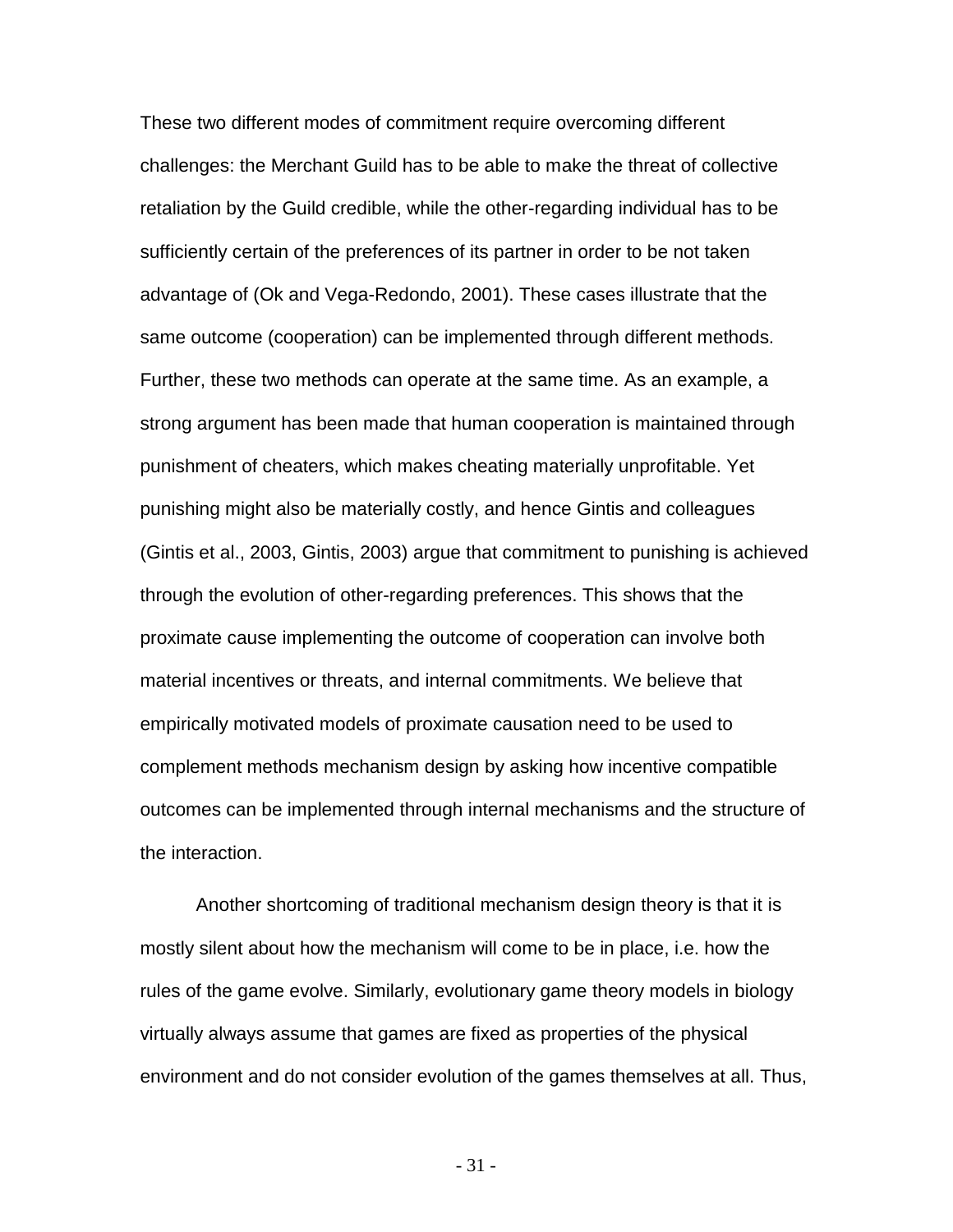there is a need to develop an "evolutionary mechanism design" theory where rules of the games, or institutions are not imposed by an outside designer by fiat, but evolve through their fitness consequences for the participating individuals. This is still an active question in institutional theory (Greif and Laitin, 2004), and has an immense potential for synergism between biologists and political scientists.

Two recent models in biological literature have tackled the question of how a game might evolve is through individual selection (Worden and Levin, 2007, Akçay and Roughgarden, in preparation). Worden and Levin concentrate on how novel strategies with different payoff consequences can invade a population of players playing a Prisoner's Dilemma and find that this process leads away from a Prisoners' Dilemma towards a mutualism game. Similarly, Akçay and Roughgarden develop a population-genetic framework to complement the behavioral dynamics of Akçay et al. discussed above, and derive conditions that allow traits that provide incentives to cooperate in a prisoners' dilemma game to invade and fix in a population. One interesting result from their analysis is that such an evolutionary process will frequently lead to genetic polymorphisms in the types of games played. This means that even with a single social interaction, multiple games with strategic properties ranging from conflict (as in the prisoners' dilemma) to coordination (as in the battle-of-the-sexes) can co-exist in a population.

### **Institutions and levels of selection**

- 32 -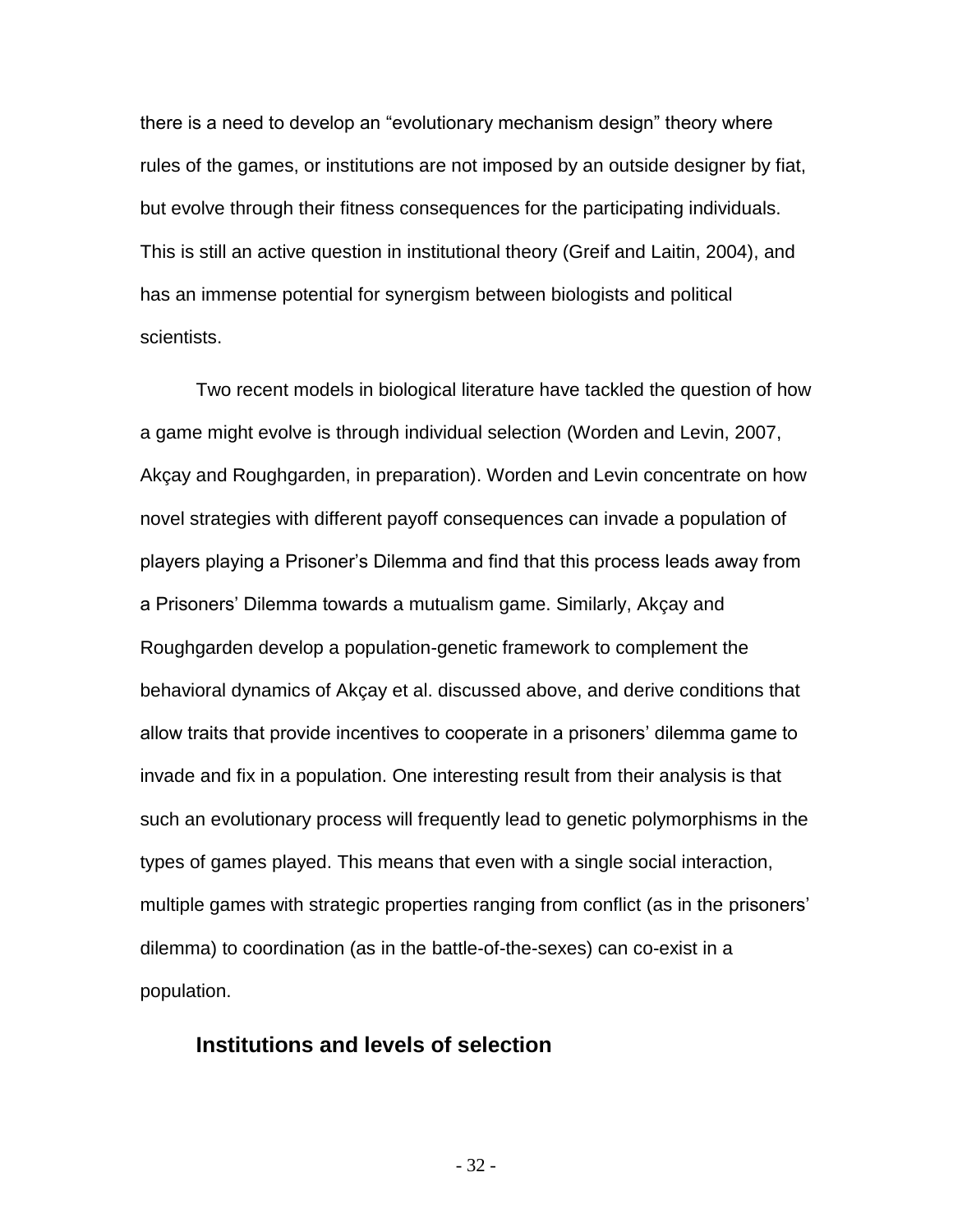The main themes of this paper is that institutions can organize interactions in ways that make self-interested parties achieve socially desirable outcomes, such as maximizing the productivity or efficiency of an interaction and that many animal social interactions may be organized in similar ways. An institution is necessarily a theoretical abstraction, but it must correspond to an observable phenomenon in the real world. In biology, the place to look for the institution is the natural history of interactions, i.e. the description of who interacts with whom, when, how, and under which conditions. Thus, the institutional perspective shifts attention from considering individual behaviors by themselves to considering the evolution of the whole social system the interaction is taking place in.

An important implication of the institutional perspective is that the organization of biological interactions might allow individuals to achieve outcomes that maximize efficiency or productivity at an aggregate level, even though each party is experiencing selection individually. This implication puts a new twist to an ancient debate in evolutionary biology between those who favor group selection as a powerful cause of evolution and argue that group-level adaptations can be observed in nature, and those who argue that selection exclusively acts at the individual (or genic) level (for an overview, see Okasha, 2006).

The institutional perspective suggests a different approach to the question of whether evolution can lead to optimization at the level of an aggregate system; say a coral reef with its entire set of interacting species including the cleaner wrasse and its clients. Neither kin selection nor group selection can act on a

- 33 -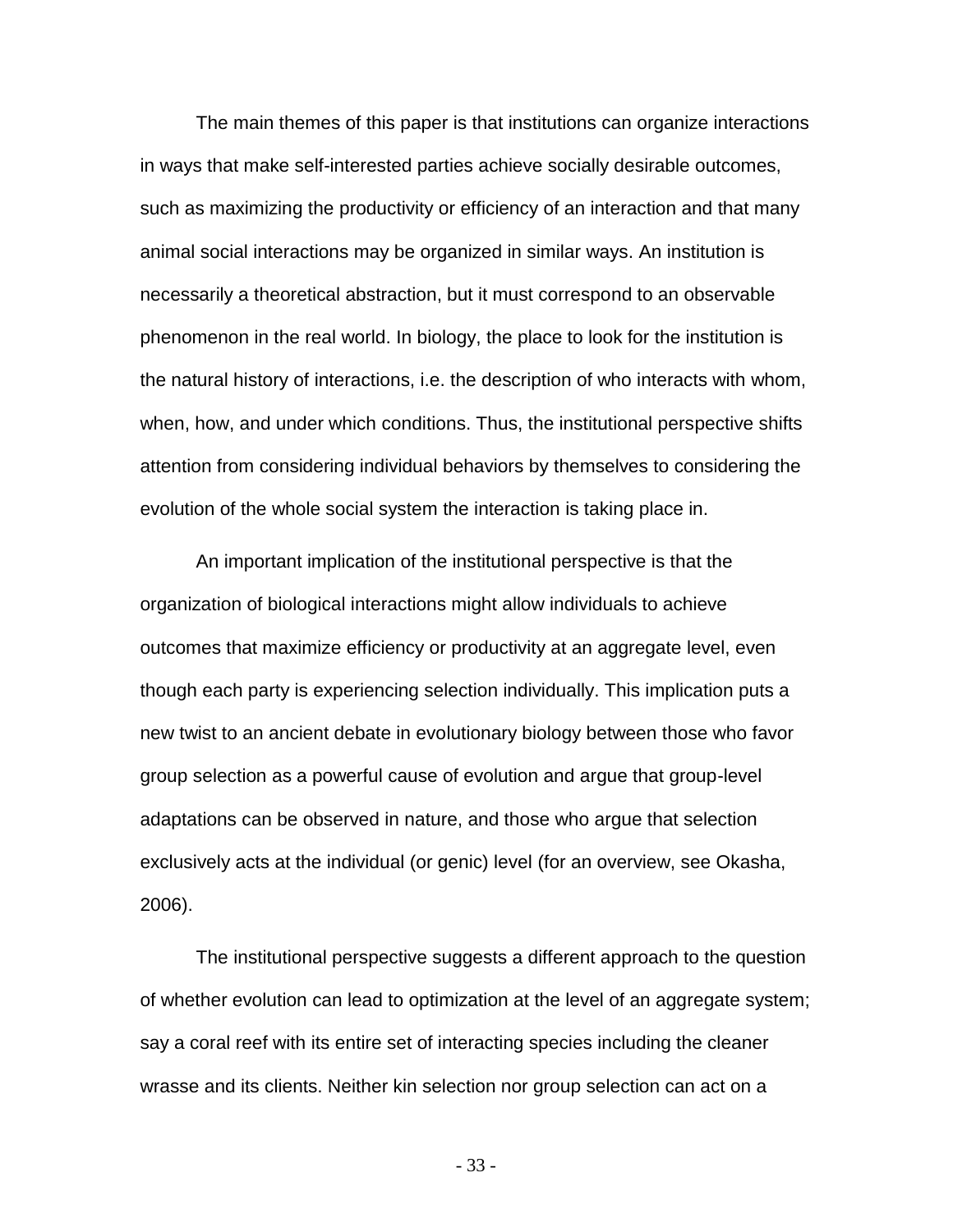coral reef ecosystem, since species are unrelated to each other and there is no population of coral reefs that are subject to differential mortality and reproduction as a whole. However, the institutional perspective raises the possibility that selection acting separately within different species at the level of the individual can lead to maximization of efficiency at the level of the coral reef. This happens by virtue of how the interactions are organized within the reef, which creates interdependencies between individuals' actions and benefits, and solves the problems of commitment, coordination and information exchange.

## **Future directions**

We have argued that biologists working on the functioning and evolution of social behavior stand to gain by adopting the perspective of institutional theory and theoretical tools such as mechanism design; we have also looked at the cases of interspecific mutualisms, antagonistic interactions, group decisionmaking, breeding systems and signaling games as examples of where and how institutional theory can be of help. In this section, we discuss two other biological questions where the institutional approach promises to be most fruitful.

#### *Cooperative breeding*

Cooperative breeding, where individuals other than the parents care for young, is found in many animal species. One of the major theories to explain the evolution of cooperative breeding is called reproductive skew theory (Vehrencamp, 1983), which asks when helpers can breed themselves and how much share of the group's reproductive output they get to receive. The major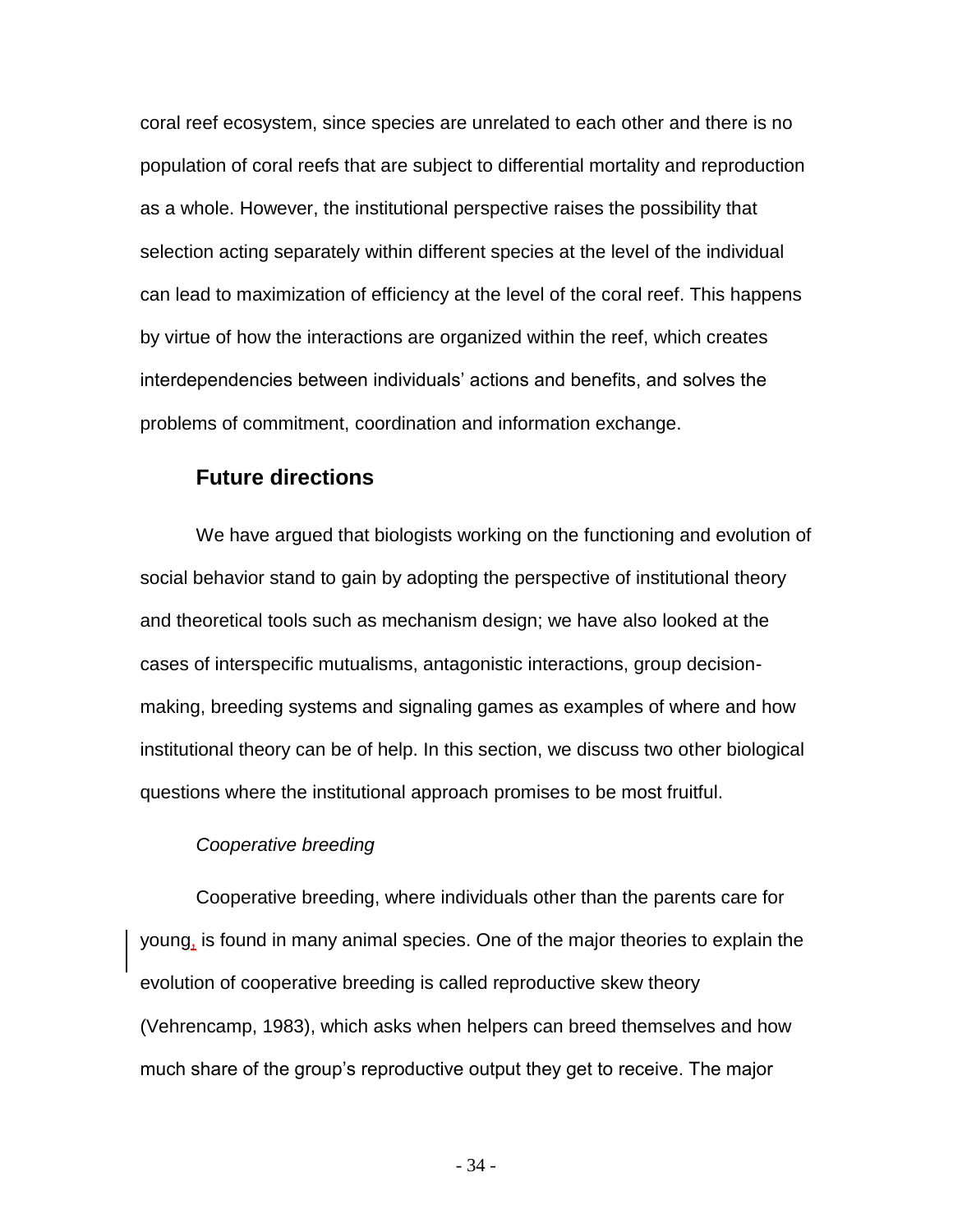models in this field are reproductive transactions, in which one of the individuals (either the dominant, or subordinate) "pays" others with some share of the reproductive output (called staying incentives) in return for helping, and the socalled tug-of-war models, in which all individuals compete with each other for a share of reproductive output. The transactional models can be further subdivided according to whether the dominant individual controlls the staying incentives (concession models) or the subordinates (restraint models, Buston et al., 2007). Both of these models are problems in bargaining theory, as has been recently recognized (Cant and Johnstone, 2009), with the individual(s) in control choosing one or the other edge of the bargaining set that maximizes their preferences. In the same vein, (Akçay and Roughgarden, 2007a) modeled reproductive transactions between breeding pairs and proposed using a solution concept, called the core, from cooperative game theory, as a generalization of the reproductive transactions theory. Common to these models is that they assume that the outcome is determined by costless negotiation between the parties (Buston et al., 2007). In contrast, the tug-of-war models have the allocation of reproductive opportunities by scramble competition, which is costly from the group's point of view, because individuals invest time and resources towards non-productive opportunities rather than producing offspring, causing the reproductive output of the group to shrink.

The tug-of-war and the transaction models represent two extremes of the space of possible institutions. The tug-or-war model represents the lack of any institution, where individuals simply try to grab as much of the proverbial pie as

- 35 -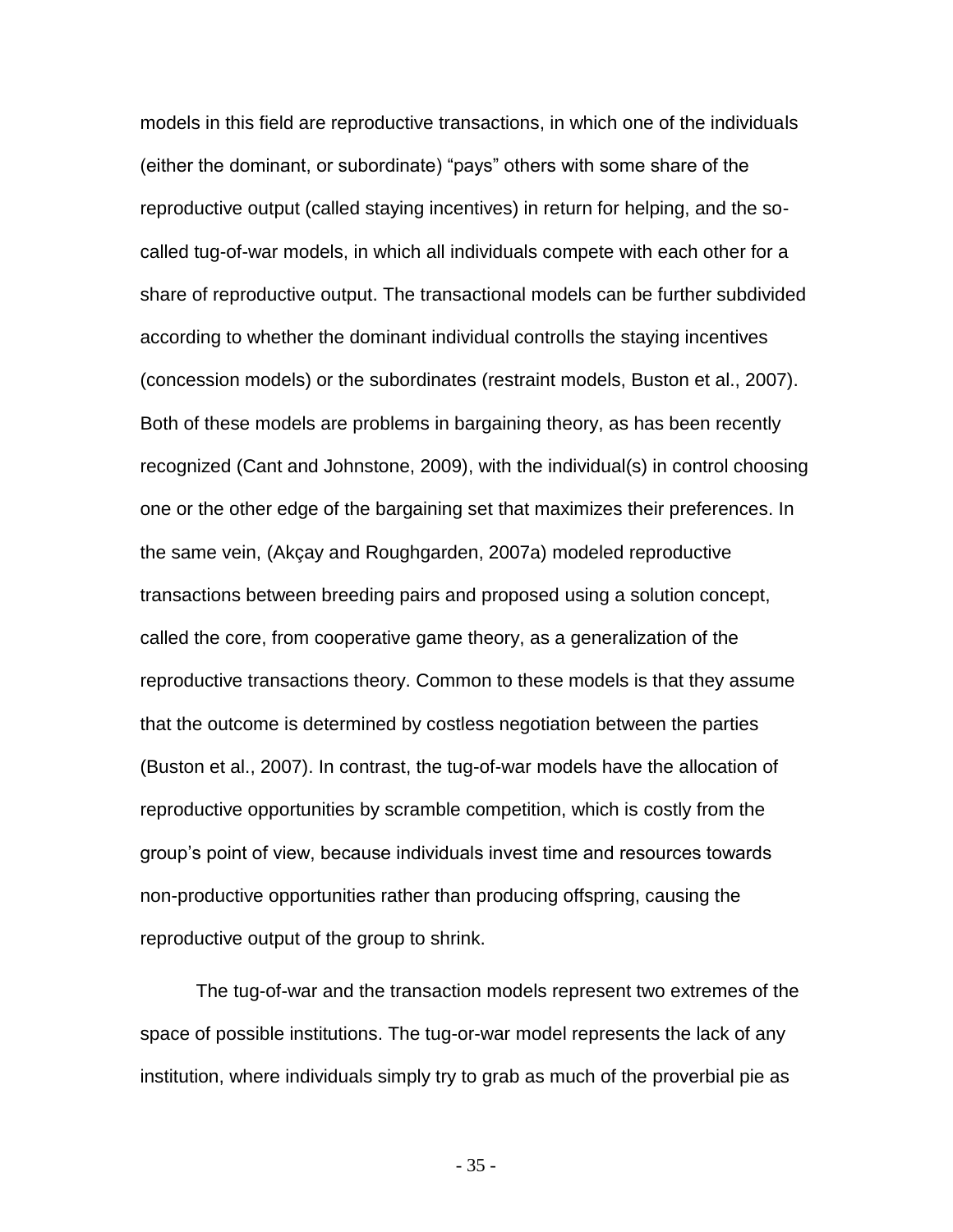they can (to maximize their inclusive fitness), whereas the transactions model implies a system of negotiation and communication between the members to determine the outcomes. An institutional approach to cooperative breeding has the advantage of integrating the piecemeal, and sometimes implicit treatments of issues such as how individuals know their outside options, how they communicate these to each other, and what kind of structures enforce the agreements. In addition, mechanism design can generate comparative predictions on possible institutional structures that lie between the tug-of-war model and costless transaction models in terms of the efficiency achieved (and lost).

#### *Within-body mechanism design*

Another potentially groundbreaking application of the institutional perspective in biology concerns not animal behavior, but the determination of phenotype by the genetic code. An interesting interpretation of the problem is to treat the phenotype as "agents" of the genes, where genes delegate "decisions" about their fate to the phenotype (the individual organism). In the parlance of principal-agent theory, the individual organism can be considered as an agent with and the gene the principal. Principal-agent theory is concerned with how the principal shapes the preferences of the agent to produce the highest expected benefit for the principal. The gist of the principal-agent problem is that the agent (whose interests are in general not identical to the principal) has private information about either what is the optimal course of action, or what actions it actually undertook (i.e. the principal cannot monitor the agent perfectly). In such

- 36 -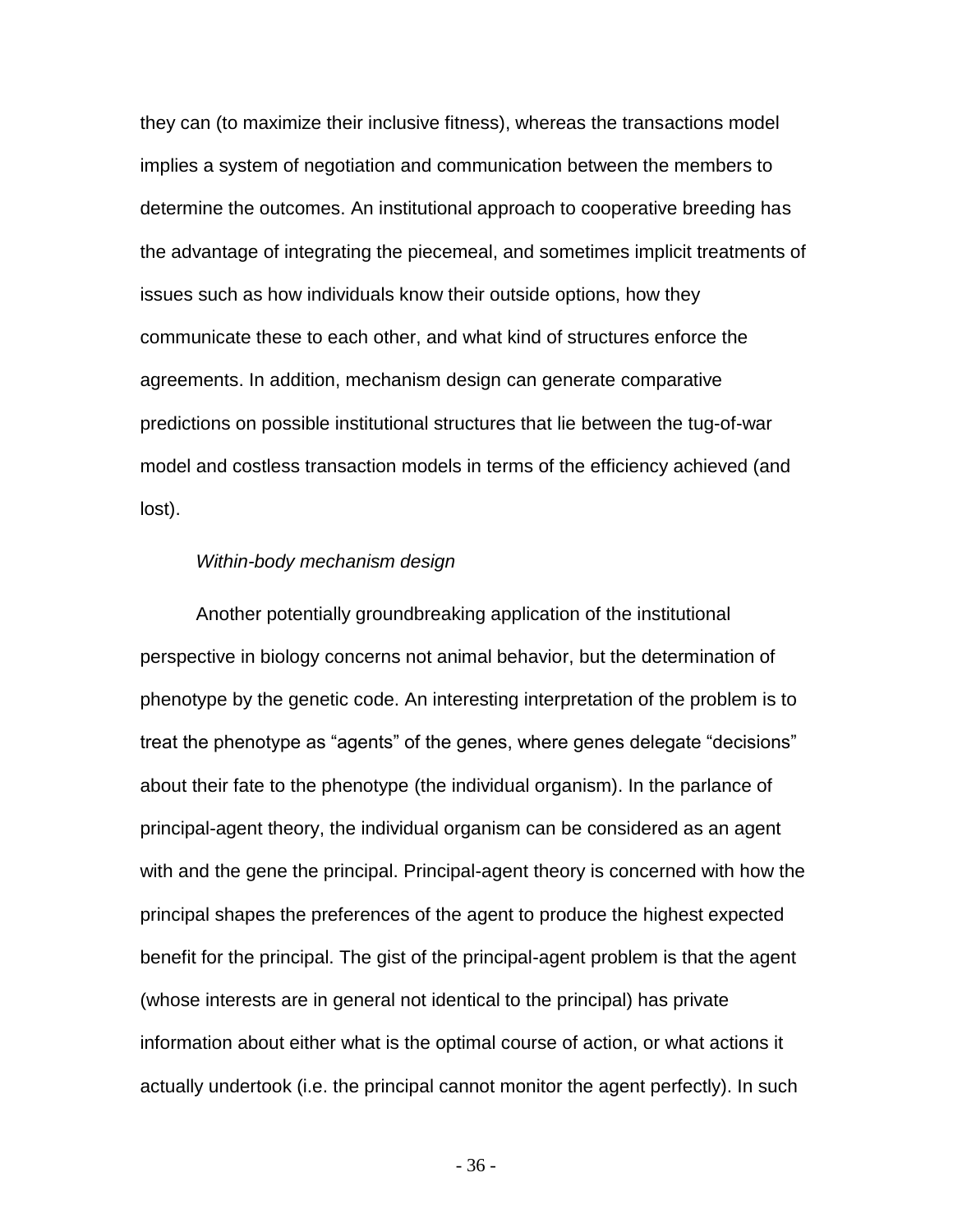a case, the principal in general has to pay an "information rent" to the agent to induce it to behave in the principal's best interest (Laffont and Martimont, 2002). In a biological setting, this situation arises because the environment is variable, and the optimal course of action is not known before hand. However, from an evolutionary point-of-view, the "interests" of the agent are not well defined, since phenotypes do not get transmitted to the next generation. Hence, the principalagent problem between a single genetic principal and the phenotype would be straightforward to analyze, with the gene choosing a preference for the phenotype that maximizes the gene's expected fitness.

On the other hand, different genes might have different genetic interests, due to differences in their transmission rules (e.g. sex chromosomes, or mitochondrial DNA), a situation called intragenomic conflict (Burt and Trivers, 2006). In such cases, the effect of a given phenotype on the fitness of these different genes might be different, creating a multiple principal situation and making the design on the agent's preferences a non-trivial problem. Multiple principal problems have been investigated in political science in the context of control of agencies by the legislature, executive branch and outside interest groups (Spiller, 1990). As in the other mechanism design problems, the agency problem created by intragenomic conflict can lead to second-best outcomes relative to what could be achieved in the absence of conflicting interests. Such inefficiencies would also result in selection on transmission rules to minimize inefficiencies, which might be the underlying cause of the evolution of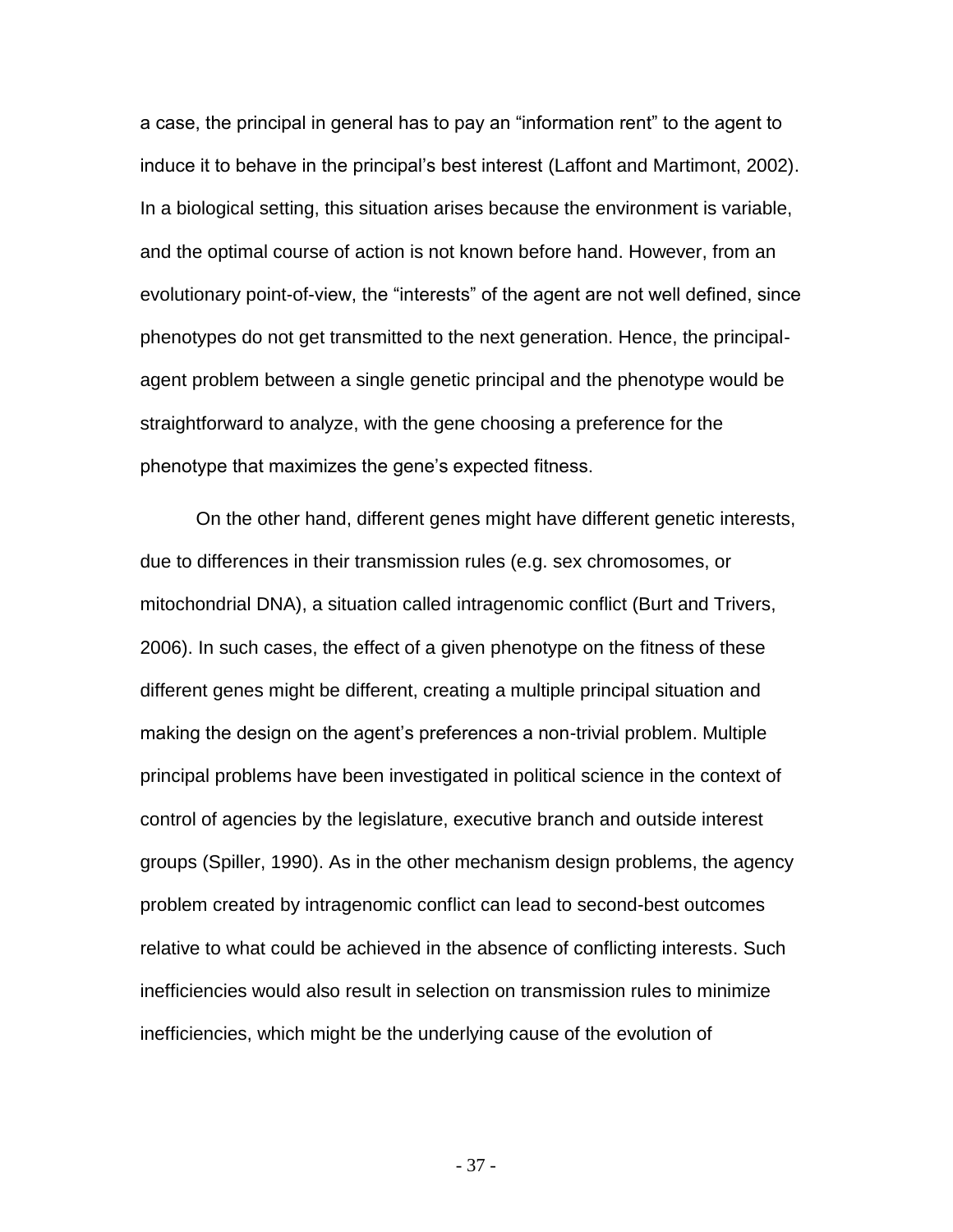chromosomes (called a "parliament of genes" by Leigh, 1971), can be understood as such an institution.

### **Conclusion**

The main thesis of this review is that we can use institutional theory to study many phenomena in animal behavior. This approach requires a shift in thinking from the current focus on considering each individual as choosing their strategy alone in a fixed game to considering the organization of a social system that emerges from the interactions between individuals. With this focus, we can interpret the natural history of animal interactions as institutions that encode the timing and manner of how individuals interact with each other. Many institutions in social life organize interactions such that even though individuals rationally follow their self-interest, a measure of efficiency is achieved for the whole system. In the same way, biological institutions can achieve efficiency at an aggregate level without natural selection acting on that level. Thus, an institutional approach to biology promises to be groundbreaking in leading to new questions and answers in our understanding of biological organization.

## **Acknowledgements**

The meeting this paper was based on was held in May 2009 at Stanford University, and was funded by the Woods Institute for the Environment. EA is a postdoctoral fellow at the National Institute for Mathematical and Biological Synthesis (NIMBioS), an Institute sponsored by the National Science Foundation,

- 38 -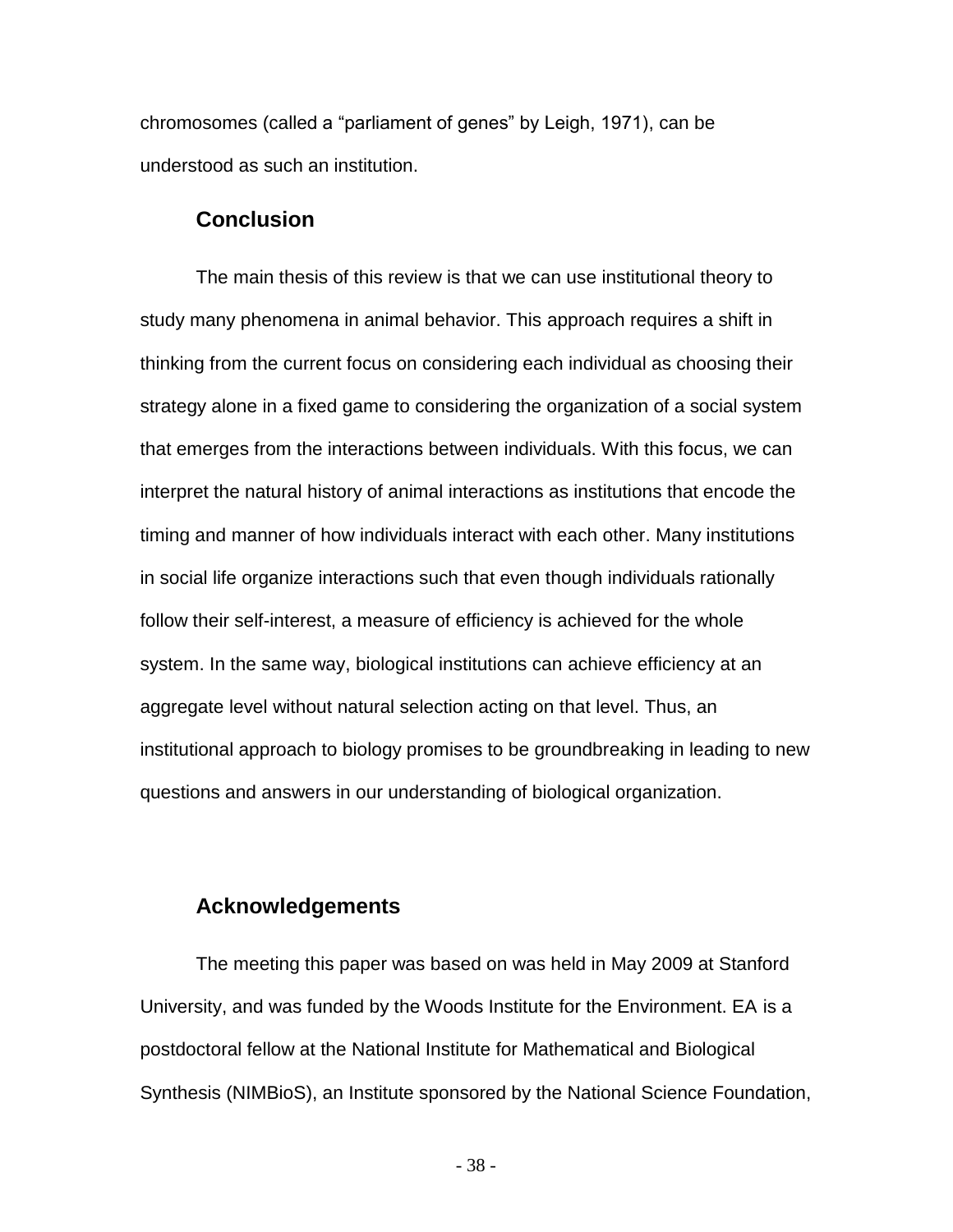the U.S. Department of Homeland Security, and the U.S. Department of Agriculture through NSF Award #EF-0832858, with additional support from The University of Tennessee, Knoxville.

## **References**

- Akçay, E. & Roughgarden, J. (2007a) Extra-pair parentage: a new theory based on transactions in a cooperative game. *Evolutionary Ecology Research,* 9**,** 1223 -- 1243.
- Akçay, E. & Roughgarden, J. (2007b) Negotiation of Mutualism: Rhizobia and legumes. *Proc. R. Soc. B,* 274**,** 25 -- 32.
- Akçay, E. & Roughgarden, J. (in preparation) The evolution of games.
- Akçay, E., Van Cleve, J., Feldman, M. W. & Roughgarden, J. (2009) The evolution of other-regard integrating proximate and ultimate perspectives. *PNAS*.
- Austen-Smith, D. & Banks, J. S. (1996) Information aggregation, rationality, and the Condorcet Jury Theorem. *American Political Science Review,* 90**,** 34-45.
- Austen-Smith, D. & Feddersen, T. J. (2009) Information aggregation and communication in committees. *Phil. Trans. R. Soc. B,* 364**,** 763-769.
- Axelrod, R. & Hamilton, W. D. (1981) The evolution of cooperation. *Science,* 211**,** 1390- 1396.
- Baron, D. P. & Ferejohn, J. A. (1989) Bargaining in Legislatures. *The American Political Science Review,* 83**,** 1181-1206.
- Bowles, Samuel. (2006). *Microeconomics: Behavior, Institutions, and Evolution*. Princeton: Princeton University Press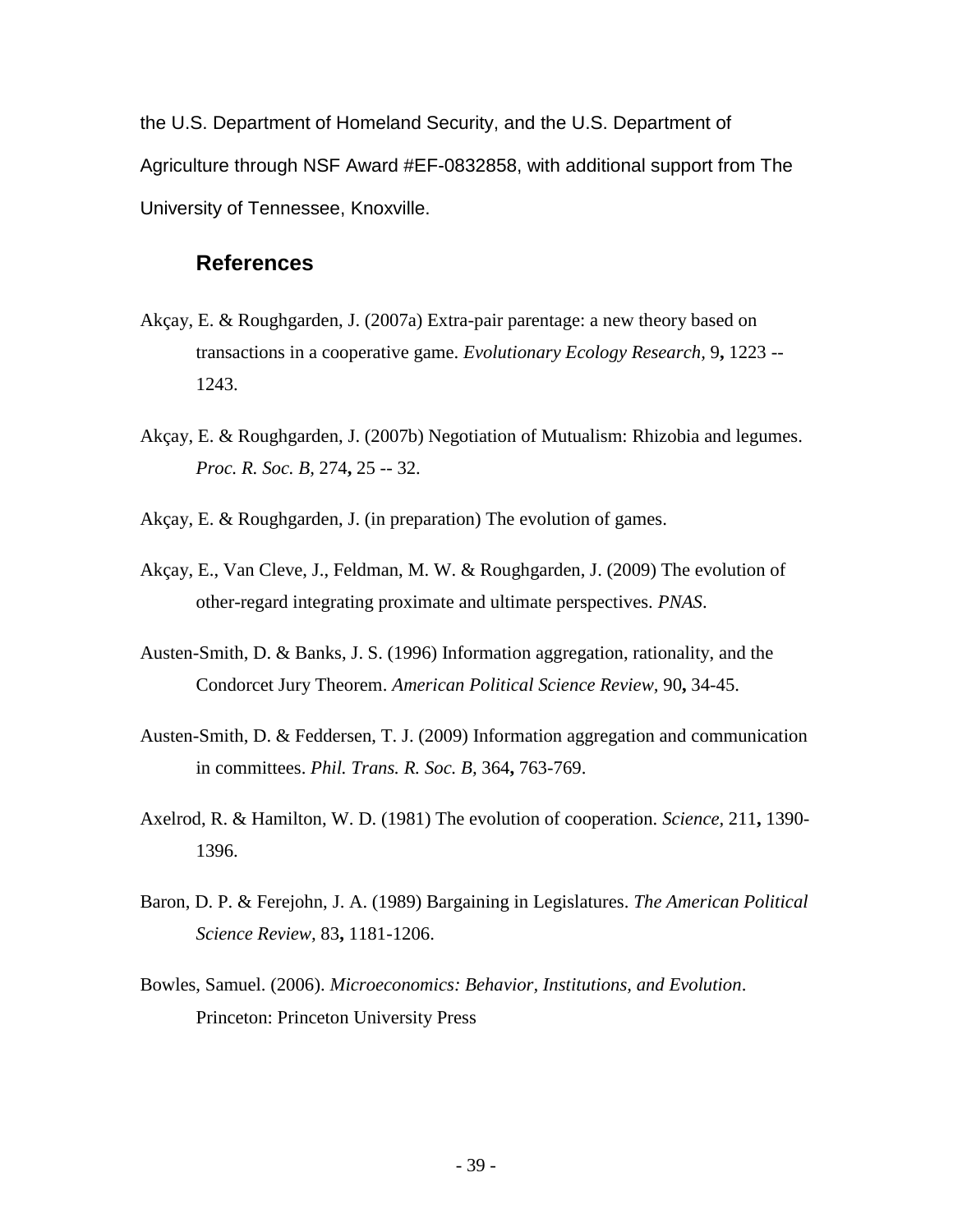- Bowles, Samuel, and Herbert Gintis. (2004) "The evolution of strong reciprocity: cooperation in heterogeneous populations." *Theoretical population biology*, 65: 17-28.
- Bshary, R. (2002) Biting cleaner fish use altruism to deceive image-scoring client reef fish. *Proc R Soc Lond B,* 269**,** 2087-2093.
- Bshary, R. & Grutter, A. S. (2002) Asymmetric cheating opportunities and partner control in a cleaner fish mutualism. *Animal Behaviour***,** 547-555.
- Bshary, R. & Grutter, A. S. (2005) Punishment and partner switching cause cooperative behaviour in a cleaning mutualism. *Biology Letters,* 1**,** 396-399.
- Bshary, R. & Grutter, A. S. (2006) Image scoring and cooperation in a cleaner fish mutualism. *Nature,* 441**,** 975-978.
- Bshary, R. & Schäffer, D. (2002) Choosy reef fish select cleaner fish that provide highquality service. *Animal Behaviour,* 63**,** 557-564.
- Burt, A. & Trivers, R. (2006) *Genes in conflict,* Cambridge, MA, Harvard University Press.
- Buston, P. M., Reeve, H. K., Cant, M. A., Vehrencamp, S. L. & Emlen, S. T. (2007) Reproductive skew and the evolution of group dissolution tactics: a synthesis of concession and restraint models. *Animal Behavior,* 74**,** 1643-1654.
- Cant, M. A. & Johnstone, R. A. (2009) How Threats Influence the Evolutionary Resolution of Within-Group Conflict. *The American Naturalist,* 173**,** 759-771.
- Cheney, K. L., Bshary, R. & Grutter, A. S. (2008) Cleaner fish cause predators to reduce aggression toward bystanders at cleaning stations. *Behavioral Ecology,* 19**,** 1063- 1067.
- Clutton-Brock, T. H. (1989) Review lecture: mammalian mating systems. *Proc R Soc Lond B,* 236**,** 339-372.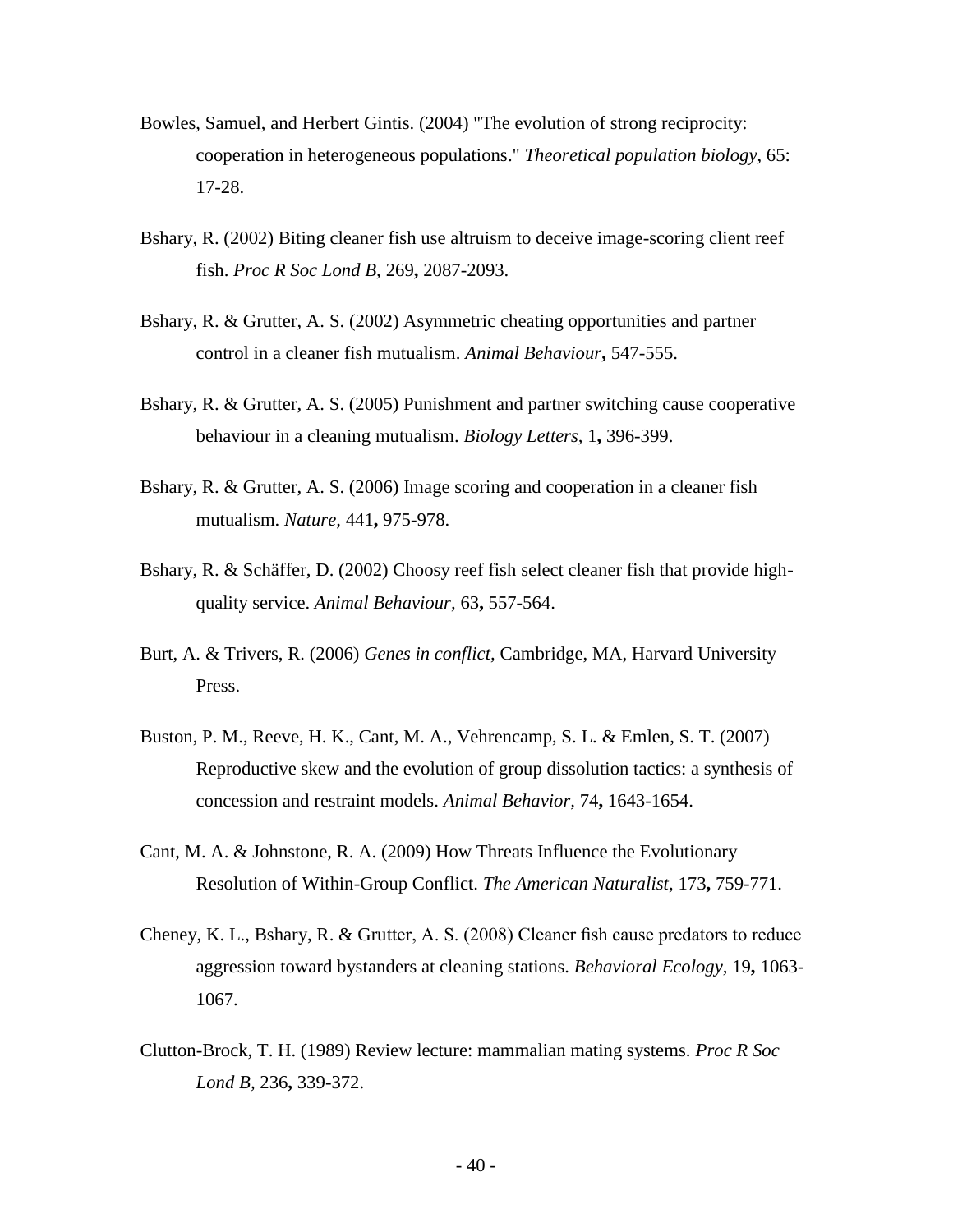- Clutton-Brock, T. H. (1991) *The Evolution of Parental Care,* Princeton, NJ, Princeton University Press.
- Clutton-Brock, T. H. & Parker, G. A. (1995) Punishment in animal societies. *Nature,* 373**,** 209-216.
- Coase, R. (1937) The Nature of the Firm. *Economica,* 4**,** 386-405.
- Conradt, L. & List, C. (2009) Introduction. Group decisions in humans and animals: a survey. *Philosophical Transactions of the Royal Society B***,** doi:10.1098/rstb.2008.0276.
- Conradt, L. & Roper, T. J. (2005) Consensus decision making in animals. *Trends in Ecology and Evolution,* 20**,** 449 -- 456.
- Conradt, L. & Roper, T. J. (2009) Conflicts of interest and the evolution of decision sharing. *Phil. Trans. R. Soc. B,* 364**,** 807-819.
- Dekel, E., Ely, J. C. & Yılankaya, O. (2007) Evolution of preferences. *Rev Econ Stud,* 74**,** 685-704.
- Enquist, M. (1985) Communication during aggresive interactions with particular reference to variation in choice of behaviour. *Animal Behaviour,* 33**,** 1152--1161.
- Farrell, J. & Saloner, G. (1988) Coordination through committees and markets. *RAND Journal of Economics,* 19**,** 235-252.
- Farrell, J. & Simcoe, T. (2009) Choosing the rules for consensus standardization. *mimeo, University of California, Berkeley*.
- Fearon, J. D. (1995) Rationalist explanations for war. *International Organization,* 49**,** 379-414.
- Feddersen, T. J. & Pesendorfer, W. (1997) Voting Behavior and Information Aggregation in Elections With Private Information. *Econometrica,* 65**,** 1029-1058.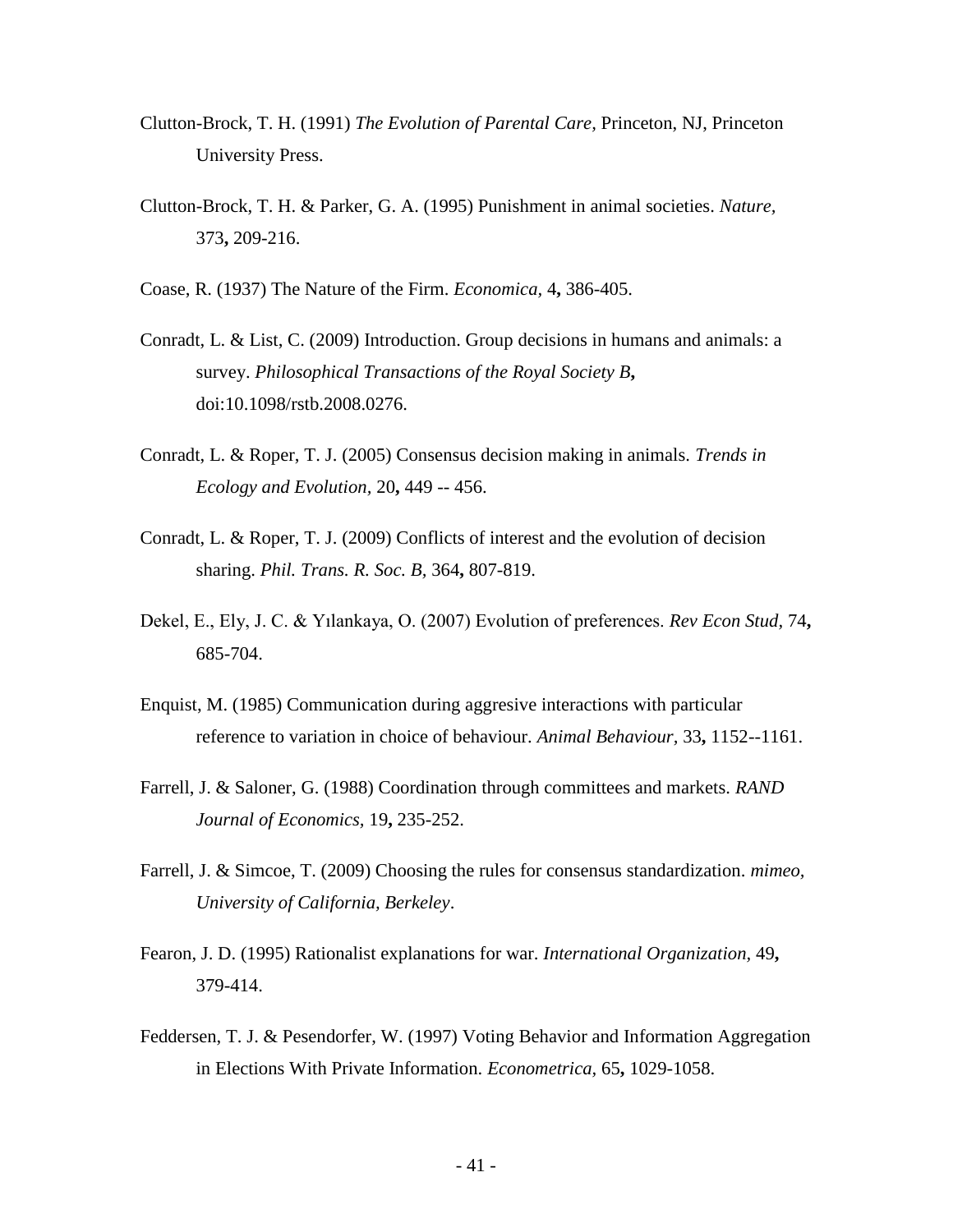- Fey, M. & Ramsay, K. W. (2009) Mechanism design goes to war: peaceful outcomes with interdependent and correlated types. *Review of Economic Design,* 3**,** 233- 250.
- Gintis, H. (2003) The hitchhiker's guide to altruism: Gene-culture coevolution, and the internalization of norms. *Journal of Theoretical Biology,* 220**,** 407-418.
- Gintis, H. (2007) A framework for the unification of behavioral sciences. *Behavioral and Brain Sciences,* 30**,** 1 - 61.
- Gintis, H., Bowles, S., Boyd, R. & Fehr, E. (2003) Explaining altruistic behavior in humans. *Evolution and Human Behavior,* 24**,** 153 -- 172.
- Godfray, H. C. J. (1991) Signaling of need by offspring to parents. *Nature,* 352**,** 328-330.
- Godfray, H. C. J. & Johnstone, R. A. (2000) Begging and bleating: the evolution of parent-offspring signalling. *Phil. Trans. R. Soc. B,* 355**,** 1581 -- 1591.
- Grafen, A. (1990) Biological signals as handicaps. *J. Theor. Biol.,* 144**,** 517 -- 546.
- Greif, A. & Laitin, D. D. (2004) A theory of endogenous institutional change. *American Political Science Review,* 98**,** 633-652.
- Greif, A., Milgrom, P. & Weingast, B. R. (1994) Coordination, committment and enforcement: the case of the merchant guild. *The Journal of Political Economy,* 102**,** 745-776.
- Grossman, S. J. & Hart, O. D. (1986) The costs and benefits of ownership: A theory of vertical and lateral integration. *The Journal of Political Economy,* 94**,** 691-719.

Groves, T. (1973) Incentives in teams. *Econometrica,* 41**,** 617-631.

Güth, W. (1995) An evolutionary approach to explaining cooperative behavior by reciprocal incentives. *Int J Game Theory,* 24**,** 323-344.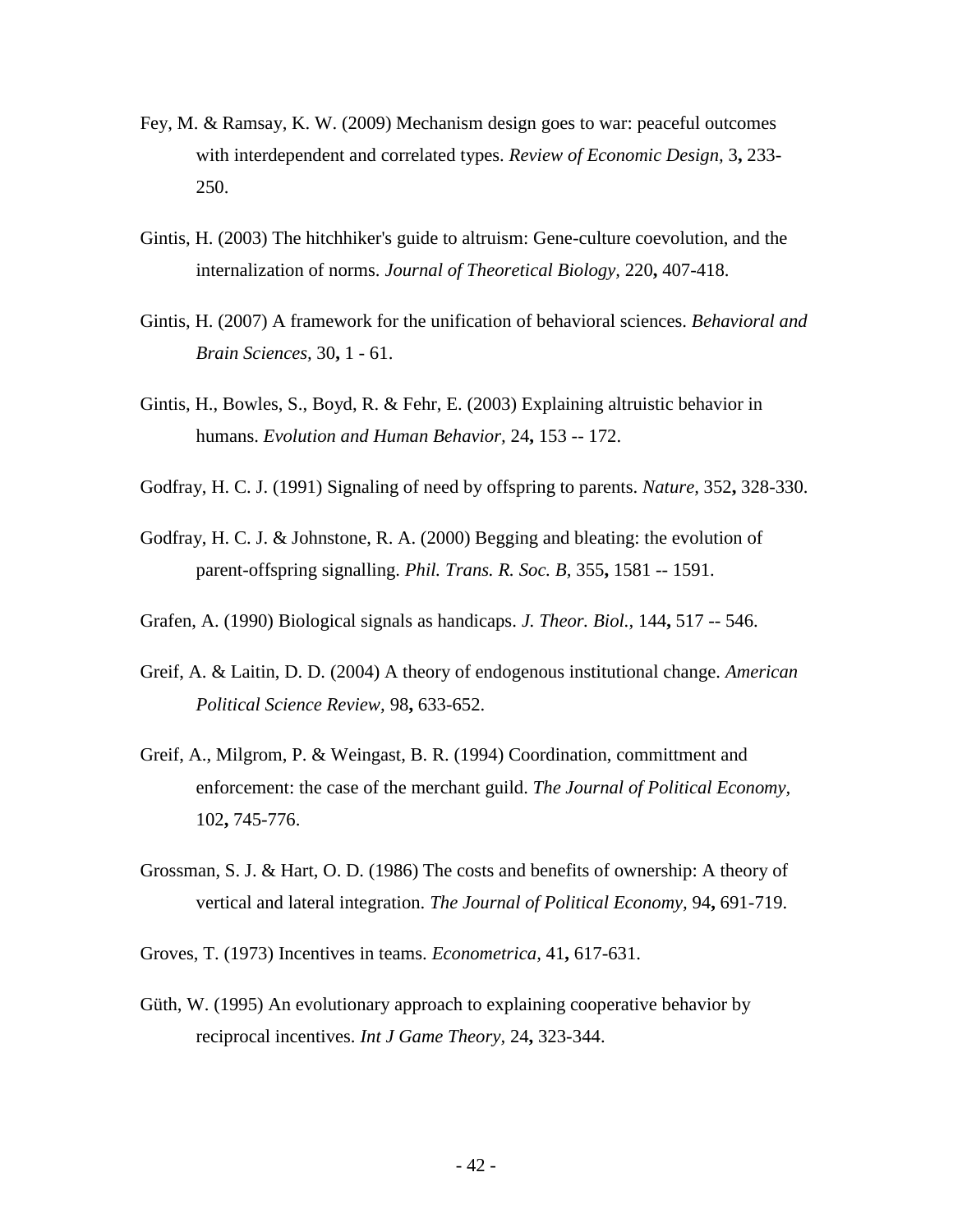- Güth, W. & Kliemt, H. (2000) Evolutionarily stable co-operative commitments. *Theory and Decision,* 49**,** 197-221.
- Kim, Y.-G. (1995) Status signaling games in animal contests. *Journal of Theoretical Biology,* 176**,** 221-231.
- Klein, B., Crawford, R. G. & Alchian, A. A. (1978) Vertical interaction, appropriable rents and the competitive contracting process. *Journal of Law and Economics,* 21**,** 297-326.
- Lachmann, M., Számadó, S. & Bergstrom, C. T. (2001) Cost and conflict in animal signals and human language. *Proceedings of the National Academy of Sciences,* 98**,** 13189-13194.
- Laffont, J.-J. & Martimont, D. (2002) *The theory of incentives: the principal-agent model,* Princeton, Princeton University Press.
- Leigh, E. G. (1971) *Adaptation and diversity: natural history and the mathematics of evolution*, Freeman Cooper.
- List, C. (2004) Democracy in animal groups: a political science perspective. *TREE,* 19**,** 168-169.
- Maynard Smith, J. & Price, G. R. (1973) The logic of animal conflict. *Nature,* 246**,** 15- 18.
- Mcnamara, J. M., Gasson, C. E. & Houston, A. I. (1999) Incorporating rules for responding into evolutionary games. *Nature,* 401**,** 368-371.
- Meirowitz, A. (2006) Designing Institutions to Aggregate Preferences and Information. *Quarterly Journal of Political Science,* 1**,** 373-392.
- Meirowitz, A. & Ramsay, K. W. (2009) The role of international institutions when military capacity if endogenous: an equivalence result. *mimeo, Princeton University.*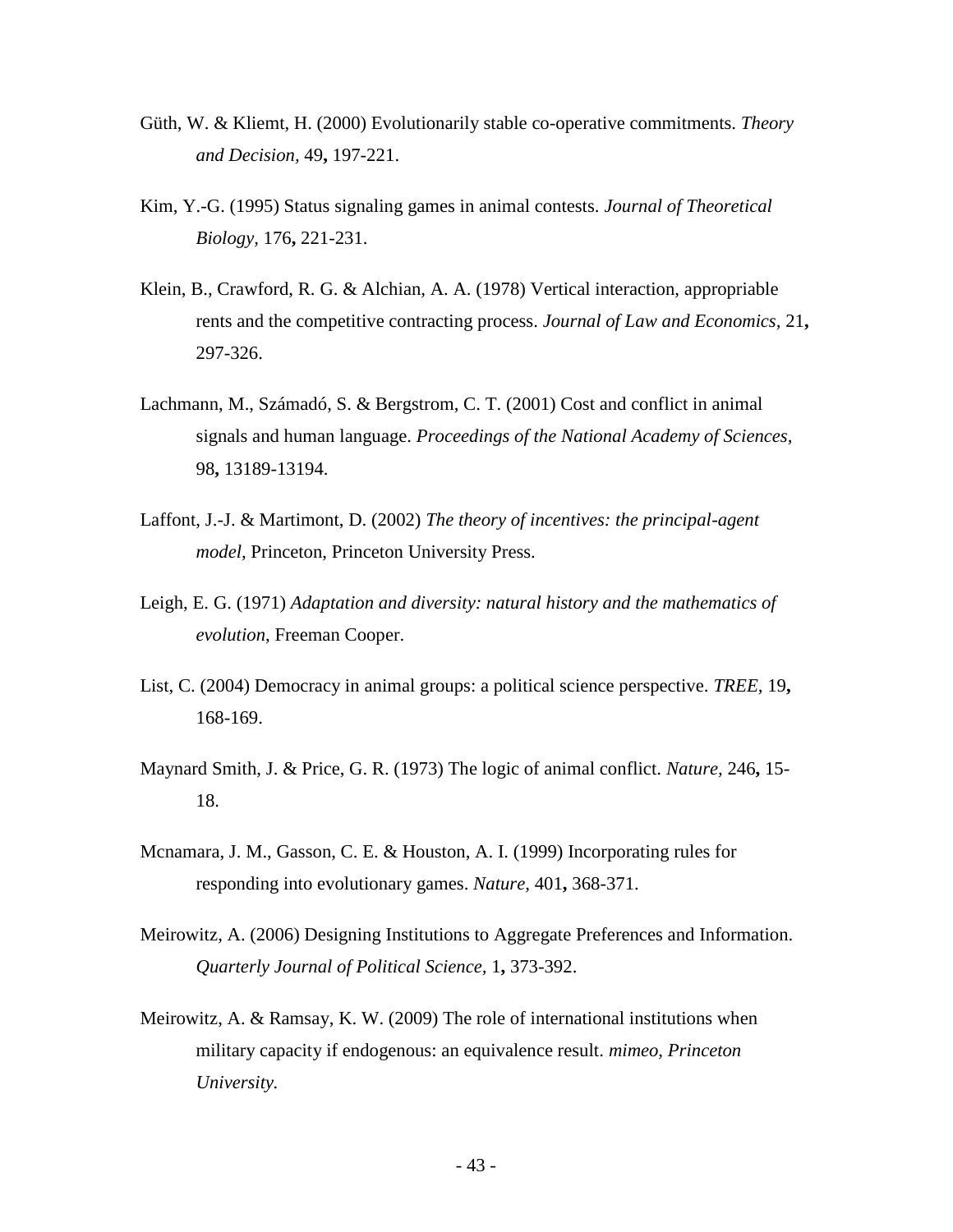- Meirowitz, A. & Sartori, A. (2008) Strategic uncertainty as a cause of war. *Quarterly Journal of Political Science,* 3**,** 327-352.
- Milgrom, P. R., North, D. C. & Weingast, B. R. (1990) The role of institutions in the revival of trade: the law merchant, private judges and the champagne fairs. *Economics and Politics,* 2**,** 1-23.
- Myerson, R. B. (1979) Incentive-compatibility and the bargaining problem. *Econometrica,* 47**,** 61-73.
- Noë, R. & Hammerstein, P. (1995) Biological markets. *Trends in Ecology & Evolution,* 10**,** 336 -- 339.
- Noë, R., Van Hooff, J. A. R. A. M. & Hammerstein, P. (Eds.) (2001) *Economics in nature: social dilemmas, mate choice and biological markets,* Cambridge, Cambridge University Press.
- North, D. C. (1991) *Institutions, institutional change and economic performance,*  Cambridge, Cambridge University Press.
- Ok, E. A. & Vega-Redondo, F. (2001) On the Evolution of Individualistic Preferences: An Incomplete Information Scenario. *Journal of Economic Theory,* 97**,** 231-254.
- Okasha, S. (2006) *Evolution and the Levels of Selection.,* Oxford, Oxford University Press.
- Ostrom, E. (1991) *Governing the commons: the evolution of institutions for collective action,* Cambridge, Cambridge University Press.
- Pereira, H., Bergman, A. & Roughgarden, J. (2003) Socially stable territories: The negotiation of space by interacting foragers. *The American Naturalist,* 161**,** 143- 152.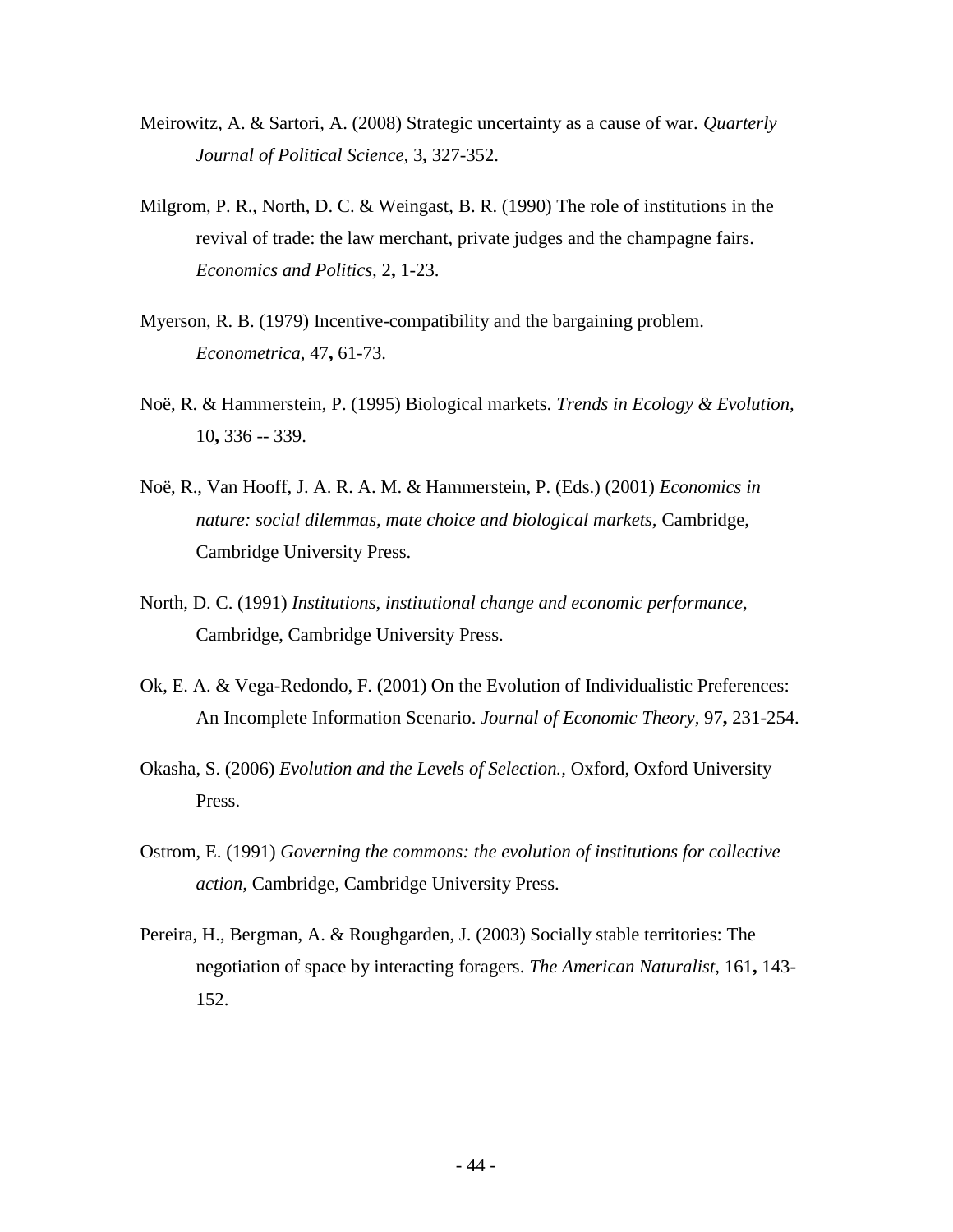- Rodríguez-Gironés, M. A., Cotton, P. A. & Kacelnik, A. (1996) The evolution of begging: signalling and sibling competition. *Proceedings of the National Academy of Sciences,* 93**,** 14637-146641.
- Roughgarden, J. (2009) *The Genial Gene: Deconstructing Darwinian Selfishness*, Berkeley: University of California Press.
- Roughgarden, J., Oishi, M. & Akçay, E. (2006) Reproductive social behavior: Cooperative games to replace sexual selection. *Science,* 311**,** 965-970.
- Roughgarden, J. & Song, Z. (in preparation) Avian Parental Investment as an Incentive Mechanism.
- Slantchev, B. L. (2003) The power to hurt: costly conflict with completely informed states. *American Political Science Review,* 97**,** 123-133.
- Spiller, P. T. (1990) Politicians, interest groups, and regulators: A multiple-principals agency theory of regulation, or "Let them be bribed". *Journal of Law and Economics,* 33**,** 65-101.
- Trivers, R. L. (1971) The evolution of reciprocal altruism. *Quarterly Review of Biology,* 46**,** 35-57.
- Vehrencamp, S. L. (1983) A model for the evolution of despotic versus egalitarian societies. *Animal Behaviour,* 31**,** 667 -- 682.
- Williamson, O. E. (1979) Transaction-cost economics: the governance of contractual relations. *Journal of Law and Economics,* 22**,** 233-261.
- Wolff, J. O. & Macdonald, D. W. (2004) Promiscuous females protect their offspring. *Trends in Ecology & Evolution,* 19**,** 127 -- 134.
- Worden, L. & Levin, S. A. (2007) Evolutionary escape from the prisoner's dilemma. *Journal of Theoretical Biology,* 245**,** 411 -- 422.